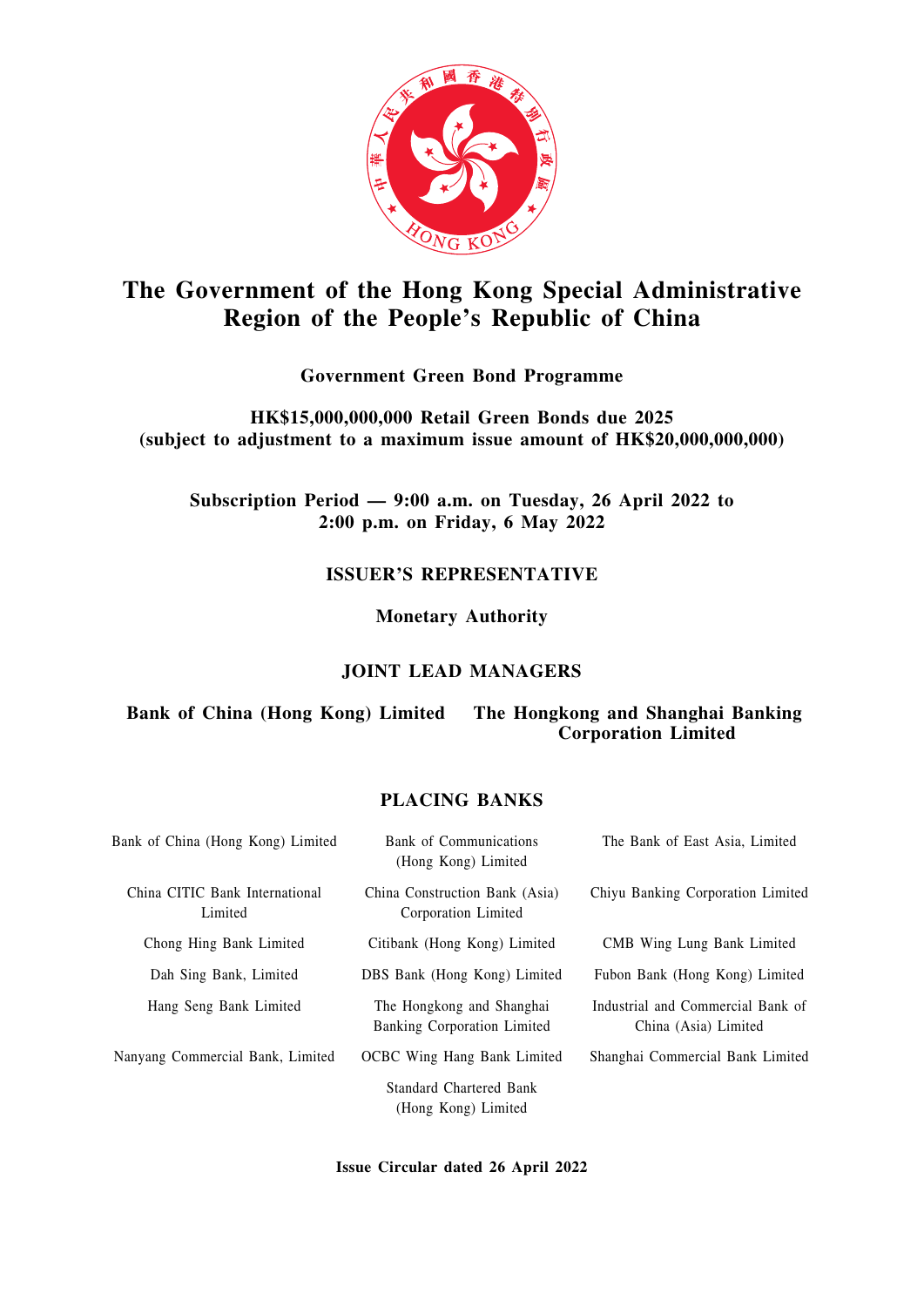#### **KEY FACTS**

This table only provides a quick summary of the retail green bonds. It does not contain all the information that may be important to you as an investor. **You should read the entire programme circular and all of this issue circular carefully before making any investment decision concerning the retail green bonds.**

| <b>QUICK FACTS ABOUT THE RETAIL GREEN BONDS</b>                                                                                                                                                                                                                                                                                                                                                                                                                                                                                                                                                                                                                                         |                                                                                                                                                                                                                                                                                                                                                                                                                                                                                                                                                          |  |
|-----------------------------------------------------------------------------------------------------------------------------------------------------------------------------------------------------------------------------------------------------------------------------------------------------------------------------------------------------------------------------------------------------------------------------------------------------------------------------------------------------------------------------------------------------------------------------------------------------------------------------------------------------------------------------------------|----------------------------------------------------------------------------------------------------------------------------------------------------------------------------------------------------------------------------------------------------------------------------------------------------------------------------------------------------------------------------------------------------------------------------------------------------------------------------------------------------------------------------------------------------------|--|
| <i><u><b>Issuer</b></u></i>                                                                                                                                                                                                                                                                                                                                                                                                                                                                                                                                                                                                                                                             | The Government of the Hong Kong Special Administrative Region of the<br>People's Republic of China                                                                                                                                                                                                                                                                                                                                                                                                                                                       |  |
| Subscription period*                                                                                                                                                                                                                                                                                                                                                                                                                                                                                                                                                                                                                                                                    | 9:00 a.m. on Tuesday, 26 April 2022 to 2:00 p.m. on Friday, 6 May 2022                                                                                                                                                                                                                                                                                                                                                                                                                                                                                   |  |
|                                                                                                                                                                                                                                                                                                                                                                                                                                                                                                                                                                                                                                                                                         | HKSAR Government may decide to close the offer early, or allow more                                                                                                                                                                                                                                                                                                                                                                                                                                                                                      |  |
|                                                                                                                                                                                                                                                                                                                                                                                                                                                                                                                                                                                                                                                                                         | time, without prior notice. HKSAR Government reserves the right to cancel<br>the offer at any time on or before the scheduled issue date.                                                                                                                                                                                                                                                                                                                                                                                                                |  |
| Issue date*                                                                                                                                                                                                                                                                                                                                                                                                                                                                                                                                                                                                                                                                             | 18 May 2022                                                                                                                                                                                                                                                                                                                                                                                                                                                                                                                                              |  |
| <b>Application price</b>                                                                                                                                                                                                                                                                                                                                                                                                                                                                                                                                                                                                                                                                | $100\%$                                                                                                                                                                                                                                                                                                                                                                                                                                                                                                                                                  |  |
| <b>Subscription price</b>                                                                                                                                                                                                                                                                                                                                                                                                                                                                                                                                                                                                                                                               | The subscription price of the retail green bonds is equal to the application<br>price.                                                                                                                                                                                                                                                                                                                                                                                                                                                                   |  |
| Principal<br>application amounts                                                                                                                                                                                                                                                                                                                                                                                                                                                                                                                                                                                                                                                        | The minimum principal amount of retail green bonds you can apply for is<br>HK\$10,000. You must apply for a principal amount of retail green bonds<br>which is an integral multiple of HK\$10,000.                                                                                                                                                                                                                                                                                                                                                       |  |
| <b>Minimum</b><br>denomination                                                                                                                                                                                                                                                                                                                                                                                                                                                                                                                                                                                                                                                          | HK\$10,000                                                                                                                                                                                                                                                                                                                                                                                                                                                                                                                                               |  |
| Interest rate<br>(coupon)                                                                                                                                                                                                                                                                                                                                                                                                                                                                                                                                                                                                                                                               | The interest rate for each interest payment date will be determined and<br>announced on the relevant interest determination date as the higher of:                                                                                                                                                                                                                                                                                                                                                                                                       |  |
|                                                                                                                                                                                                                                                                                                                                                                                                                                                                                                                                                                                                                                                                                         | the floating rate, being the arithmetic average of the year-on-year<br>(i)<br>rates of change in the Composite Consumer Price Index compiled and<br>published by the Census and Statistics Department of HKSAR<br>Government based on the results of the most recent Household<br>Expenditure Survey at the relevant interest determination date<br>(currently being the 2019/20-based Composite Consumer Price<br>Index) for the 6 most recent preceding months, rounded to the<br>nearest two decimal places; and<br>(ii) the fixed rate of $2.50\%$ , |  |
| per annum, payable every 6 months in arrear.                                                                                                                                                                                                                                                                                                                                                                                                                                                                                                                                                                                                                                            |                                                                                                                                                                                                                                                                                                                                                                                                                                                                                                                                                          |  |
| Maturity date*                                                                                                                                                                                                                                                                                                                                                                                                                                                                                                                                                                                                                                                                          | 19 May 2025                                                                                                                                                                                                                                                                                                                                                                                                                                                                                                                                              |  |
| <b>Application</b><br>channels                                                                                                                                                                                                                                                                                                                                                                                                                                                                                                                                                                                                                                                          | Applications can be made through placing banks, Hong Kong Securities<br>Clearing Company Limited (HKSCC)** and securities brokers.                                                                                                                                                                                                                                                                                                                                                                                                                       |  |
| Handling fee***                                                                                                                                                                                                                                                                                                                                                                                                                                                                                                                                                                                                                                                                         | $0.15\%$ of the application moneys of the retail green bonds applied for.                                                                                                                                                                                                                                                                                                                                                                                                                                                                                |  |
| <b>Brokerage fee***</b>                                                                                                                                                                                                                                                                                                                                                                                                                                                                                                                                                                                                                                                                 | For applications made directly through HKSCC, this is the fee that you pay<br>HKSCC for handling your application, calculated as 0.15% of the<br>application moneys of the retail green bonds you apply for.<br>For applications made through a securities broker, the level of brokerage<br>fee that you pay is determined by your securities broker (and may be higher<br>than or lower than $0.15\%$ ). Please consult your securities broker on how<br>this fee is charged.                                                                          |  |
| $\ast$<br>Note that certain circumstances (for example, a "black" rainstorm warning or a tropical cyclone warning signal number 8<br>or above in force in Hong Kong) may result in the issue date falling on a later date. HKSAR Government may also<br>change the subscription period and/or the issue date and/or subsequent key dates (including the listing date, interest<br>payment dates, interest determination dates and maturity date). In such case, HKSAR Government will make an<br>announcement on the change of date(s) on www.hkma.gov.hk and on www.hkgb.gov.hk.<br>**<br>For applications made through HKSCC, the applicant must have an investor account with HKSCC. |                                                                                                                                                                                                                                                                                                                                                                                                                                                                                                                                                          |  |

\*\*\* Depending on how you apply for retail green bonds, either a handling fee or a brokerage fee may apply, but never both. Any handling fee is charged by a placing bank and any brokerage fee is charged by HKSCC or a securities broker.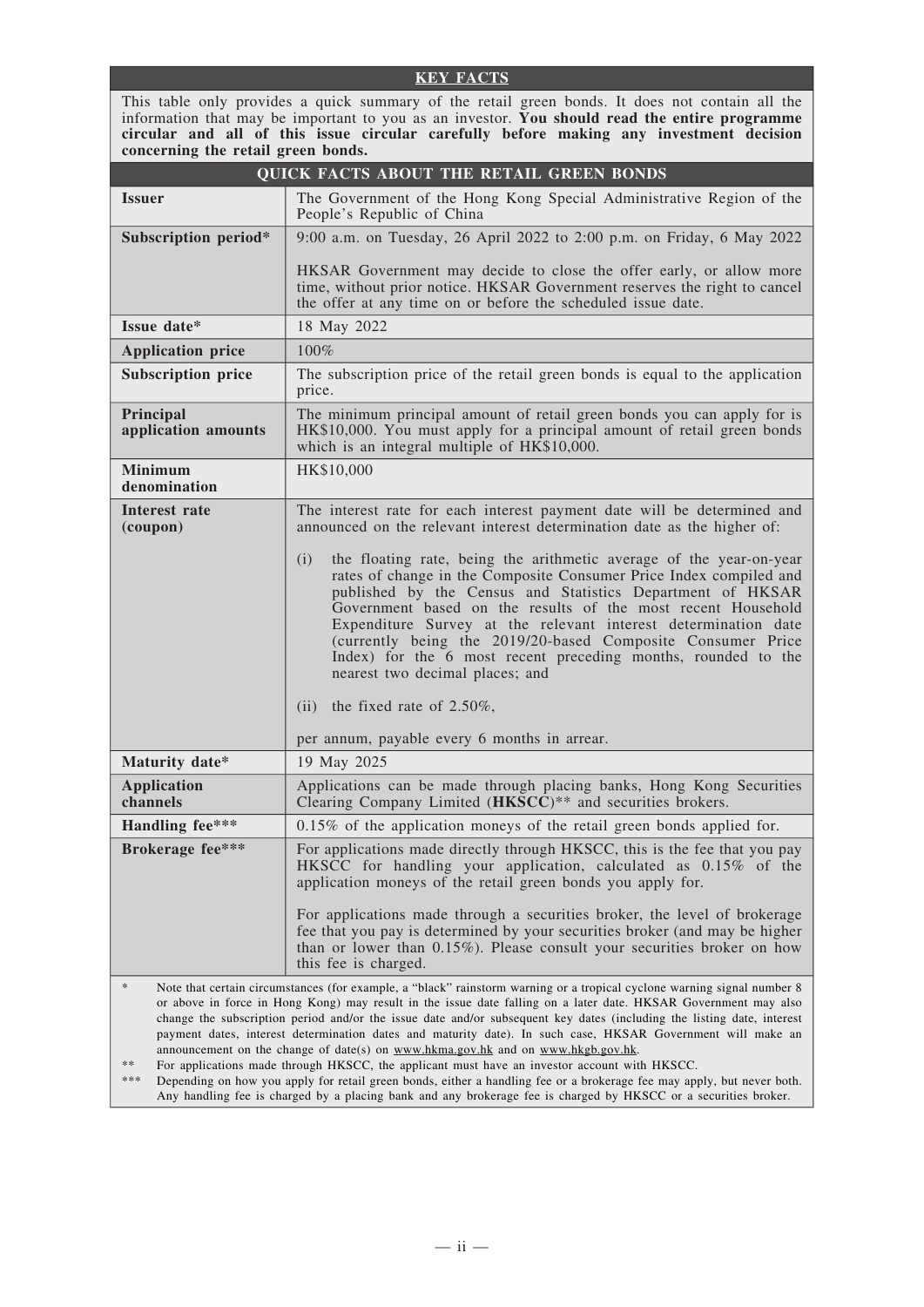| <b>KEY BENEFITS OF INVESTING IN</b><br><b>RETAIL GREEN BONDS</b>                                                                                                                                        | <b>KEY RISKS OF INVESTING IN</b><br><b>RETAIL GREEN BONDS</b>                                                                                                                                                                                                                                                                                                                                                                                                                                                                                                                                                               |
|---------------------------------------------------------------------------------------------------------------------------------------------------------------------------------------------------------|-----------------------------------------------------------------------------------------------------------------------------------------------------------------------------------------------------------------------------------------------------------------------------------------------------------------------------------------------------------------------------------------------------------------------------------------------------------------------------------------------------------------------------------------------------------------------------------------------------------------------------|
| Strong credit: HKSAR Government has a<br>strong "investment grade" credit rating.                                                                                                                       | Interest rate risk: The retail green bonds<br>$\bullet$<br>carry a floating rate of interest that is<br>calculated other than by reference to<br>prevailing Hong Kong dollar interest rates.<br>The market value of your retail green bonds<br>may decrease if the prevailing Hong Kong<br>dollar interest rates increase during the term<br>of the retail green bonds.                                                                                                                                                                                                                                                     |
| Regular returns: The retail green bonds<br>offer half-yearly interest payments that are<br>linked to inflation, subject to a pre-<br>specified minimum rate, for the entire<br>term of your investment. | Index risk: The retail green bonds carry a<br>rate of interest that includes a component<br>linked to the Composite Consumer Price<br>Index. The market value of your retail<br>green bonds may be affected by<br>movements in the index.                                                                                                                                                                                                                                                                                                                                                                                   |
| Interest rate: The retail green bonds may<br>offer higher interest rates than Hong Kong<br>dollar time deposits of similar maturities.                                                                  | Liquidity risk: There may not be an active<br>secondary market for your retail green<br>bonds and it may not be possible to sell<br>your retail green bonds prior to maturity or<br>the sale price may be lower than the amount<br>you invested.                                                                                                                                                                                                                                                                                                                                                                            |
|                                                                                                                                                                                                         | Credit risk: The retail green bonds are not<br>secured. When you buy retail green bonds<br>you will be relying on the creditworthiness<br>of HKSAR Government. Adverse changes in<br>the wider economic conditions in Hong<br>Kong and the world and/or the<br>creditworthiness of HKSAR Government<br>may reduce the market value of your retail<br>green bonds and may affect HKSAR<br>Government's ability to make payments of<br>principal of and interest on your retail green<br>bonds. In the worst case scenario, you could<br>lose all of your investment.                                                         |
|                                                                                                                                                                                                         | Intermediary risk: You can only hold retail<br>$\bullet$<br>green bonds indirectly through certain<br>institutions, whom you will have to rely<br>on to perform a number of functions,<br>including passing on payments of principal<br>of and interest on your retail green bonds to<br>you and proving your interest in your retail<br>green bonds.                                                                                                                                                                                                                                                                       |
|                                                                                                                                                                                                         | Green investment risk: The retail green<br>$\bullet$<br>bonds may not necessarily be a suitable<br>investment if you seek exposure to specific<br>types of green assets. Although the<br>proceeds of retail green bonds will be<br>used to fund projects that fall under one<br>or more of the "Eligible Categories" as set<br>out in the Green Bond Framework, there is<br>currently no market consensus on what<br>precise attributes make a project "green".<br>Adverse environmental and/or social<br>impacts may also occur during the design,<br>construction, commission and/or operation<br>of such green projects. |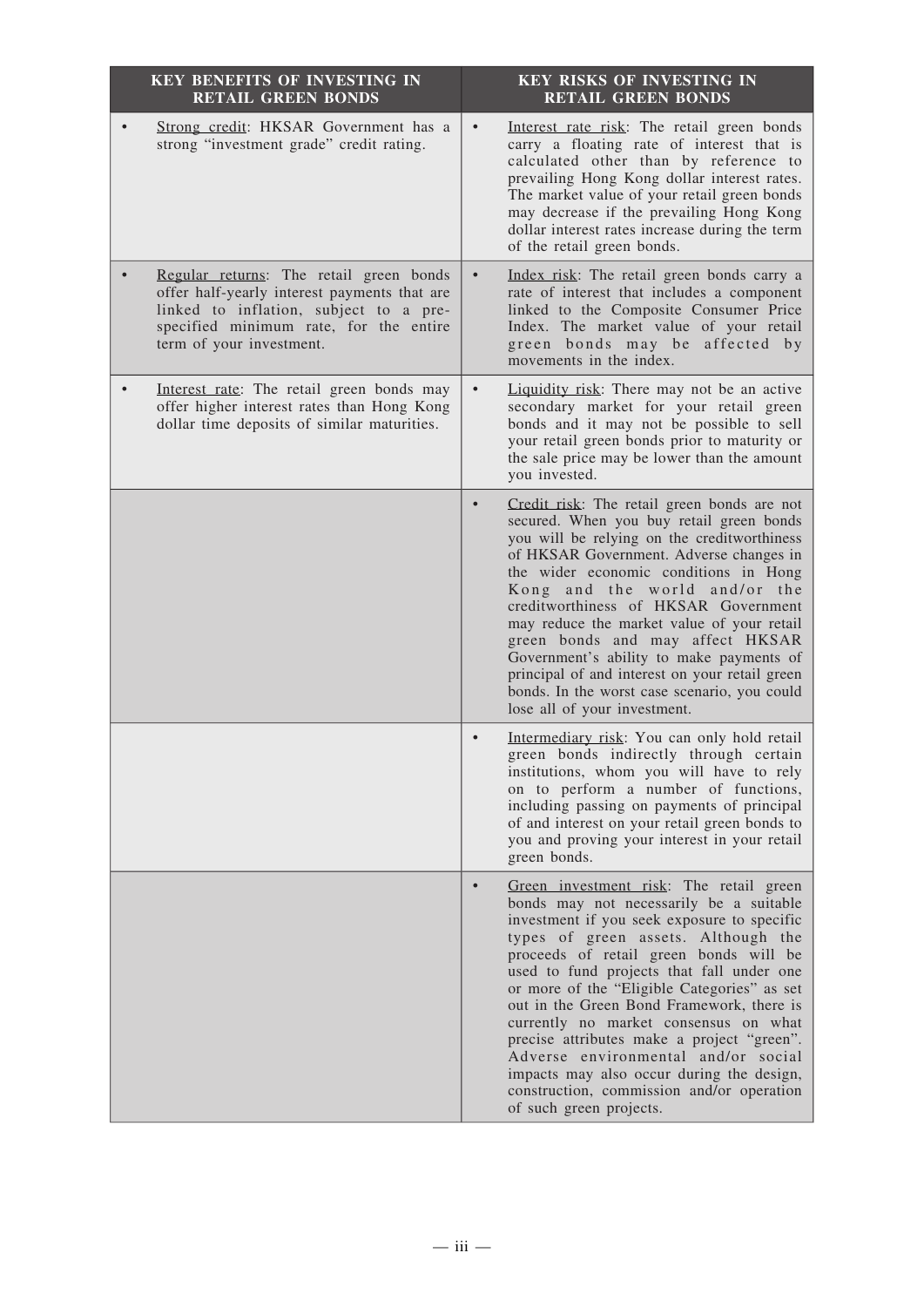The Government of the Hong Kong Special Administrative Region of the People's Republic of China (**HKSAR Government**) has set up the Government Green Bond Programme (the **GGBP**) to issue green bonds to demonstrate HKSAR Government's support for sustainable development and determination to combat climate change, and to promote the development of green finance.

This is the issue circular for this series of retail green bonds described in this document (unless the context requires otherwise, the **retail green bonds**) to be issued under the GGBP. This issue circular contains the final terms and conditions of this series of retail green bonds and must be read in conjunction with HKSAR Government's programme circular dated 26 April 2022 (as amended or supplemented from time to time) relating to retail green bond issuances under the GGBP (the **programme circular**). Full information on HKSAR Government, the GGBP and the retail green bond issuances under it, and this series of retail green bonds is only available by reading both this issue circular and the programme circular. If a statement or term in this issue circular is inconsistent with a statement or term in the programme circular, then the statement or term contained in this issue circular should be treated as correct, but only in relation to this series of retail green bonds.

No action has been or will be taken in any jurisdiction by HKSAR Government that would permit the offering of the retail green bonds, or possession or distribution of this issue circular or the programme circular (in proof or final form), any application form or any other offering or publicity material relating to the retail green bonds, in any country or jurisdiction other than Hong Kong.

In this issue circular, words and expressions have the meanings given in the programme circular unless this issue circular specifies a different meaning. In that case, in relation to this series of retail green bonds only, the meaning contained in this issue circular should be treated as correct and that meaning should be applied in reading the programme circular (including the section entitled "Terms and conditions of the retail green bonds"). Please also refer to the section entitled "Defined terms used in this issue circular" for meanings of certain terms used in this issue circular.

#### **ATTENTION**

HKSAR Government has only published an electronic version of this issue circular and the programme circular. HKSAR Government will not provide printed copies of this issue circular or the programme circular to any person in relation to the offering of this series of retail green bonds. During the subscription period for this series of retail green bonds and while this series of retail green bonds is still outstanding, you can view this issue circular and the programme circular by visiting the HKSAR Government Bonds website at www.hkgb.gov.hk/en/greenbond.

#### **YOU SHOULD NOTE THE FOLLOWING IMPORTANT INFORMATION**

**If you are in any doubt about the contents of this issue circular or the programme circular, you should obtain independent professional advice.**

This series of retail green bonds is issued under the GGBP. You should read the programme circular as well as this issue circular in order to understand the offer of the retail green bonds, and ensure you fully understand the risks associated with any investment in the retail green bonds, before deciding whether to apply for any retail green bonds.

None of HKSAR Government, the Monetary Authority, the joint lead managers and the placing banks will give you investment advice. You must decide for yourself whether any retail green bonds meet your investment needs, taking professional advice if appropriate.

Any application for HKSAR Government's retail green bonds will be made solely on the basis of the information contained in this issue circular and the programme circular. No person has been authorised to give any information or to make any representation not contained in or not consistent with this issue circular and the programme circular or any other information supplied by HKSAR Government in connection with the retail green bonds. If someone has given you any such information or made any such representation, you must disregard it and must not rely on it as having been authorised by HKSAR Government.

Hong Kong Exchanges and Clearing Limited, The Stock Exchange of Hong Kong Limited (the **Hong Kong Stock Exchange**), HKSCC, the joint lead managers, the placing banks and the securities brokers take no responsibility for the contents of this document, make no representation as to its accuracy, completeness or sufficiency and expressly disclaim any liability whatsoever for any loss howsoever arising from or in reliance upon the whole or any part of the contents of this document.

This issue circular relates only to the series of retail green bonds described in it. It does not relate to any other series of retail green bonds issued by HKSAR Government under the GGBP or any institutional green bonds issued by HKSAR Government under the GGBP or other retail or institutional bonds issued by HKSAR Government under any other bond or note issuance programme or otherwise.

**本發行通函備有中文版本。你可於香港特區政府債券網站www.hkgb.gov.hk/tc/greenbond參閱本發行 通函之中文版本。**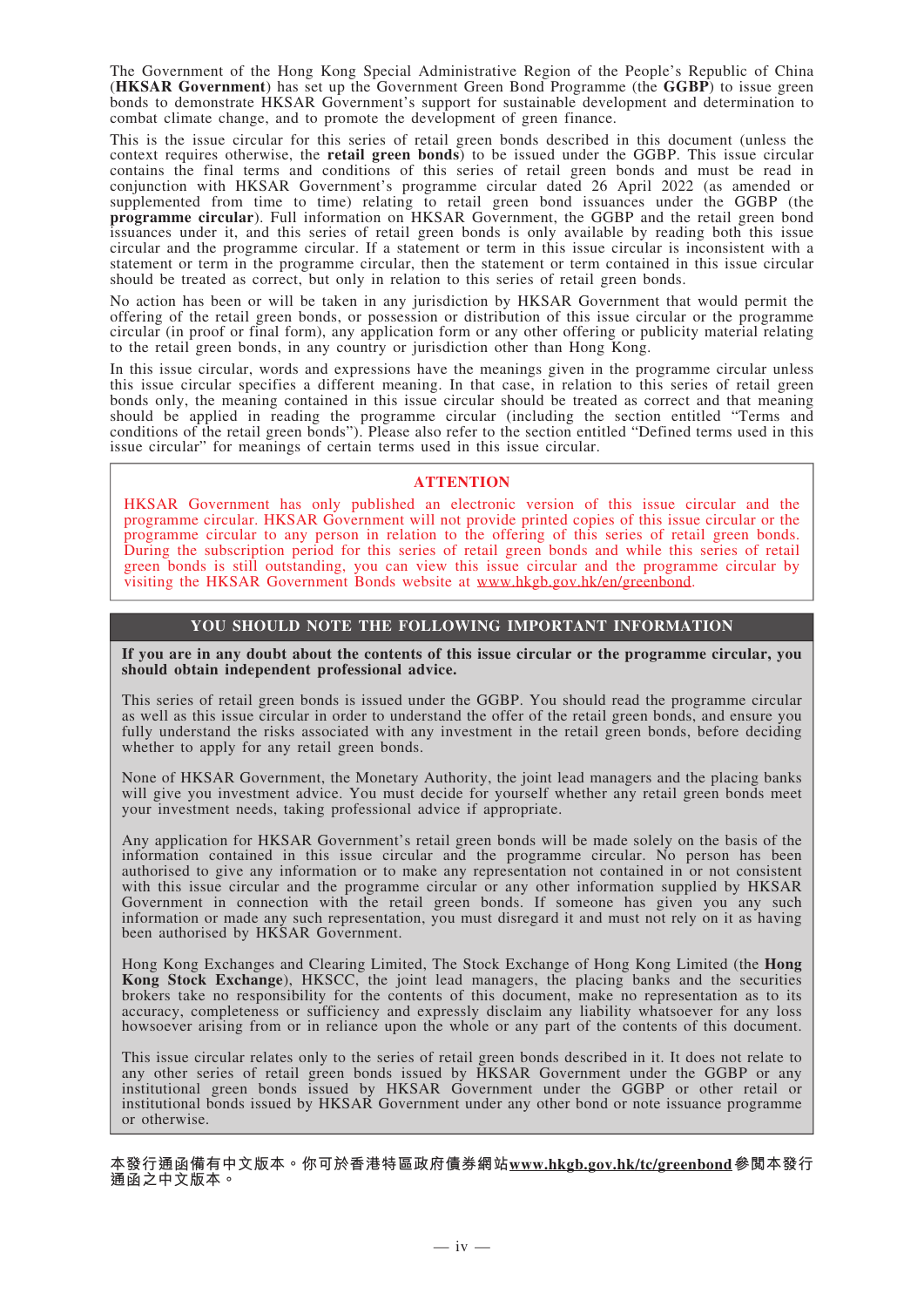## **CONTENTS**

## **Page No.**

| <b>HKSAR GOVERNMENT IS OFFERING RETAIL GREEN BONDS</b>          | $\mathbf{1}$   |
|-----------------------------------------------------------------|----------------|
|                                                                 | $\overline{4}$ |
| <b>EXPECTED TIMETABLE FOR APPLYING FOR RETAIL GREEN BONDS</b>   | 6              |
| HOW TO APPLY FOR RETAIL GREEN BONDS                             | 10             |
|                                                                 | 18             |
| DEALING IN RETAIL GREEN BONDS AND LISTING OF RETAIL GREEN BONDS | 21             |
|                                                                 | 24             |
|                                                                 | 27             |
| DEFINED TERMS USED IN THIS ISSUE CIRCULAR                       | 30             |
|                                                                 | 31             |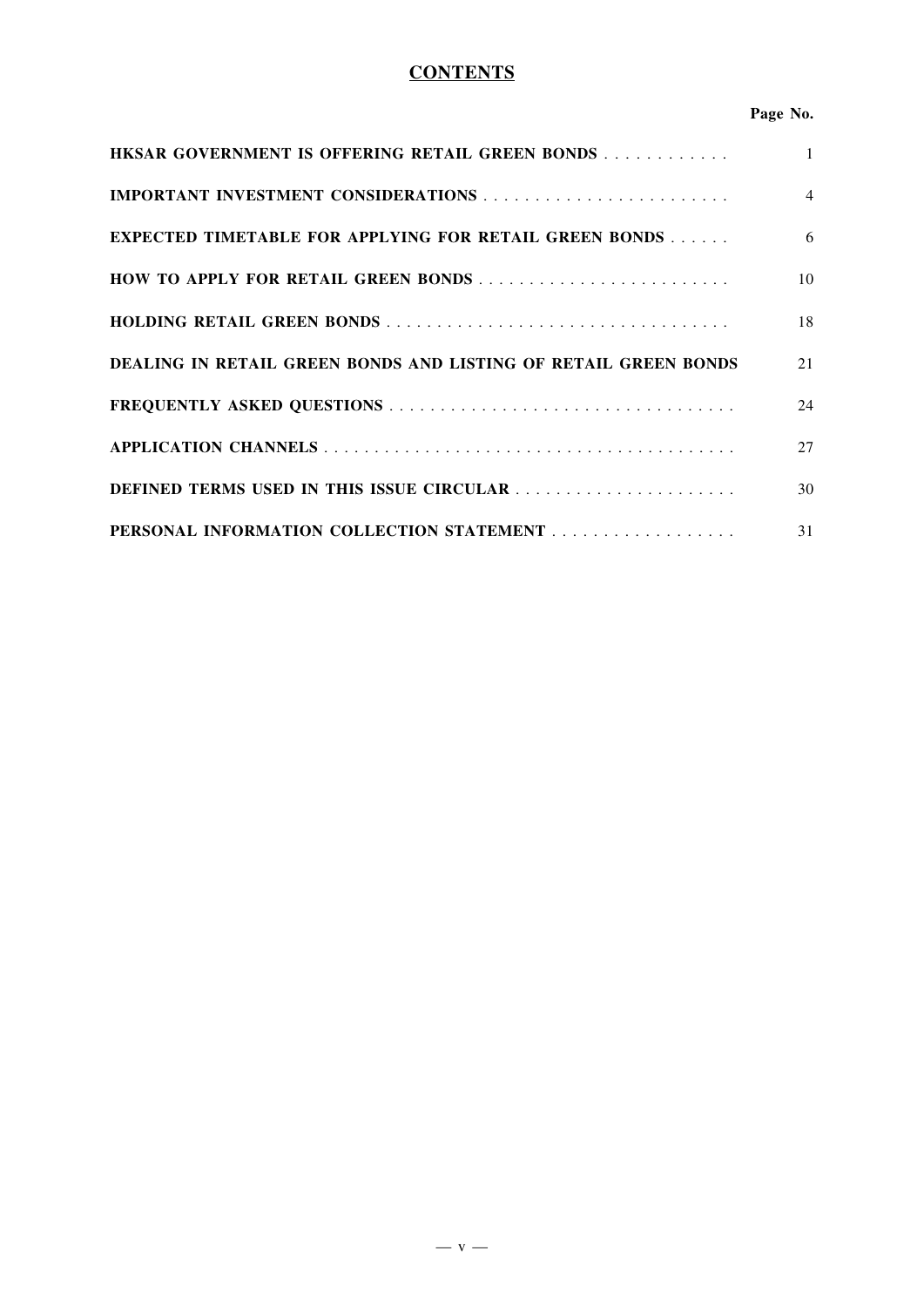## **HKSAR GOVERNMENT IS OFFERING RETAIL GREEN BONDS**

This series of retail green bonds is offered on the terms set out in the table below and as described in this issue circular.

| <b>Issue Number</b>              |                                                                                                                                                                                                                                                                                                                                                                                                                                                                                                                         |
|----------------------------------|-------------------------------------------------------------------------------------------------------------------------------------------------------------------------------------------------------------------------------------------------------------------------------------------------------------------------------------------------------------------------------------------------------------------------------------------------------------------------------------------------------------------------|
| <b>Stock Code</b>                | 03GR2505R<br>4252<br>HK\$ Retail Green Bonds due 2025                                                                                                                                                                                                                                                                                                                                                                                                                                                                   |
| Subscription period <sup>#</sup> | 9:00 a.m. on Tuesday, 26 April 2022 to 2:00 p.m. on Friday, 6 May<br>2022                                                                                                                                                                                                                                                                                                                                                                                                                                               |
|                                  | HKSAR Government may decide to close the offer early, or allow<br>more time, without prior notice. HKSAR Government reserves the<br>right to cancel the offer at any time on or before the scheduled issue<br>date.                                                                                                                                                                                                                                                                                                     |
| Currency                         | Hong Kong dollars                                                                                                                                                                                                                                                                                                                                                                                                                                                                                                       |
| Interest rate (coupon)           | The interest rate for each interest payment date will be determined<br>and announced on the relevant interest determination date as the<br>higher of:                                                                                                                                                                                                                                                                                                                                                                   |
|                                  | the floating rate, being the arithmetic average of the year-on-<br>(i)<br>year rates of change in the Composite Consumer Price Index<br>compiled and published by the Census and Statistics<br>Department of HKSAR Government based on the results of<br>the most recent Household Expenditure Survey at the relevant<br>interest determination date (currently being the 2019/20-based<br>Composite Consumer Price Index) for the 6 most recent<br>preceding months, rounded to the nearest two decimal places;<br>and |
|                                  | the fixed rate of $2.50\%$ .<br>(ii)                                                                                                                                                                                                                                                                                                                                                                                                                                                                                    |
|                                  | This is the percentage rate of the principal amount per annum to be<br>applied to calculate the interest that HKSAR Government pays on<br>the retail green bonds.                                                                                                                                                                                                                                                                                                                                                       |
| Issue date <sup>#</sup>          | 18 May 2022                                                                                                                                                                                                                                                                                                                                                                                                                                                                                                             |
|                                  | If the issue date ceases to be a business day in Hong Kong, for<br>example, if there is a "black" rainstorm warning or a tropical cyclone<br>warning signal number 8 or above in force in Hong Kong, then the<br>issue date will be the next day which is a business day in Hong Kong<br>not affected by the cessation.                                                                                                                                                                                                 |
| <b>Application price</b>         | 100%                                                                                                                                                                                                                                                                                                                                                                                                                                                                                                                    |
|                                  | The application moneys, being the application price multiplied by the<br>principal amount of the retail green bonds you apply for, are the<br>amount which you must pay at the time of your application.                                                                                                                                                                                                                                                                                                                |
| <b>Subscription price</b>        | The subscription price is equal to the application price.                                                                                                                                                                                                                                                                                                                                                                                                                                                               |
| <b>Application channels</b>      | Applications can be made through placing banks, HKSCC and<br>securities brokers.                                                                                                                                                                                                                                                                                                                                                                                                                                        |
| Eligibility criteria             | You can only apply for retail green bonds if you hold a valid Hong<br>Kong identity card.                                                                                                                                                                                                                                                                                                                                                                                                                               |
| Handling fee $\triangle$         | 0.15%                                                                                                                                                                                                                                                                                                                                                                                                                                                                                                                   |
|                                  | This is the fee that you pay your placing bank for handling your<br>application, calculated as a percentage of the application moneys of<br>the retail green bonds you apply for. It is in addition to the<br>application moneys. Your placing bank may choose to waive or<br>reduce the amount of the handling fee it charges. This fee applies<br>only to applications made through a placing bank.                                                                                                                   |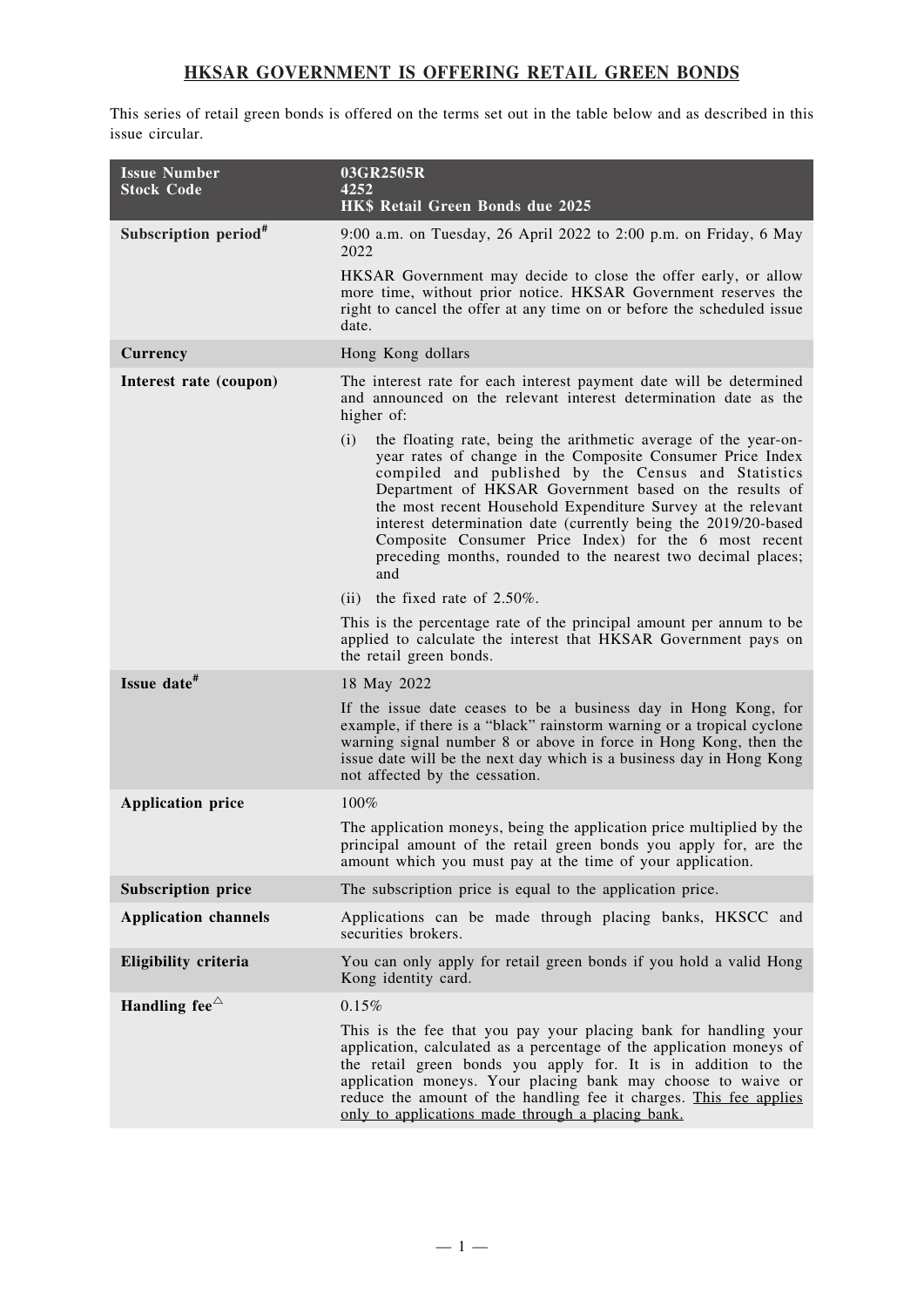| <b>Issue Number</b><br><b>Stock Code</b>        | 03GR2505R<br>4252                                                                                                                                                                                                                                                                                                                                                                                                                                                                            | <b>HK\$ Retail Green Bonds due 2025</b>                                                                                                                                                                                                                          |                                                  |
|-------------------------------------------------|----------------------------------------------------------------------------------------------------------------------------------------------------------------------------------------------------------------------------------------------------------------------------------------------------------------------------------------------------------------------------------------------------------------------------------------------------------------------------------------------|------------------------------------------------------------------------------------------------------------------------------------------------------------------------------------------------------------------------------------------------------------------|--------------------------------------------------|
| Brokerage fee $\triangle$                       | For applications made directly through HKSCC, this is the fee that<br>you pay HKSCC for handling your application, calculated as 0.15%<br>of the application moneys of the retail green bonds you apply for.                                                                                                                                                                                                                                                                                 |                                                                                                                                                                                                                                                                  |                                                  |
|                                                 |                                                                                                                                                                                                                                                                                                                                                                                                                                                                                              | For applications made through a securities broker*, the level of<br>brokerage fee that you pay is determined by your securities broker<br>(and may be higher than or lower than $0.15\%$ ). Please consult your<br>securities broker on how this fee is charged. |                                                  |
| Principal application<br>amounts                | The minimum principal amount of retail green bonds you can apply<br>for is HK\$10,000. You must apply for a principal amount of retail<br>green bonds which is an integral multiple of HK\$10,000.                                                                                                                                                                                                                                                                                           |                                                                                                                                                                                                                                                                  |                                                  |
|                                                 | rejected.                                                                                                                                                                                                                                                                                                                                                                                                                                                                                    | Applications for a principal amount of retail green bonds which is<br>less than HK\$10,000 or for a principal amount of retail green bonds<br>which is not an integral multiple of HK\$10,000 are liable to be                                                   |                                                  |
| <b>Minimum denomination</b>                     | HK\$10,000                                                                                                                                                                                                                                                                                                                                                                                                                                                                                   |                                                                                                                                                                                                                                                                  |                                                  |
| <b>Total issue amount</b>                       | The total issue amount is expected to be up to HK\$15,000,000,000,<br>which is subject to adjustment by HKSAR Government to a<br>maximum issue amount of HK\$20,000,000,000. HKSAR<br>Government will decide the total principal amount of the retail<br>green bonds to be issued in light of investor demand.                                                                                                                                                                               |                                                                                                                                                                                                                                                                  |                                                  |
| Minimum issue amount                            | No specified minimum issue amount.                                                                                                                                                                                                                                                                                                                                                                                                                                                           |                                                                                                                                                                                                                                                                  |                                                  |
| <b>Maximum</b> issue amount                     | HK\$20,000,000,000                                                                                                                                                                                                                                                                                                                                                                                                                                                                           |                                                                                                                                                                                                                                                                  |                                                  |
|                                                 | This is the maximum principal amount of this series of retail green<br>bonds that HKSAR Government may issue.                                                                                                                                                                                                                                                                                                                                                                                |                                                                                                                                                                                                                                                                  |                                                  |
| Maturity date <sup>#</sup>                      | 19 May 2025                                                                                                                                                                                                                                                                                                                                                                                                                                                                                  |                                                                                                                                                                                                                                                                  |                                                  |
|                                                 | HKSAR Government will repay 100% of the principal amount of<br>your retail green bonds on the maturity date.**                                                                                                                                                                                                                                                                                                                                                                               |                                                                                                                                                                                                                                                                  |                                                  |
| Interest payment dates and<br>relevant interest | Interest payment date**                                                                                                                                                                                                                                                                                                                                                                                                                                                                      |                                                                                                                                                                                                                                                                  | <b>Relevant interest</b><br>determination date** |
| determination dates <sup>#</sup>                | First:<br>Second:<br>Third:                                                                                                                                                                                                                                                                                                                                                                                                                                                                  | 18 November 2022<br>18 May 2023<br>20 November 2023                                                                                                                                                                                                              | 4 November 2022<br>4 May 2023<br>6 November 2023 |
|                                                 | Fourth:                                                                                                                                                                                                                                                                                                                                                                                                                                                                                      | 20 May 2024                                                                                                                                                                                                                                                      | 3 May 2024                                       |
|                                                 | Fifth:<br>Maturity date:                                                                                                                                                                                                                                                                                                                                                                                                                                                                     | 18 November 2024<br>19 May 2025                                                                                                                                                                                                                                  | 4 November 2024<br>2 May 2025                    |
| <b>Listing</b>                                  | Application has been made to the Hong Kong Stock Exchange for<br>permission to deal in, and for listing of, the retail green bonds. The<br>retail green bonds are expected to be admitted to listing on 19 May<br>2022. Listed retail green bonds will be traded in units of HK\$100<br>each in principal amount and each trading lot of the retail green<br>bonds has 100 units (in other words, one trading lot is equivalent to<br>HK\$10,000 in principal amount of retail green bonds). |                                                                                                                                                                                                                                                                  |                                                  |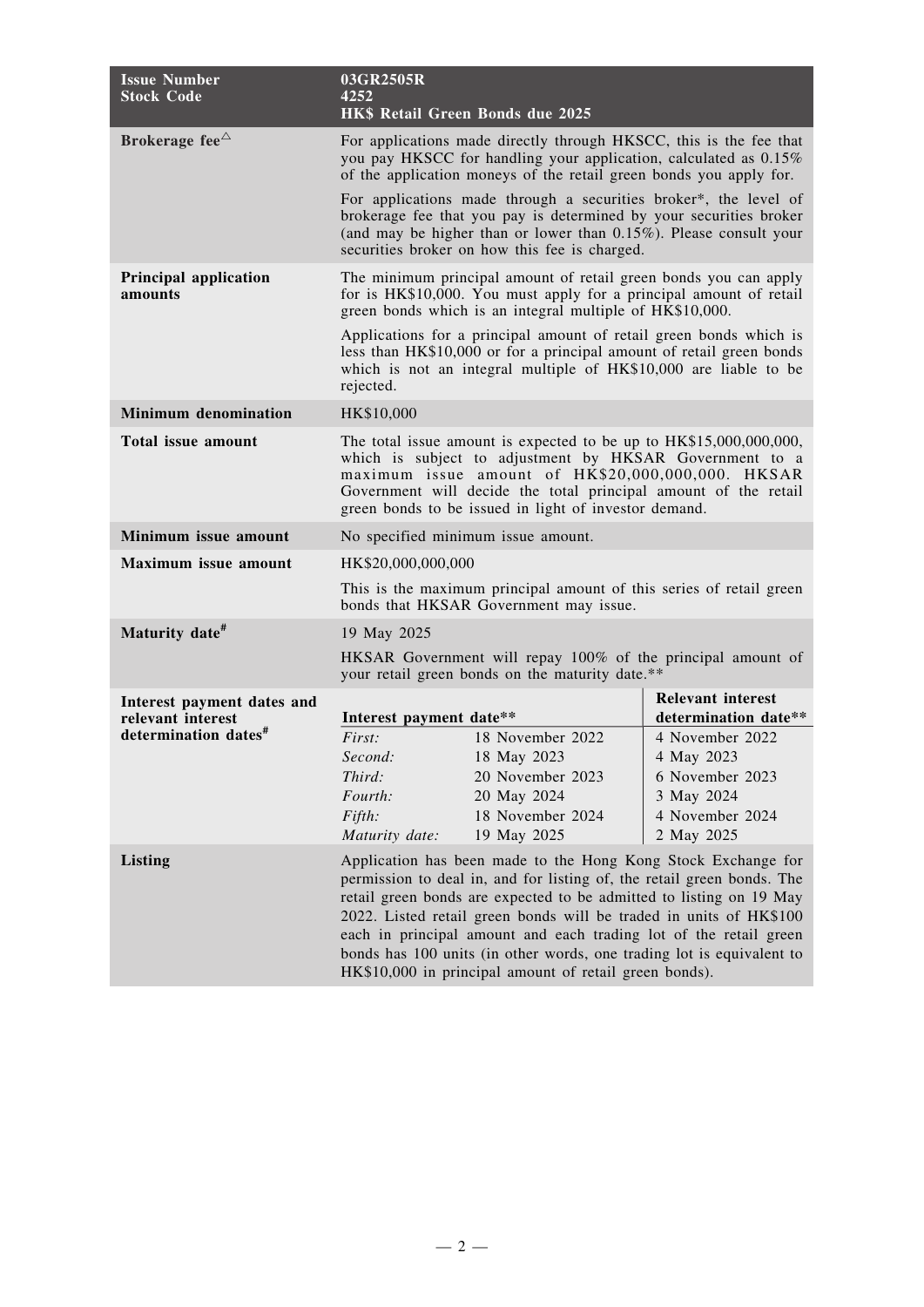| <b>Issue Number</b><br><b>Stock Code</b> | 03GR2505R<br>4252<br>HK\$ Retail Green Bonds due 2025                                                                                                                                                                                    |                                                                                                                                                                                                       |
|------------------------------------------|------------------------------------------------------------------------------------------------------------------------------------------------------------------------------------------------------------------------------------------|-------------------------------------------------------------------------------------------------------------------------------------------------------------------------------------------------------|
| Use of proceeds                          | Proceeds received from the issue of retail green bonds will be used<br>to fund projects that fall under one or more of the "Eligible<br>Categories" as set out in the Green Bond Framework. Examples of<br>such projects are as follows: |                                                                                                                                                                                                       |
|                                          | <b>Eligible Category</b>                                                                                                                                                                                                                 | Project name                                                                                                                                                                                          |
|                                          | Waste management<br>and resource recovery                                                                                                                                                                                                | The Organic Resources Recovery<br>$\geq$<br>Centre Phase 2 (O"PARK2)<br><b>GREEN@WAN CHAI</b><br>$\geq$                                                                                               |
|                                          | Water and wastewater<br>management                                                                                                                                                                                                       | Water Intelligent Network (WIN)<br>$\geq$                                                                                                                                                             |
|                                          | Green buildings                                                                                                                                                                                                                          | $\geq$ New Acute Hospital at Kai Tak<br>Development Area                                                                                                                                              |
|                                          | report annually.                                                                                                                                                                                                                         | Details on the allocation of the proceeds and expected environmental<br>benefits of the projects funded will be provided via a green bond                                                             |
| <b>External review</b>                   | Hong Kong Quality Assurance Agency.                                                                                                                                                                                                      | The Green Bond Framework has received a Second Party Opinion<br>from Vigeo Eiris. The retail green bonds have received the Green<br>and Sustainable Finance Certificate (Pre-issuance Stage) from the |
|                                          |                                                                                                                                                                                                                                          |                                                                                                                                                                                                       |

- HKSAR Government may change the subscription period and/or the issue date and/or subsequent key dates (including the listing date, interest payment dates, interest determination dates and maturity date). In such case, HKSAR Government will make an announcement on the change of date(s) on www.hkma.gov.hk and on www.hkgb.gov.hk.
- $\sim$  Upon application, the handling fee or, as the case may be, the brokerage fee (if any) equal to a percentage of the application moneys will be payable.
- \* **A securities broker** is a CCASS clearing participant or CCASS custodian participant. This may be a securities broker, a custodian bank or any other institution admitted to CCASS as a clearing participant or custodian participant. All CCASS clearing participants and CCASS custodian participants are referred to in this issue circular as **securities brokers**. **CCASS** means the Central Clearing and Settlement System operated by HKSCC.
- \*\* Unless specified otherwise, if the due date for any action on the part of HKSAR Government in relation to a retail green bond, including making a payment, is not a business day in Hong Kong, then HKSAR Government will perform such action on the next day which is a business day in Hong Kong unless that day falls in the next calendar month, in which case HKSAR Government will perform such action on the day immediately preceding the due date which is a business day in Hong Kong. If the due date for any such action ceases to be a business day in Hong Kong, for example, if there is a "black" rainstorm warning or a tropical cyclone warning signal number 8 or above in force in Hong Kong, then HKSAR Government will perform the action on the next day which is a business day in Hong Kong not affected by the cessation. Where a payment date is so changed, interest shall continue to accrue to the new payment date and any additional interest or, where the new payment date is a date falling before the original due date, any reduction in interest, shall be taken into account for the purposes of calculating any amounts of interest payable in respect of the applicable interest period.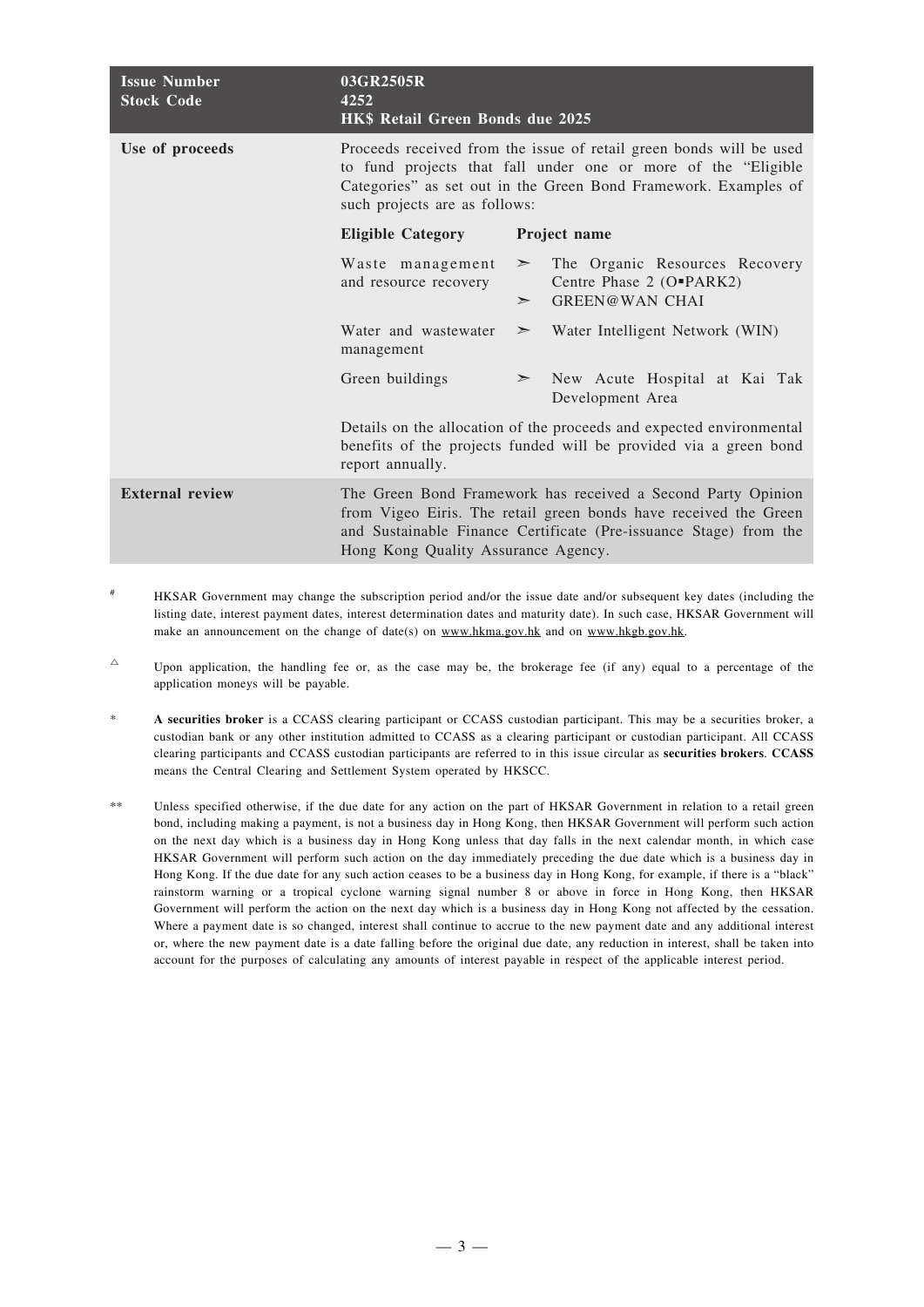## **IMPORTANT INVESTMENT CONSIDERATIONS**

**An investment in retail green bonds is not equivalent to a time deposit and involves investment risks.**

**Your investment in retail green bonds is subject to interest rate risk. The market value of your retail green bonds may decrease if the prevailing Hong Kong dollar interest rates increase during the term of the retail green bonds.**

Your investment in retail green bonds is also subject to index risk. The retail green bonds have an **interest rate that includes a component linked to the Composite Consumer Price Index. The market value of your retail green bonds may be affected by movements in that index.**

**Your investment in retail green bonds may also be subject to liquidity risk. While HKSAR Government has appointed some of the placing banks as market makers to quote prices for the** retail green bonds on a best-efforts basis, there may not be an active secondary market. If you try to sell your retail green bonds before maturity, you may not be able to find a buyer for your retail **green bonds or the market value of your retail green bonds could be lower than the amount you invested. Although retail green bonds are listed and can be traded on the Hong Kong Stock Exchange, you should be aware that this does not guarantee an active secondary trading market for** the retail green bonds or that you will have access to a firm bid or offer price for your retail green **bonds, nor does it guarantee the ready availability of pricing information in relation to your retail green bonds. If this information is not available, your ability to make an informed decision about whether to sell your retail green bonds may be affected.**

**Your investment in retail green bonds may also be subject to green investment risk. The retail green bonds may not necessarily be a suitable investment if you seek exposure to specific types of green assets. Although the proceeds of retail green bonds will be used to fund projects that fall under one or more of the "Eligible Categories" as set out in the Green Bond Framework, there is currently no market consensus on what precise attributes make a project "green". Adverse environmental and/or social impacts may also occur during the design, construction, commission and/or operation of such green projects.**

**A second party opinion has been obtained from Vigeo Eiris for the Green Bond Framework. See further the section entitled "The Green Bond Framework" in the programme circular. This series of retail green bonds has also received the Green and Sustainable Finance Certificate (Pre-issuance Stage) from the Hong Kong Quality Assurance Agency. You should be aware that the results of any such external review, and the parties providing the relevant external review, may be updated or amended from time to time. You should not rely solely on the results of such external review which may not reflect the potential impact of all risks related to the retail green bonds, their marketability, trading price or liquidity. The results of such external review are not recommendations to buy, sell or hold securities and are only current as of their date of issue.** You should also be aware that it would not be an event of default under the retail green bonds if **HKSAR Government were to fail to use the proceeds in the manner specified in the programme circular or this issue circular, or if any certification or opinion obtained from an external review of the Green Bond Framework or of this series of retail green bonds were to be withdrawn. These, and other factors, may affect the value and/or trading price of the retail green bonds.**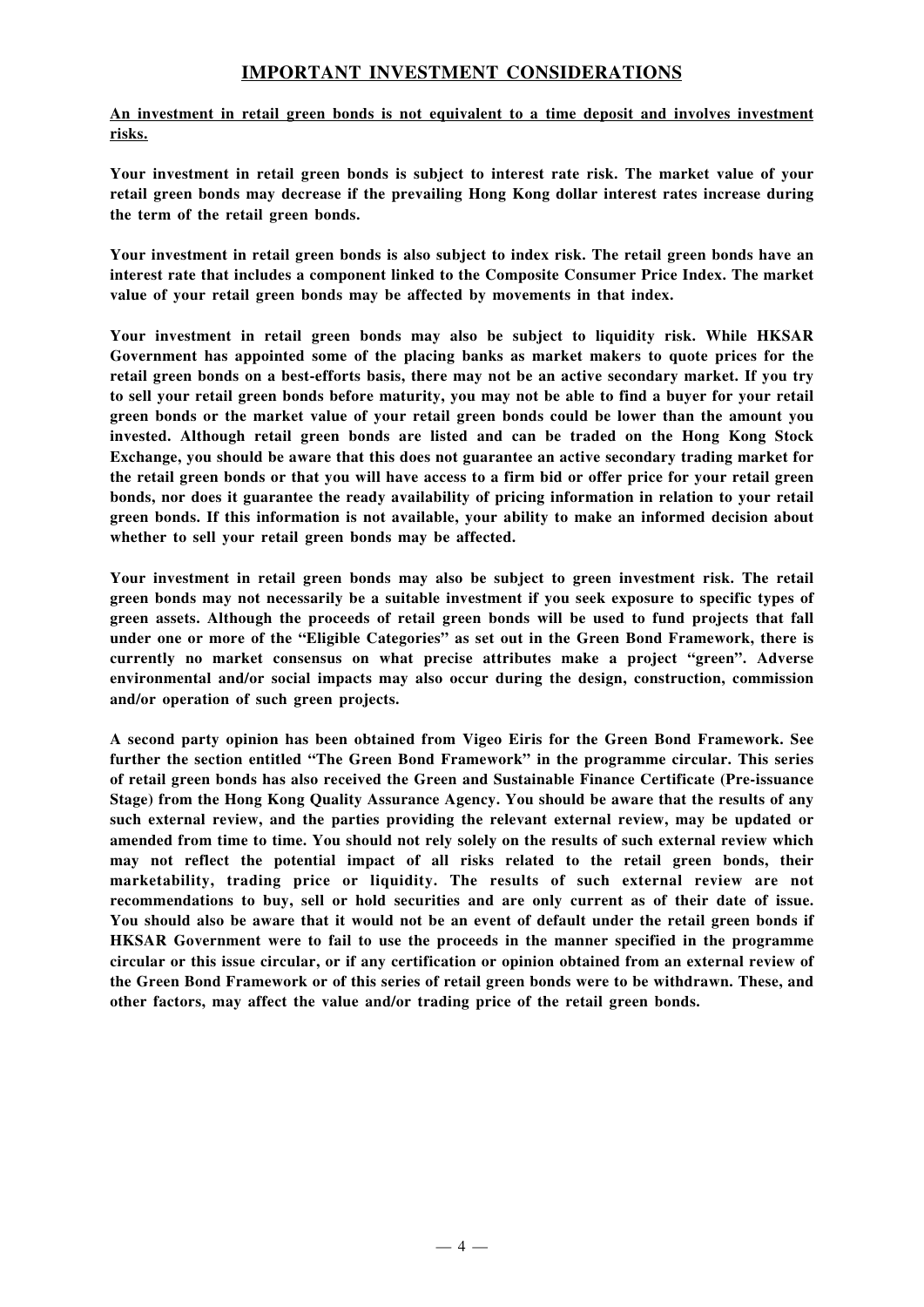**Like investments in any other fixed income instruments, your investment in retail green bonds is** also subject to credit risk of default on any repayment of principal or any payment of interest. This credit risk can be assessed by referring, among other things, to the credit rating of the issuer of the **fixed income instruments or to the credit rating of such instruments themselves if available, but you** should not rely solely on such ratings. The retail green bonds do not have a specific credit rating, **however, HKSAR Government has been assigned specific credit ratings by a number of credit rating agencies as set out in the programme circular, which should be read together with the information presented in the section entitled "The Hong Kong Special Administrative Region" in the programme circular. Such credit ratings may change from time to time, including during the** subscription period for this series of retail green bonds and at any time on or before the issue date. **You should refer to the latest credit rating information published on the HKSAR Government Bonds website at www.hkgb.gov.hk.**

The retail green bonds are not secured. When you buy retail green bonds, you will be relying on the **creditworthiness of HKSAR Government. Changes in the creditworthiness of HKSAR Government and in market conditions such as the economic and political environment in Hong Kong and other parts of the world may reduce the market value of your retail green bonds and may affect HKSAR Government's ability to make payments of principal of and interest on your retail green bonds. In the worst case scenario, you could lose all of your investment.**

**Prices of retail green bonds are also influenced by a combination of factors such as time to maturity, overall market conditions and supply and demand of similar instruments. In general, risk increases with the length of maturity of bonds as the prices of longer-term retail green bonds tend to be more sensitive to interest rate movements than those of shorter-term retail green bonds.**

**Your retail green bonds may not have the same terms and conditions as other bonds or notes issued by HKSAR Government or other issuers. In particular, the retail green bonds do not restrict HKSAR Government's power to grant security for any of its indebtedness and do not include any** rights of holders of retail green bonds to require payments of principal on any date earlier than the **maturity date, even in circumstances where HKSAR Government is in breach of its obligations under the retail green bonds. Your attention is drawn to the terms and conditions of the retail green bonds on pages 10 to 12 of the programme circular. These terms and conditions are varied and/or supplemented for the retail green bonds by this issue circular.**

**Retail green bonds are issued in the form of computerised book entries in securities accounts maintained with the Monetary Authority by recognized dealers. They do not exist in physical form and HKSAR Government will not issue certificates for any retail green bonds. Title to retail green bonds is held by the recognized dealers. You cannot hold retail green bonds directly, but must instead hold an interest in retail green bonds indirectly through a recognized dealer or through a securities broker holding an interest in retail green bonds through a recognized dealer on your behalf. You will have to depend on your recognized dealer (and if applicable, your securities broker) to make and receive payments on your retail green bonds, give and receive notices in relation to them, prove your interest in retail green bonds and make claims for any sums which are due under the retail green bonds which have not been paid. HKSAR Government does not endorse or guarantee the solvency of any recognized dealer or securities broker.**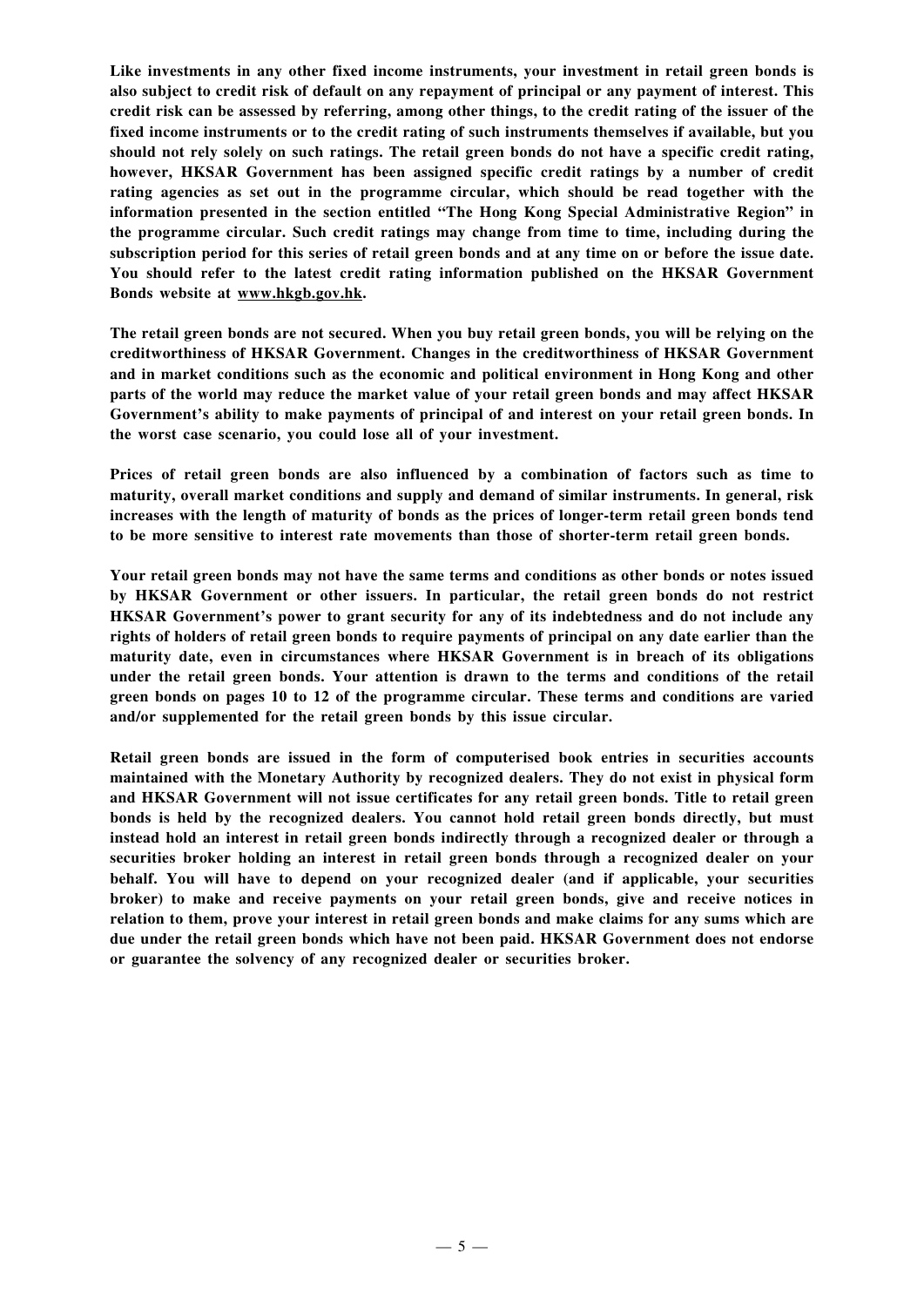## **EXPECTED TIMETABLE FOR APPLYING FOR RETAIL GREEN BONDS**

HKSAR Government may change any date set out below (including the commencement date, closing date, allocation date, issue date or listing date) by making an announcement on www.hkma.gov.hk and on www.hkgb.gov.hk.

| 9:00 a.m. on 26 April 2022<br>(Tuesday)<br>Commencement date of<br>subscription period<br>(commencement date) | Applications for retail green bonds may be made from this<br>date onwards. See further the section entitled "How to apply<br>for retail green bonds" below.                                                                                                                                                                                                                                                                                                                                                                                                                                                                                                                                                                                        |
|---------------------------------------------------------------------------------------------------------------|----------------------------------------------------------------------------------------------------------------------------------------------------------------------------------------------------------------------------------------------------------------------------------------------------------------------------------------------------------------------------------------------------------------------------------------------------------------------------------------------------------------------------------------------------------------------------------------------------------------------------------------------------------------------------------------------------------------------------------------------------|
| 2:00 p.m. on 6 May 2022 (Friday)<br>Closing date of subscription<br>period                                    | If you are instructing a placing bank to apply for the retail<br>green bonds on your behalf:                                                                                                                                                                                                                                                                                                                                                                                                                                                                                                                                                                                                                                                       |
| (closing date)                                                                                                | All applications in person, by internet or by telephone must<br>have been submitted by 2:00 p.m. on the closing date. No<br>applications shall be accepted by any placing bank after this<br>time.                                                                                                                                                                                                                                                                                                                                                                                                                                                                                                                                                 |
|                                                                                                               | The application moneys will be collected by debit from<br>00:00 a.m. on the closing date onwards from your specified<br>bank account with the placing bank to which you gave your<br>application instructions.                                                                                                                                                                                                                                                                                                                                                                                                                                                                                                                                     |
|                                                                                                               | If you are instructing HKSCC to apply for the retail green<br>bonds on your behalf (either directly or through a<br>securities broker):                                                                                                                                                                                                                                                                                                                                                                                                                                                                                                                                                                                                            |
|                                                                                                               | All instructions to apply for retail green bonds, whether given<br>directly by you as a holder of an investor account with<br>HKSCC or indirectly through your securities broker, must be<br>received by HKSCC by 2:00 p.m. on the closing date. No<br>instructions for applications for retail green bonds will be<br>accepted after this time. Please note that your securities broker<br>may under the terms and conditions of your securities account<br>or, as the case may be, custody account stipulate its own<br>deadline (which may be earlier than the closing date) for the<br>submission of instructions to it. You should check with your<br>securities broker as to its deadline for the submission of<br>application instructions. |
|                                                                                                               | The application moneys will be collected by debit on the<br>closing date from your designated bank account or, as the case<br>may be, the designated bank account of your securities broker.                                                                                                                                                                                                                                                                                                                                                                                                                                                                                                                                                       |
| 16 May 2022 (Monday)<br>(allocation date)                                                                     | The allocation date is relevant to HKSAR Government's<br>internal procedures. This is only relevant to you because a<br>change to the allocation date may result in a change to the<br>issue date, as described below.                                                                                                                                                                                                                                                                                                                                                                                                                                                                                                                             |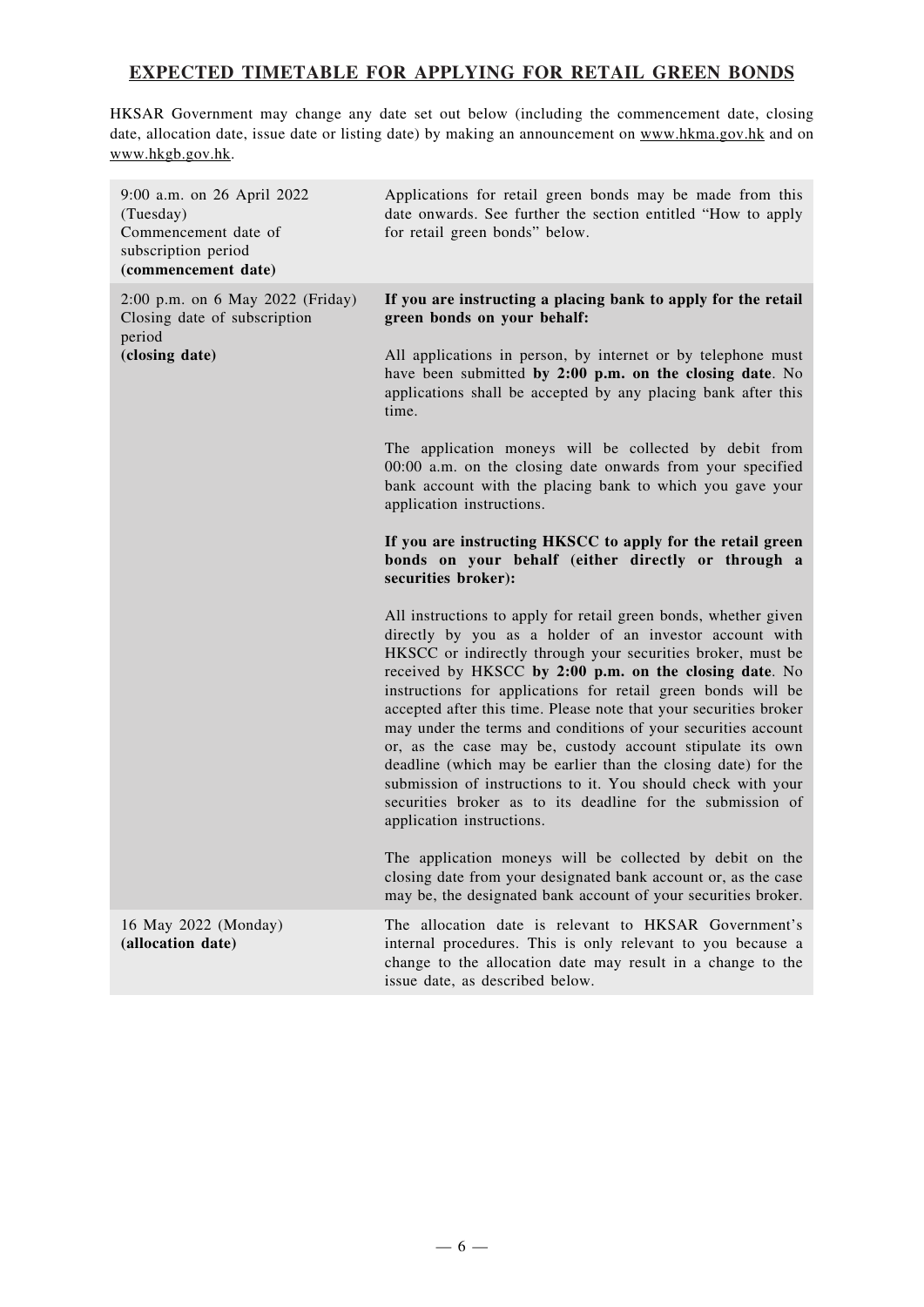18 May 2022 (Wednesday) **(issue date)**

On or before the issue date, HKSAR Government will announce on www.hkma.gov.hk and on www.hkgb.gov.hk:

- the issue amount;
- the principal amount of valid applications received; and
- the maximum principal application amount per investor (if any is imposed).

#### **If you have instructed a placing bank to apply for the retail green bonds on your behalf:**

Your placing bank has agreed that, commencing on and from the issue date, it will notify you by mail (or by any alternative methods agreed with them) of your allocation of retail green bonds (if any), the applicable subscription moneys and the amount of any refund of your application moneys. The placing banks have agreed to complete all notifications within five business days of the issue date.

Retail green bonds allocated to you will be issued against payment in full of your subscription moneys for those retail green bonds by your placing bank. Your placing bank has agreed that retail green bonds allocated to you will be credited within the same day to your securities or investment account maintained with the relevant placing bank.

All refunds of application moneys and/or any handling fee will be made as described in the paragraph entitled "What happens if I am owed a refund for any application moneys and/or handling fee or brokerage fee?" in the section entitled "How to apply for retail green bonds" below.

#### **If you have directly or indirectly instructed HKSCC to apply for the retail green bonds on your behalf:**

HKSCC has agreed to notify you or, as the case may be, your securities broker of your allocation of retail green bonds (if any), the applicable subscription moneys and the amount of any refund of your application moneys. HKSCC has agreed to complete all notifications on or before the issue date. If you apply through a securities broker, you will have to rely on your securities broker to pass this information on to you in a timely manner.

Retail green bonds allocated to you will be issued against payment in full of your subscription moneys for those retail green bonds by HKSCC. HKSCC has agreed that retail green bonds allocated to you will be credited within the same day to your investor account with HKSCC or, as the case may be, your securities broker's account with HKSCC.

All refunds of application moneys and/or any brokerage fee will be made as described in the paragraph entitled "What happens if I am owed a refund for any application moneys and/or handling fee or brokerage fee?" in the section entitled "How to apply for retail green bonds" below.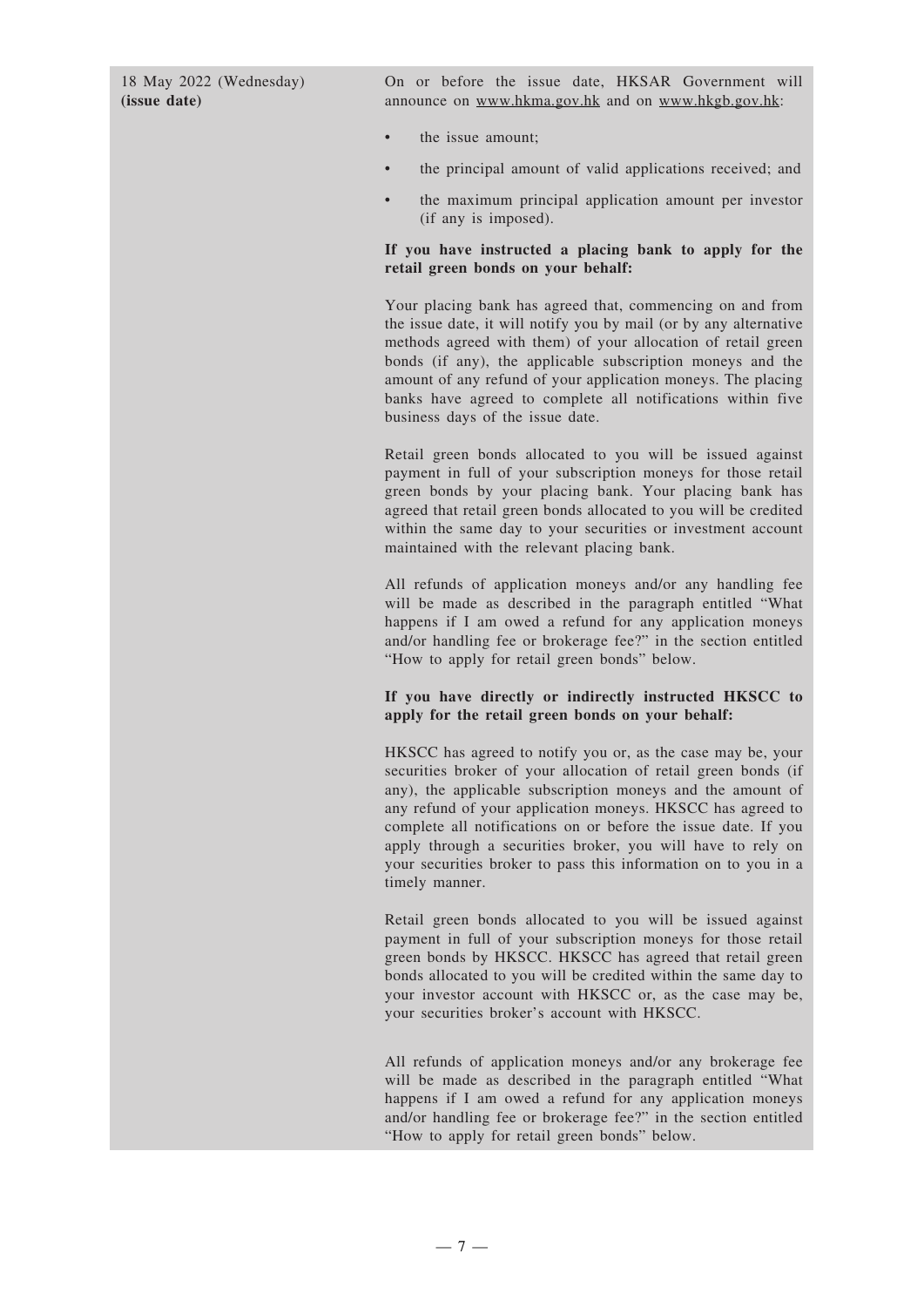19 May 2022 (Thursday) **(listing date)**

**business day** means a day (other than Saturdays, Sundays and general holidays) on which both the CMU (as defined in this issue circular) is operating and banks in Hong Kong are open for business.

**designated bank accounts** means the bank accounts designated by CCASS investor participants, CCASS clearing participants or CCASS custodian participants, and approved by HKSCC for money settlement purposes in CCASS.

References to times are to Hong Kong time.

The commencement date and any dates thereafter will only be adjusted or extended in the following circumstances:

- (1) if HKSAR Government changes the subscription period and/or the issue date and/or subsequent key dates by making an announcement on www.hkma.gov.hk and on www.hkgb.gov.hk, the relevant dates shall be adjusted as set out in such announcement;
- (2) if any day (other than a Saturday, Sunday or general holiday in Hong Kong) between the closing date and the issue date (exclusive of both dates) falls on a day which is not a business day for any reason, the allocation date and/or the issue date shall be postponed to such dates that the adjusted allocation date and the adjusted issue date are expected to be the fifth business day and the seventh business day respectively following the closing date;
- (3) if the closing date:
	- (a) falls on a day which is not a business day for any reason, the closing date will be the next business day (which shall become the adjusted closing date), and the adjusted allocation date and the adjusted issue date are expected to be the fifth business day and the seventh business day respectively following the adjusted closing date; or
	- (b) falls on a day which is not a business day because banks are not open for business in Hong Kong for part of the day commencing after 12:00 (noon) (for example, because of the issue of a tropical cyclone warning signal number 8 or above or a "black" rainstorm warning with effect from a time later than 12:00 (noon)), then that day shall remain the closing date (and that day shall be deemed to remain a business day) but the allocation date and issue date are expected to be the sixth business day and the eighth business day, respectively, following the closing date;
- (4) if the allocation date:
	- (a) falls on a day which is not a business day for any reason, the allocation date will be the next business day which shall become the adjusted allocation date; or
	- (b) falls on a day which is not a business day because banks are not open for business in Hong Kong for part of the day commencing after 12:00 (noon) (for example, because of the issue of a tropical cyclone warning signal number 8 or above or a "black" rainstorm warning with effect from a time later than 12:00 (noon)), then that day shall remain the allocation date (and that day shall be deemed to remain a business day) but the issue date is expected to be the eighth business day following the closing date;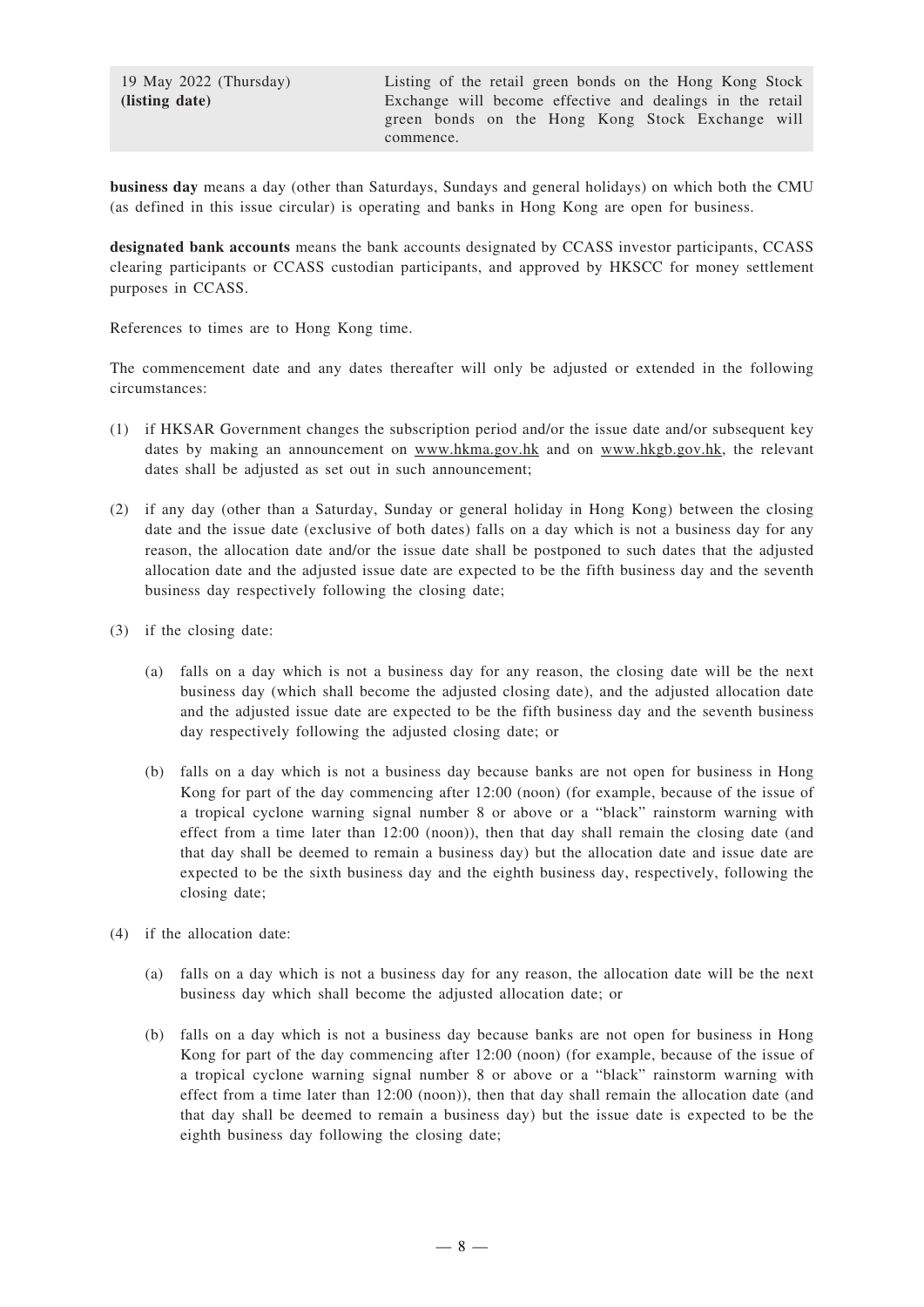- (5) if the issue date falls on a day which is not a business day for any reason, the issue date will be the next business day which shall become the adjusted issue date, and the listing date will be the next business day following the adjusted issue date; and
- (6) if the listing date falls on a day which is not a business day for any reason, the listing date will be postponed to the next business day which shall become the adjusted listing date.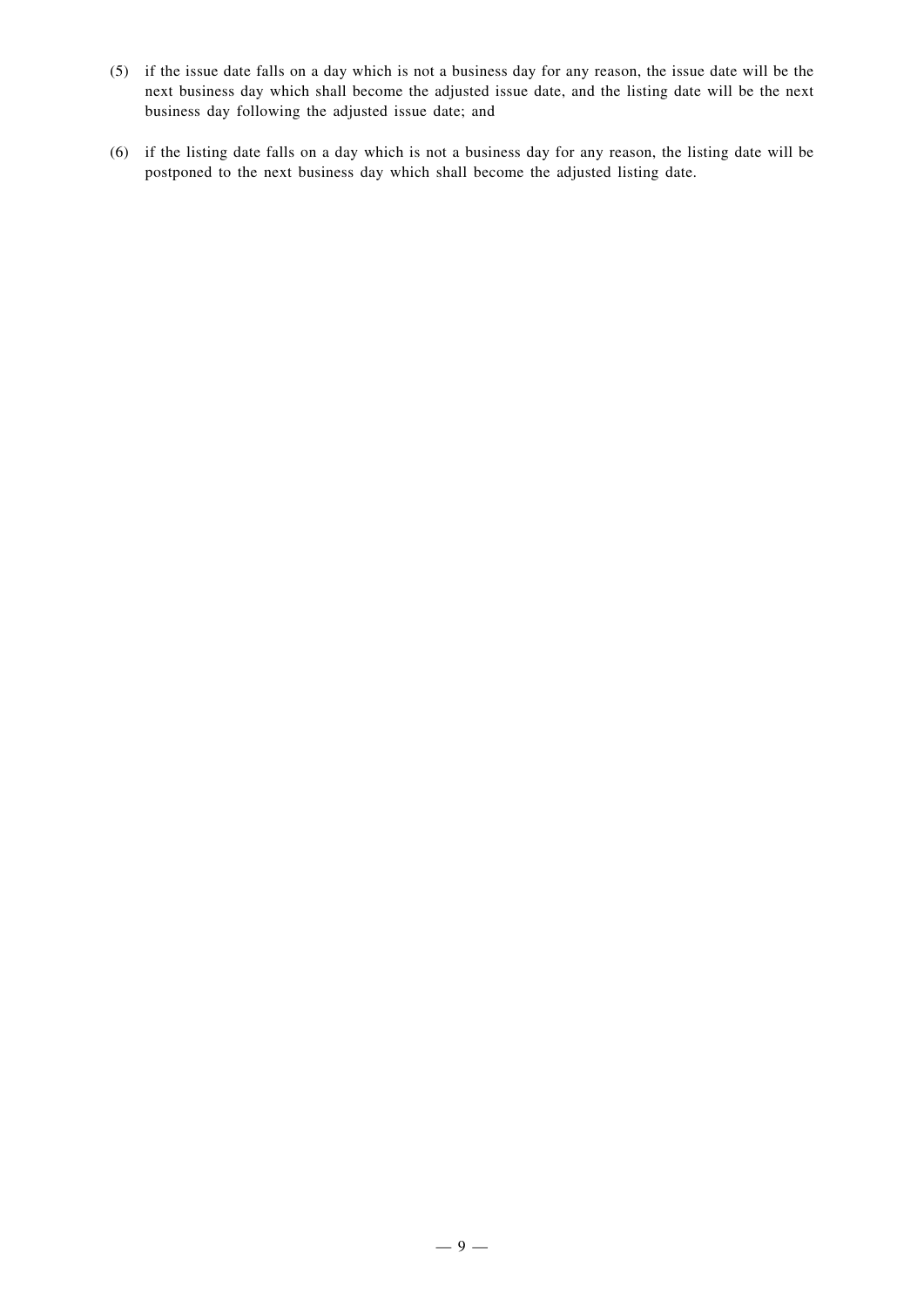## **HOW TO APPLY FOR RETAIL GREEN BONDS**

## **WHERE CAN I GET A COPY OF THE PROGRAMME CIRCULAR AND THIS ISSUE CIRCULAR?**

During the subscription period for this series of retail green bonds and while this series of retail green bonds is still outstanding, you can visit the HKSAR Government Bonds website at [www.hkgb.](www.hkgb.gov.hk/en/greenbond) [gov.hk/en/greenbond](www.hkgb.gov.hk/en/greenbond) to view the programme circular and this issue circular.

**HKSAR Government has only published an electronic version of this issue circular and the programme circular. HKSAR Government will not provide printed copies of this issue circular or the programme circular to any person in relation to the offering of this series of retail green bonds.**

#### **AM I ELIGIBLE TO APPLY FOR THIS SERIES OF RETAIL GREEN BONDS?**

You can only apply for this series of retail green bonds if you hold a valid Hong Kong identity card. This is referred to in this issue circular as the **eligibility criteria.** An application using a joint account can only be made if either you or one of your joint account holder(s) hold(s) a valid Hong Kong identity card. HKSAR Government has the right to redeem any retail green bonds allocated to an applicant who did not satisfy the eligibility criteria at the time of application for the retail green bonds. Such bonds will be redeemed at an amount equal to their principal amount multiplied by the subscription price, on the date specified in the notice without any payment of accrued and unpaid interest.

See further the paragraph entitled "What confirmations do I have to make?" below in relation to other restrictions and the paragraph entitled "Can I make multiple applications for retail green bonds?" below for more information about making an application using a joint account.

## **HOW CAN I APPLY FOR THIS SERIES OF RETAIL GREEN BONDS?**

## **The subscription period for this series of retail green bonds is from 9:00 a.m. on Tuesday, 26 April 2022 to 2:00 p.m. on Friday, 6 May 2022.**

See further the paragraph entitled "How will I know if my application is successful?" below in relation to possible changes to the subscription period.

You can apply for this series of retail green bonds through any of the following three application channels:

- ➣ through any of the placing banks listed on page 27 of this issue circular;
- $\geq$  through HKSCC as the operator of CCASS (you will need to have an investor account with HKSCC to do this):
- directly or indirectly through a CCASS clearing participant or CCASS custodian participant who is willing and able to make an application for you through HKSCC. This may be a securities broker, a custodian bank or any other institution admitted to CCASS as a clearing participant or custodian participant. All CCASS clearing participants and CCASS custodian participants are referred to in this issue circular as **securities brokers**.

Applications for retail green bonds must be submitted before 2:00 p.m. on Friday, 6 May 2022.

If you are applying (whether directly or indirectly) through a securities broker, your securities broker may stipulate its own deadline (which may be earlier than the closing date) for the submission of application instructions to it. Please consult your securities broker if in doubt.

#### **CAN I APPLY TO HKSAR GOVERNMENT DIRECTLY FOR RETAIL GREEN BONDS?**

No. The retail green bonds are issued in the form of computerised book entries in securities accounts maintained by recognized dealers with the Central Moneymarkets Unit (**CMU**) operated by the Monetary Authority. These securities accounts are referred to in this issue circular as **CMU accounts**. Individual investors cannot open a personal account with the CMU. You can therefore only apply for retail green bonds through a placing bank, through HKSCC directly or (whether directly or indirectly) through a securities broker who is willing and able to apply for retail green bonds for you through HKSCC.

#### **WHAT OTHER MATTERS SHOULD I BE AWARE OF IN APPLYING FOR RETAIL GREEN BONDS?**

You may only subscribe for retail green bonds in a principal amount which is an integral multiple of HK\$10,000. Applications for a principal amount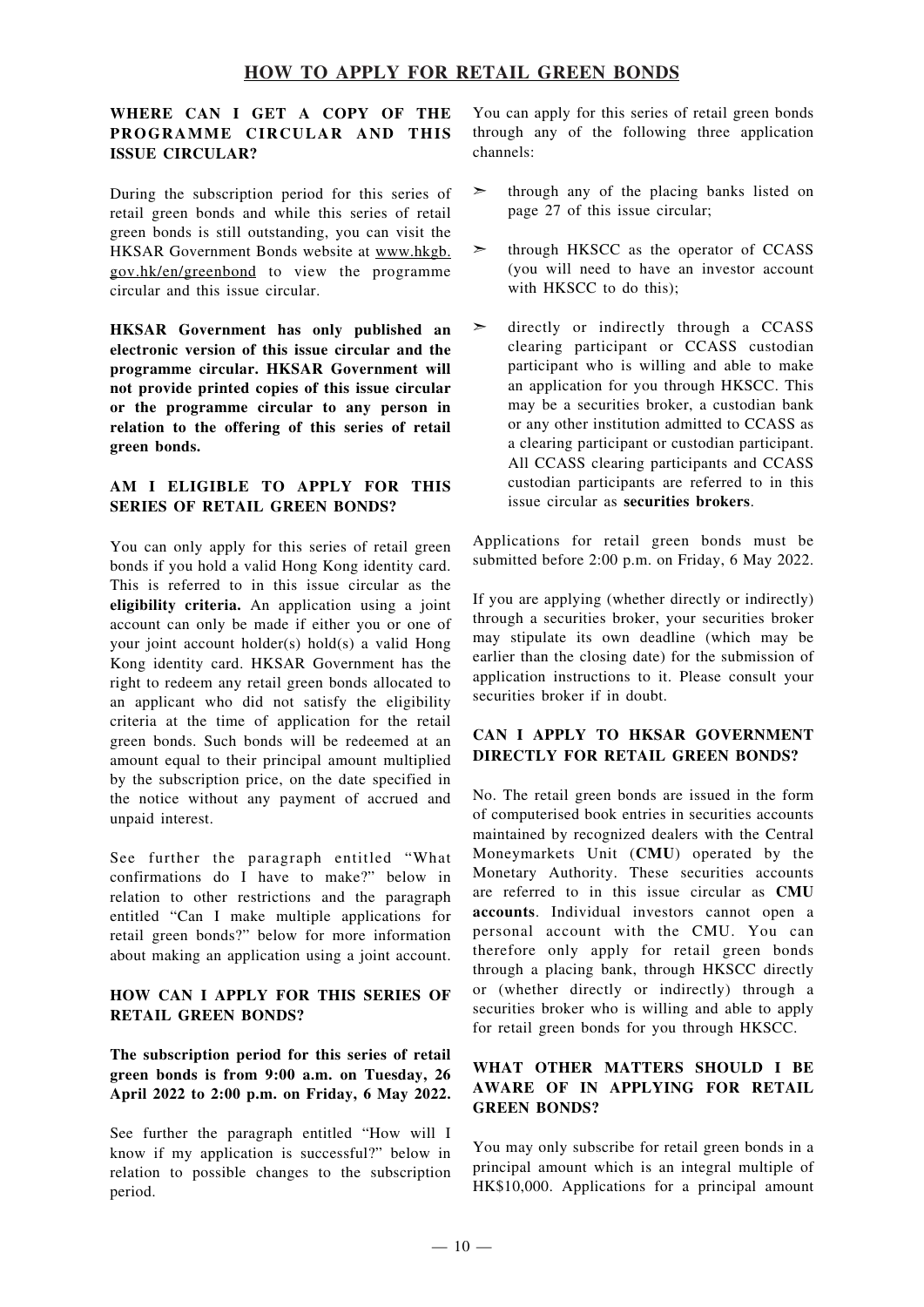which is less than HK\$10,000 or for a principal amount of retail green bonds which is not an integral multiple of HK\$10,000 are liable to be rejected.

HKSAR Government reserves the right to set a maximum principal application amount per investor for a series of retail green bonds at any time on or before the issue date without prior notice, where it considers it necessary to prevent an over-concentration of holdings in retail green bonds by a single investor.

If HKSAR Government sets a maximum principal application amount per investor for this series of retail green bonds, then any application for a principal amount of this series of retail green bonds which is greater than that maximum principal application amount will be treated as an application for the maximum principal application amount and any application moneys paid in excess of the application moneys for that maximum principal application amount (and, for applications made through a placing bank, any handling fee or, for applications made directly through HKSCC, any brokerage fee) will be refunded without interest. For applications made (whether directly or indirectly) through a securities broker, applicants should consult their securities broker for the details of whether or not, and if so how, it will refund to them any application moneys and/or brokerage or other fees. See further the paragraph entitled "What happens if I am owed a refund for any application moneys and/or handling fee or brokerage fee?" below in relation to refund arrangements.

Any application for retail green bonds by you to HKSAR Government through a placing bank or HKSCC (whether for an investor who has an investor account with HKSCC or for an investor applying, whether directly or indirectly, through a securities broker) will constitute an offer by you to subscribe for retail green bonds.

## **DOES IT MATTER WHICH APPLICATION CHANNEL I USE?**

Different fees may apply depending on how you apply for retail green bonds. Fees which may apply are described in the paragraphs entitled "How can I apply for retail green bonds through a placing bank?", "How can I apply for retail green bonds directly through HKSCC?" and "How can I apply for retail green bonds through a securities broker?" below.

How you apply for retail green bonds also affects how you hold the retail green bonds if your application is successful. While you may change the way in which you hold the retail green bonds from time to time, fees may apply when you do so.

How you hold the retail green bonds affects whom you have to rely on to make and receive payments and give and receive notices in relation to the retail green bonds, how you trade in the retail green bonds, how you prove your interest in the retail green bonds and how you make claims for any payments which are due on the retail green bonds but have not been paid by HKSAR Government.

See the sections entitled "Holding retail green bonds" and "Dealing in retail green bonds and listing of retail green bonds" below for more information. If you are unsure about the most suitable method for you to apply for retail green bonds, you should seek professional advice.

### **HOW CAN I APPLY FOR RETAIL GREEN BONDS THROUGH A PLACING BANK?**

The placing banks for this series of retail green bonds are specified on page 27 of this issue circular.

If you wish to apply for retail green bonds through a placing bank, you must have a bank account and a securities or investment account with that placing bank. Please note that if you need to open a bank account and/or a securities or investment account with a placing bank in order to apply for retail green bonds, your placing bank may require you to undergo an assessment to satisfy the placing bank's regulatory and internal requirements. Each placing bank may apply different terms and conditions to your securities or investment account with it and charge different handling and other fees.

You can apply for retail green bonds through a placing bank at designated branches, or through the placing bank's internet, telephone or mobile banking service as specified on pages 27 to 29 of this issue circular. You should contact the relevant placing bank to find out the locations of the designated branches and the availability of internet, telephone and mobile banking services.

When you apply for retail green bonds through a placing bank, you must pay the application moneys for those retail green bonds plus a handling fee, if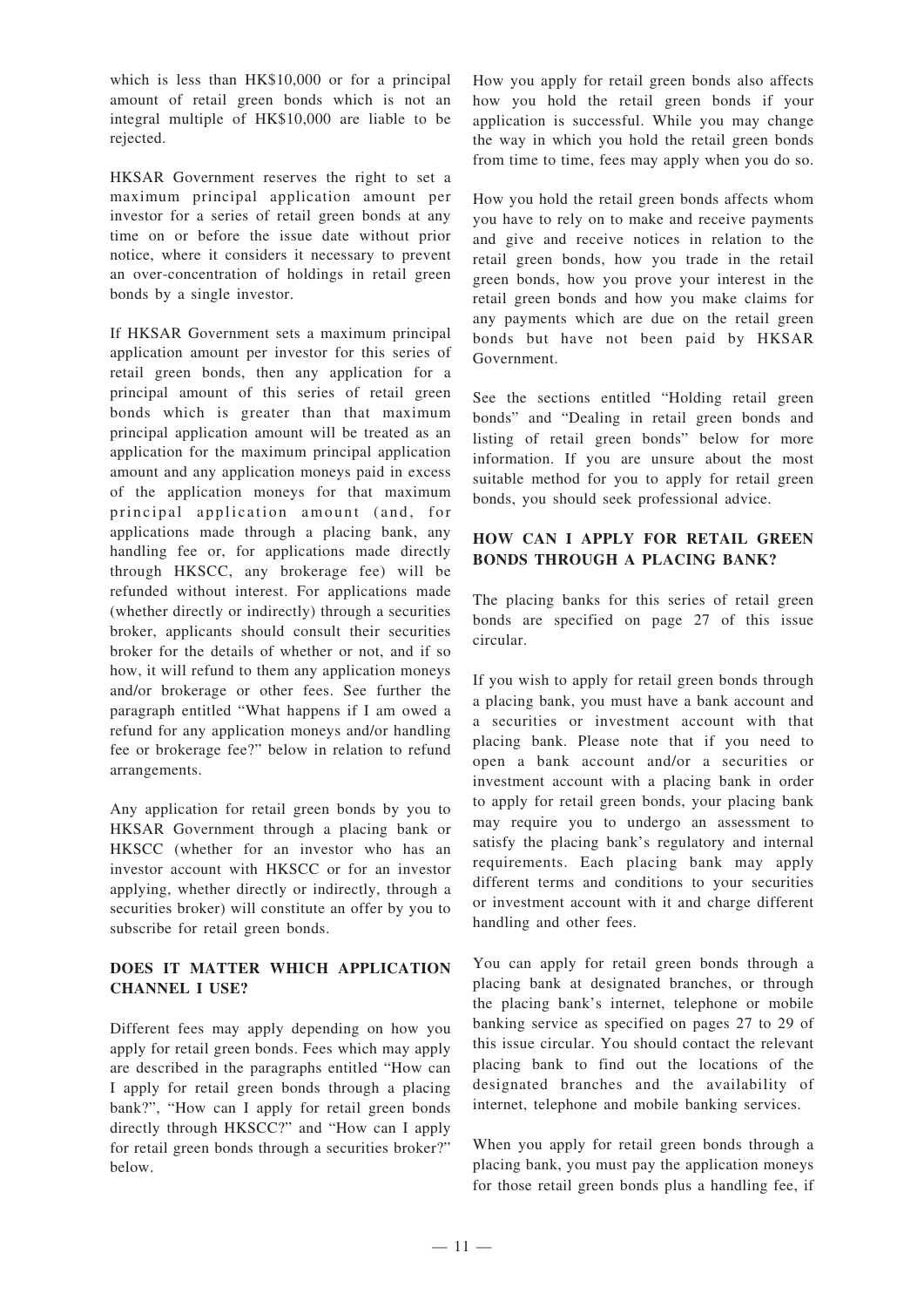any. A handling fee may be charged by the placing banks at their sole discretion. The maximum amount of the handling fee which may be charged by a placing bank is 0.15% of the application moneys of the retail green bonds you apply for. A placing bank may charge additional fees for any other services it performs for you in connection with the retail green bonds. For example, a placing bank may charge fees for custody of the retail green bonds and/or for transferring retail green bonds.

You must ensure that your application complies with the requirements specified by your placing bank.

## **HOW CAN I APPLY FOR RETAIL GREEN BONDS DIRECTLY THROUGH HKSCC?**

If you wish to apply for retail green bonds directly through HKSCC, you must have an investor account with HKSCC. If you need to open one for this purpose, HKSCC may require you to undergo an assessment to satisfy its regulatory and internal requirements.

When you apply for retail green bonds through HKSCC, you must pay the application moneys for the retail green bonds you are applying for plus a brokerage fee, if any. The brokerage fee which may be charged when you apply for retail green bonds directly through HKSCC is 0.15% of the application moneys of the retail green bonds you apply for. HKSCC may charge additional fees for any other services it performs for you in connection with the retail green bonds. For example, HKSCC may charge fees for custody of the retail green bonds and/or for transferring the retail green bonds.

## **HOW CAN I APPLY FOR RETAIL GREEN BONDS THROUGH A SECURITIES BROKER?**

You may apply for retail green bonds (whether directly or indirectly) through a securities broker who is willing and able to apply for retail green bonds on your behalf through HKSCC. To do this, the securities broker must have been admitted to participate in CCASS as a clearing participant or a custodian participant.

To apply through a securities broker you must (whether directly or indirectly) have a securities or custody account with that securities broker. Please note that if you need to open a securities or custody account with a securities broker in order to apply for retail green bonds, your securities broker may require you to undergo an assessment to satisfy the securities broker's regulatory and internal requirements. Different securities brokers may apply different terms and conditions to your securities or custody account and charge different brokerage and other fees.

When you apply for retail green bonds through a securities broker, you must pay the application moneys for the retail green bonds you are applying for plus a brokerage fee, if any. The level of the brokerage fee, if any, that you must pay is determined by your securities broker (and may be higher or lower than 0.15%). HKSCC and/or your securities broker may charge additional fees for any other services they perform for you in connection with the retail green bonds. For example, HKSCC and/or your securities broker may charge fees for custody of the retail green bonds and/or for transferring retail green bonds.

## **DO I NEED AN APPLICATION FORM?**

You will not be issued an official application form for retail green bonds. However, in order to standardise and streamline the application process, HKSAR Government has prepared a standard application template for use by the placing banks and securities brokers in executing your instructions. You will be required to make a series of confirmations and acknowledgements.

## **WHAT CONFIRMATIONS DO I HAVE TO MAKE?**

When you apply for this series of retail green bonds, you are deemed to confirm for the benefit of HKSAR Government and your placing bank (if you apply through a placing bank), HKSCC (if you apply through HKSCC directly), or HKSCC and your securities broker (if you apply, whether directly or indirectly, through a securities broker) that:

- (1) you agree to accept the retail green bonds applied for on the basis of the programme circular and this issue circular, or any lesser amount allocated to you;
- (2) you understand that no certificates of title will be available for your retail green bonds or any other retail green bonds, that the retail green bonds are in book-entry form only, that legal title to the retail green bonds is held at all times and under all circumstances by the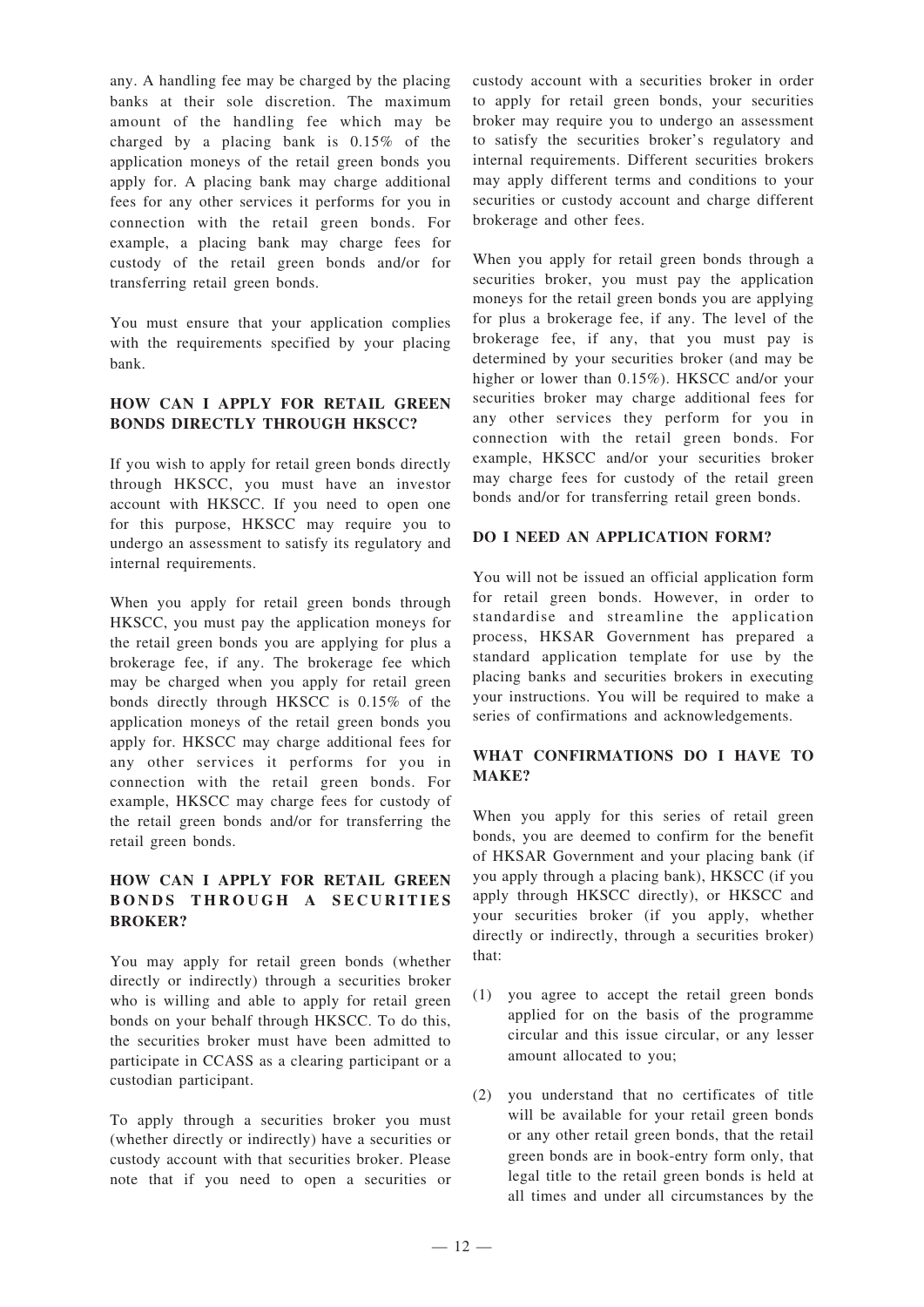recognized dealer to whose CMU account the retail green bonds are credited and that you acquire no direct rights against HKSAR Government in respect of your retail green bonds;

- (3) you agree that if you are not allocated any retail green bonds or if the retail green bonds you have applied for are not issued to you in full for any reason, the whole or an appropriate portion of the application moneys will be refunded to you without interest and at your own risk and that all interest which may have accrued between the date of your application and the date of such refund will be retained for the benefit of the holder(s) of the  $account(s)$  to which such amounts have been credited (being such of HKSAR Government and/or your placing bank, HKSCC and/or your securities broker as may be applicable). If you apply through a securities broker, you should consult your securities broker for the details of whether or not, and if so how, it will refund to you any application moneys and/or brokerage or other fee. Please see further the paragraph entitled "What happens if I am owed a refund for any application moneys and/or handling fee or brokerage fee?" below;
- (4) you understand that the retail green bonds will be held through the CMU, a debt securities custodian, clearing and settlement system operated by the Monetary Authority, which means that:
	- (a) if you hold your retail green bonds through a recognized dealer (whether a placing bank, HKSCC or an additional recognized dealer), you will have to rely on your recognized dealer:
		- (i) to credit the account you hold with your recognized dealer with interest and principal payments credited to its settlement account;
		- (ii) to distribute notices to you which your recognized dealer receives from HKSAR Government; and
		- (iii) to prove your holding in your retail green bonds; and
- (b) if you hold your retail green bonds (whether directly or indirectly) through a securities broker:
	- (i) you will have to rely on HKSCC to credit the designated bank account of your securities broker with interest and principal payments credited to HKSCC's settlement account, and you will also have to rely on HKSCC to distribute to your securities broker notices which HKSCC receives from HKSAR Government and to prove your securities broker's holding in retail green bonds; and
	- (ii) you will have to rely on your securities broker to credit the account you hold (whether directly or indirectly) with it with interest and principal payments credited by HKSCC to its designated bank account, and you will also have to rely on your securities broker to distribute notices to you which it receives from HKSCC and to prove your holding in your retail green bonds.

In this paragraph (4), **settlement account** means, in relation to a recognized dealer which is a licensed bank, the account maintained by that recognized dealer with the Monetary Authority through which its own clearing balance is settled or, in relation to a recognized dealer which is not a licensed bank, the account maintained by its designated correspondent bank with the Monetary Authority for the purpose of settling, inter alia, interbank payments;

- (5) you have accessed an electronic copy of this issue circular and the programme circular, have read and understood this issue circular and the programme circular and have relied on no other information or material in applying for the retail green bonds;
- (6) you understand and agree that HKSAR Government accepts no responsibility for the provision of brokerage, custody, banking (including internet, telephone and mobile banking) or any other services by any recognized dealer (whether a placing bank, HKSCC or an additional recognized dealer)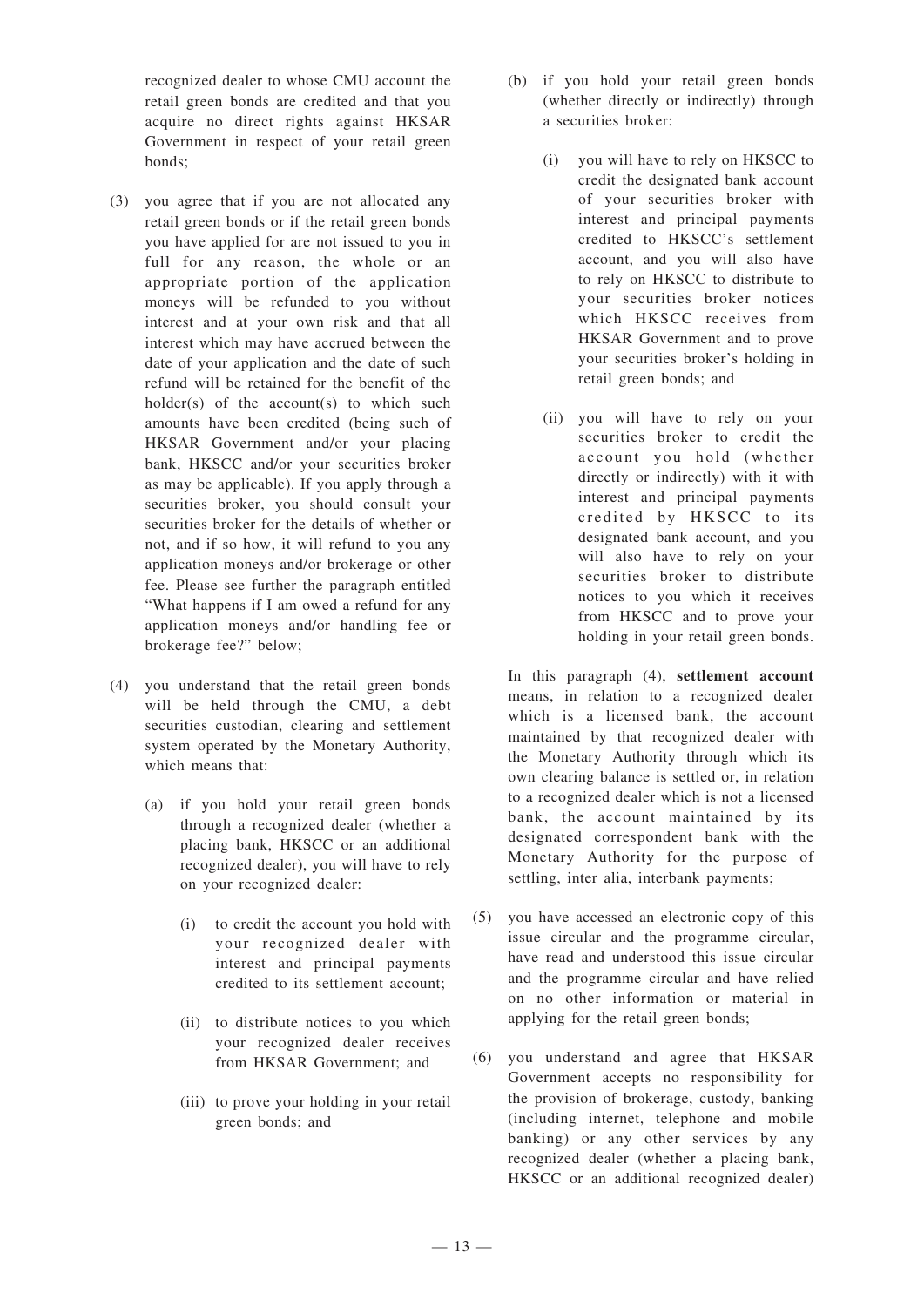or securities broker or other intermediary, or for any consequences of, or any losses arising from the use of, any bank account, securities or investment account, custody account or brokerage, custody, banking or any other services of any recognized dealer (whether a placing bank, HKSCC or an additional recognized dealer) or securities broker or other intermediary;

- (7) you have not made more than one application for this series of retail green bonds in accordance with the paragraph entitled "Can I make multiple applications for retail green bonds?" below;
- (8) you hold a valid Hong Kong identity card or, if you are making an application using a joint account, either you or one of your joint account holder(s) hold(s) a valid Hong Kong identity card;
- (9) you are not located within the United States or Canada and are not a U.S. Person within the meaning of Regulation S under the U.S. Securities Act of 1933, as amended (which includes any person resident in the United States and any partnership or corporation organised or incorporated under the laws of the United States) or a resident of Canada; and you are not acting as an agent of a U.S. Person or a resident of Canada; and
- (10) you agree to the personal information collection statement at the end of this issue circular.

**By applying for retail green bonds, you make these confirmations to HKSAR Government and your placing bank (if you are applying through a placing bank), HKSCC (if you are applying through HKSCC directly) or HKSCC and your securities broker (if you are applying through a securities broker). You understand that HKSAR Government would not otherwise issue you the retail green bonds for which you are applying. Your placing bank, your securities broker and/ or HKSCC may well require you to make these and other confirmations at the time you make your application.**

#### **HOW WILL I KNOW IF MY APPLICATION IS SUCCESSFUL?**

The total principal amount of this series of retail green bonds issued and any other relevant information will be notified by HKSAR Government to the placing banks and HKSCC on or before the issue date.

Retail green bonds will be issued on the issue date.

If you apply for retail green bonds through a placing bank, your placing bank agrees to notify you within five business days of the issue date of whether your application is successful or unsuccessful and, if your application is successful, of your allocation of retail green bonds.

If you apply for retail green bonds through HKSCC directly, HKSCC agrees to notify you on or before the issue date of whether your application is successful or unsuccessful and, if your application is successful, of your allocation of retail green bonds.

If you apply for retail green bonds through a securities broker, HKSCC agrees to notify your securities broker on or before the issue date of whether your application is successful or unsuccessful and, if your application is successful, of your allocation of retail green bonds. You will have to rely on your securities broker to pass this notification on to you in a timely manner.

On the issue date, retail green bonds will be issued in the form of computerised book entries in the respective CMU accounts of HKSCC and the placing banks who have made successful applications for retail green bonds and all subscription moneys paid by successful applicants for purchase of the retail green bonds allotted to them will be released to HKSAR Government by HKSCC and the placing banks.

If for any reason the issue date ceases to be a business day (for example, if there is a "black" rainstorm warning or a tropical cyclone warning signal number 8 or above in force in Hong Kong), then the retail green bonds will be issued on the next business day which is not affected by the cessation.

HKSAR Government reserves the right to cancel all or a portion of the offering of this series of retail green bonds at any time on or before the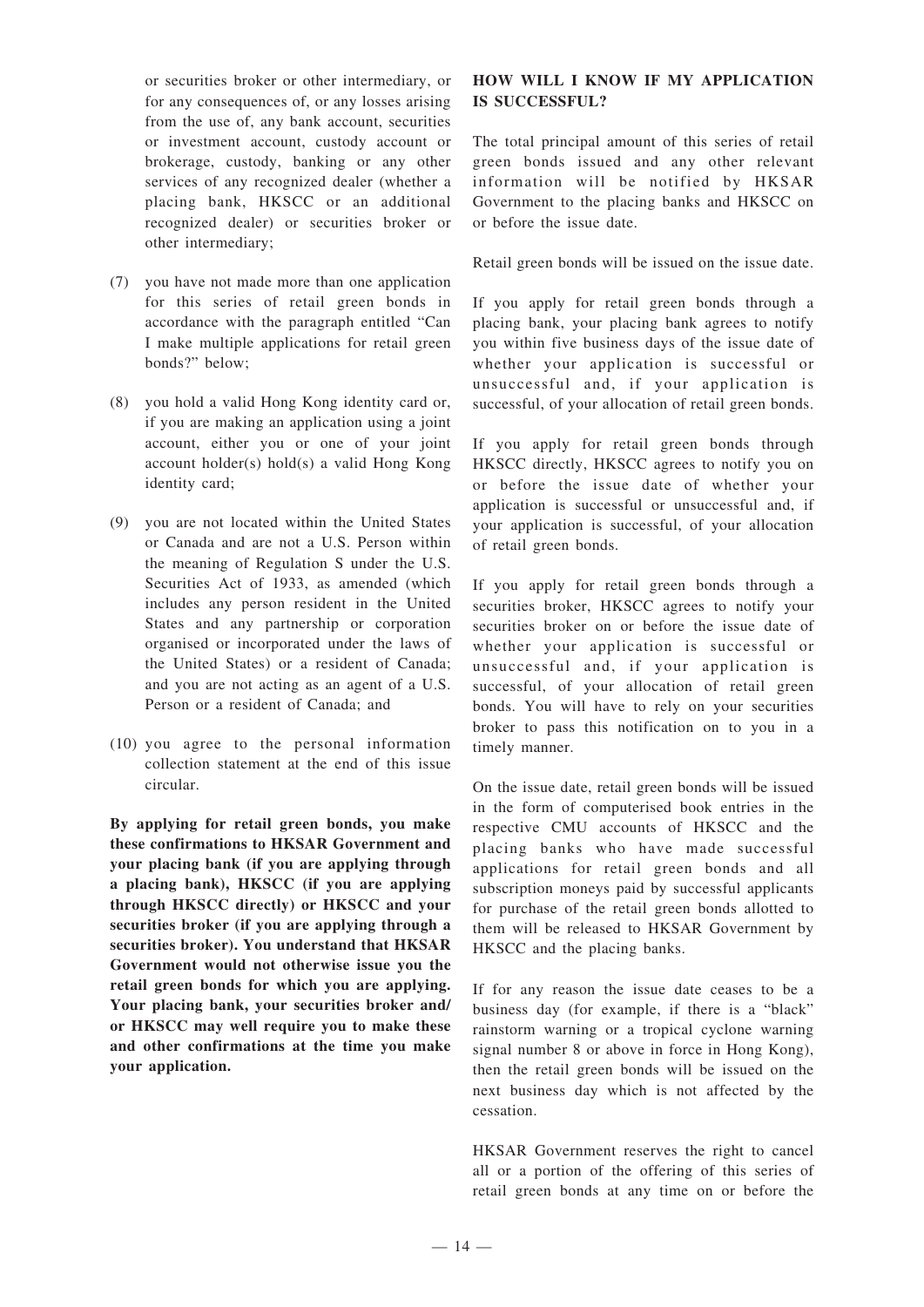issue date and to extend or shorten the subscription period for this series of retail green bonds without prior notice. HKSAR Government may also change the commencement date or any dates thereafter by making an announcement on www.hkma.gov.hk and on www.hkgb.gov.hk. If HKSAR Government so cancels the offering of this series of retail green bonds, in part or in whole:

- ➣ HKSAR Government will give prompt public notice of the cancellation on or before the issue date;
- ➣ this series of retail green bonds, or the relevant portion of it, will not be issued; and
- $\geq$  all applicants for this series of retail green bonds will be refunded all, or the relevant portion, of their application moneys (and, for applications made through a placing bank, any handling fee or, for applications made directly through HKSCC, any brokerage fee) without interest. For applications made through a securities broker, applicants should consult their securities broker for the details of whether or not, and if so how, it will refund to them any application moneys and/or brokerage or other fees. See further the paragraph entitled "What happens if I am owed a refund for any application moneys and/or handling fee or brokerage fee?" below.

#### **CAN I MAKE MULTIPLE APPLICATIONS FOR RETAIL GREEN BONDS?**

You may not make more than one application for this series of retail green bonds. For this purpose, each application for this series of retail green bonds will be identified by a Hong Kong identity card number and will be treated as an application by the person with that Hong Kong identity card number, irrespective of whether the application is made using an account in the sole name of that person or by that person using a joint account with one or more other persons.

Any applications identified by the same Hong Kong identity card number will be treated as multiple applications, which will be rejected.

- ➣ If your application is made using an account in your sole name, the application will be identified by your Hong Kong identity card number.
- $\geq$  If your application is made using a joint account in the joint name of you and one or more joint account holders, the application

will be identified either by your Hong Kong identity card number or by that of one of your joint account holders. Please confirm with the placing bank, HKSCC and/or the securities broker (as may be applicable) through which your application is made which joint account holder's Hong Kong identity card number will be used for this purpose.

### **WHAT ARE "APPLICATION MONEYS"? HOW ARE "SUBSCRIPTION MONEYS" DIFFERENT?**

Application moneys are the amount which you must pay for the principal amount of retail green bonds you are applying for at the time of your application. They are equal to the application price for the retail green bonds (as stated in this issue circular) multiplied by the principal application amount. The application moneys will be held from the time you make your application pending release to HKSAR Government of the subscription moneys and/or payment of any refund. See further the paragraph entitled "What happens if I am owed a refund for any application moneys and/or handling fee or brokerage fee?" below in relation to refund arrangements.

The subscription moneys are the amount which you actually pay for the principal amount of retail green bonds allocated to you at the time of issue of this series of retail green bonds. The subscription moneys are paid to HKSAR Government out of your application moneys.

The subscription moneys are equal to the principal amount of retail green bonds allocated to you multiplied by the subscription price for those retail green bonds. The subscription price of this series of retail green bonds is equal to the application price.

Neither the application moneys nor the subscription moneys include any handling, brokerage or other fees.

### **WHAT ARE THE ARRANGEMENTS WITH THE PLACING BANKS AND MARKET MAKERS FOR SELLING THE RETAIL GREEN BONDS?**

The legal framework under which HKSAR Government arranges for the offering, issue and placing of retail green bonds is contained in the **programme agreement** which was entered into in February 2022 by HKSAR Government with the initial placing banks, market makers and nominees, as amended or supplemented from time to time. Scheduled to the programme agreement are the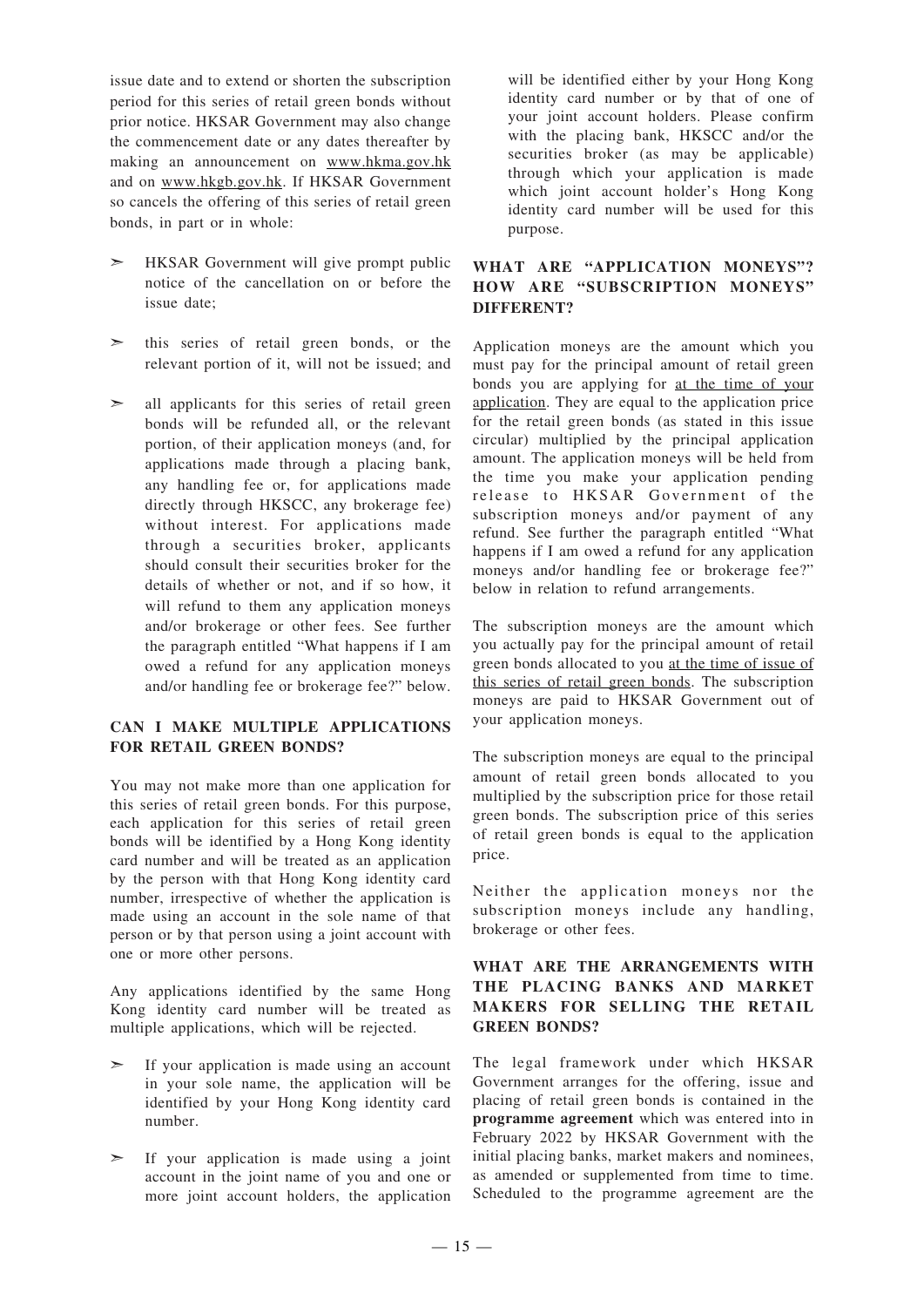terms of the placing bank agreement, the market maker agreement and the nominee agreement which will be entered into by HKSAR Government and the relevant placing banks, market makers and nominees in relation to each series of retail green bonds. The programme agreement and (in relation to each series) the placing bank agreement, the market maker agreement and the nominee agreement record the detailed arrangements between HKSAR Government and the placing banks, market makers and nominees involved in the offering and market making of the retail green bonds in respect of such offering and market making. As an investor in retail green bonds, you do not have any rights under these agreements.

The placing banks and market makers appointed for this series of retail green bonds are specified in this issue circular. Each placing bank will receive a placing fee from HKSAR Government of 0.15% of the principal amount of retail green bonds issued to such placing bank to be paid within 30 days of the issue date. They may also receive a handling fee from successful applicants in respect of retail green bonds allocated to them. If you are not allocated the full amount of retail green bonds you have applied for, or are allocated no retail green bonds at all, any handling fee you have paid for the retail green bonds which you are not allocated will be refunded in full without interest. Please see further the paragraph entitled "What happens if I am owed a refund for any application moneys and/or handling fee or brokerage fee?" below for more information about refund arrangements.

There are no soft commission or rebate arrangements between HKSAR Government and any of the placing banks.

#### **WHAT ARRANGEMENTS ARE IN PLACE WITH HKSCC AND SECURITIES BROKERS?**

The programme agreement does not govern HKSAR Government's arrangements with HKSCC. These are governed under a separate agreement entered into in February 2022 between HKSAR Government and HKSCC in connection with the retail green bond issuances under the

GGBP (as amended or supplemented from time to time), as well as by the rules and regulations of the CMU and CCASS.

HKSAR Government has not entered into any direct arrangements with securities brokers. The interests of any securities brokers in retail green bonds will be held through HKSCC.

HKSCC, for itself and on behalf of the securities brokers, will receive from HKSAR Government a placing fee of 0.15% of the principal amount of retail green bonds issued to HKSCC. Each of HKSCC and the securities brokers may also receive a brokerage fee charged directly to successful applicants for retail green bonds. If you are not allocated the full amount of retail green bonds you have applied for, or are allocated no retail green bonds at all, any brokerage fee you have paid to HKSCC for the retail green bonds which you are not allocated will be refunded in full without interest. If you apply (whether directly or indirectly) through a securities broker, you should consult your securities broker for the details of whether or not, and if so how, it will refund to you any brokerage fee you have paid to it. Please see further the paragraph entitled "What happens if I am owed a refund for any application moneys and/or handling fee or brokerage fee?" below for more information about refund arrangements.

There are no soft commission or rebate arrangements between HKSAR Government and HKSCC or any of the securities brokers.

#### **IS THE OFFER UNDERWRITTEN?**

The offering of the retail green bonds is not underwritten.

#### **WHAT HAPPENS IF THIS SERIES OF RETAIL GREEN BONDS IS OVER-SUBSCRIBED?**

The total issue amount for this series of retail green bonds is expected to be up to HK\$15,000,000,000, which is subject to adjustment by HKSAR Government as set out below. HKSAR Government has specified the following maximum issue amount for this series:

#### ➣ HK\$20,000,000,000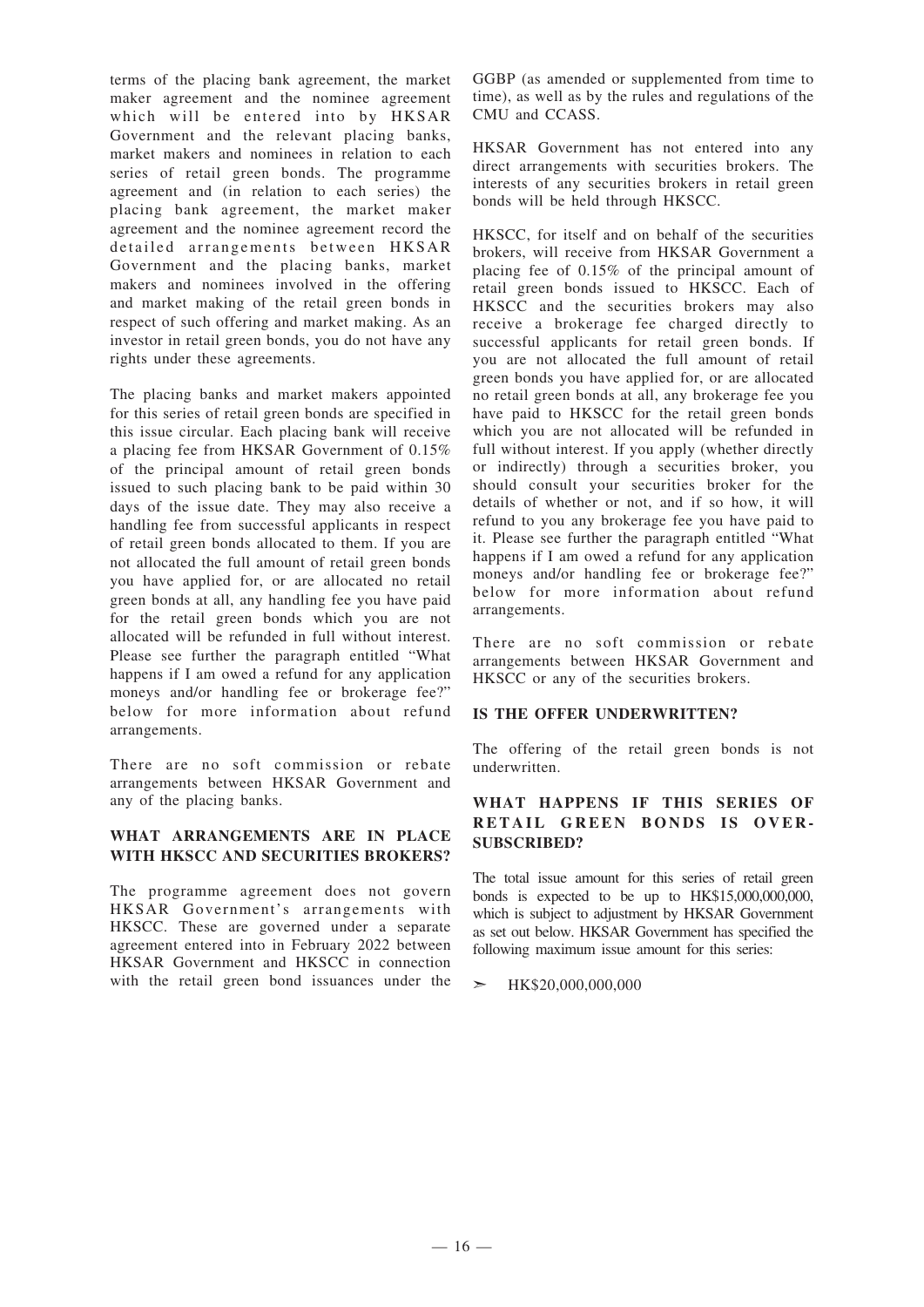HKSAR Government may determine or adjust the total issue amount in light of investor demand so long as the total issue amount does not exceed the maximum issue amount set out above. The maximum issue amount will not be adjusted.

If this series of retail green bonds is oversubscribed (that is, if the total principal amount of valid applications for retail green bonds of this series exceeds the final issue amount for this series), the allocation of retail green bonds of this series will depend on the number of valid applications received in respect of this series.

- ➣ If the number of valid applications received is equal to or smaller than the number of retail green bonds to be issued for this series (i.e. the quotient arrived at by dividing the final issue amount by HK\$10,000), HKSAR Government intends first to satisfy investors applying for a smaller number of retail green bonds as much as possible and then to distribute any remaining retail green bonds by ballot, at HKSAR Government's sole discretion.
- ➣ If the retail green bonds are so oversubscribed that HKSAR Government cannot even allocate one HK\$10,000 retail green bond to each applicant who has made a valid application, HKSAR Government will allocate the retail green bonds by ballot. Those valid applications which are successful in the ballot will each be allocated a retail green bond in a principal amount of HK\$10,000.

If you are not allocated the full amount of retail green bonds you have applied for, or are allocated no retail green bonds at all, the application moneys (and, if you apply through a placing bank, any handling fee or, if you apply directly through HKSCC, any brokerage fee) you have paid for the retail green bonds which you are not allocated will be refunded in full without interest. If you apply (whether directly or indirectly) through a securities broker, you should consult your securities broker for the details of whether or not, and if so how, it will refund to you any application moneys and/or brokerage or other fees. See further the paragraph entitled "What happens if I am owed a refund for any application moneys and/or handling fee or brokerage fee?" below.

## **WHAT HAPPENS IF I AM OWED A REFUND FOR ANY APPLICATION MONEYS AND/OR HANDLING FEE OR BROKERAGE FEE?**

Some or all of the application moneys and handling fee or brokerage fee, if any, you have paid will be refunded if:

- $\geq$  your application is wholly or partly unsuccessful;
- ➣ this series of retail green bonds is oversubscribed and as a result you are not allocated all of the bonds you have applied for;
- ➣ at any time on or before the issue date, HKSAR Government imposes a maximum principal application amount per investor for this series of retail green bonds in order to prevent an over-concentration of holdings in retail green bonds by a single investor and your application is for a principal amount of retail green bonds which exceeds that maximum principal application amount; and/ or
- ➣ at any time on or before the issue date, HKSAR Government cancels all or a portion of the offering of this series of retail green bonds.

If you apply for retail green bonds through a placing bank, your placing bank agrees to transfer the corresponding amount of any such refund to your designated bank account with that placing bank within five business days of the issue date.

If you apply for retail green bonds through HKSCC directly, HKSCC agrees to refund to you the corresponding amount of any such refund on or before the issue date.

If you apply for retail green bonds (whether directly or indirectly) through a securities broker, HKSCC agrees to refund to your securities broker the corresponding amount of any such refund on or before the issue date. You will have to rely on your securities broker to pass on such refund to you in a timely manner. You should consult your securities broker for the details of whether or not, and if so how, it will refund to you any application moneys and/or brokerage or other fees in any of the circumstances listed above.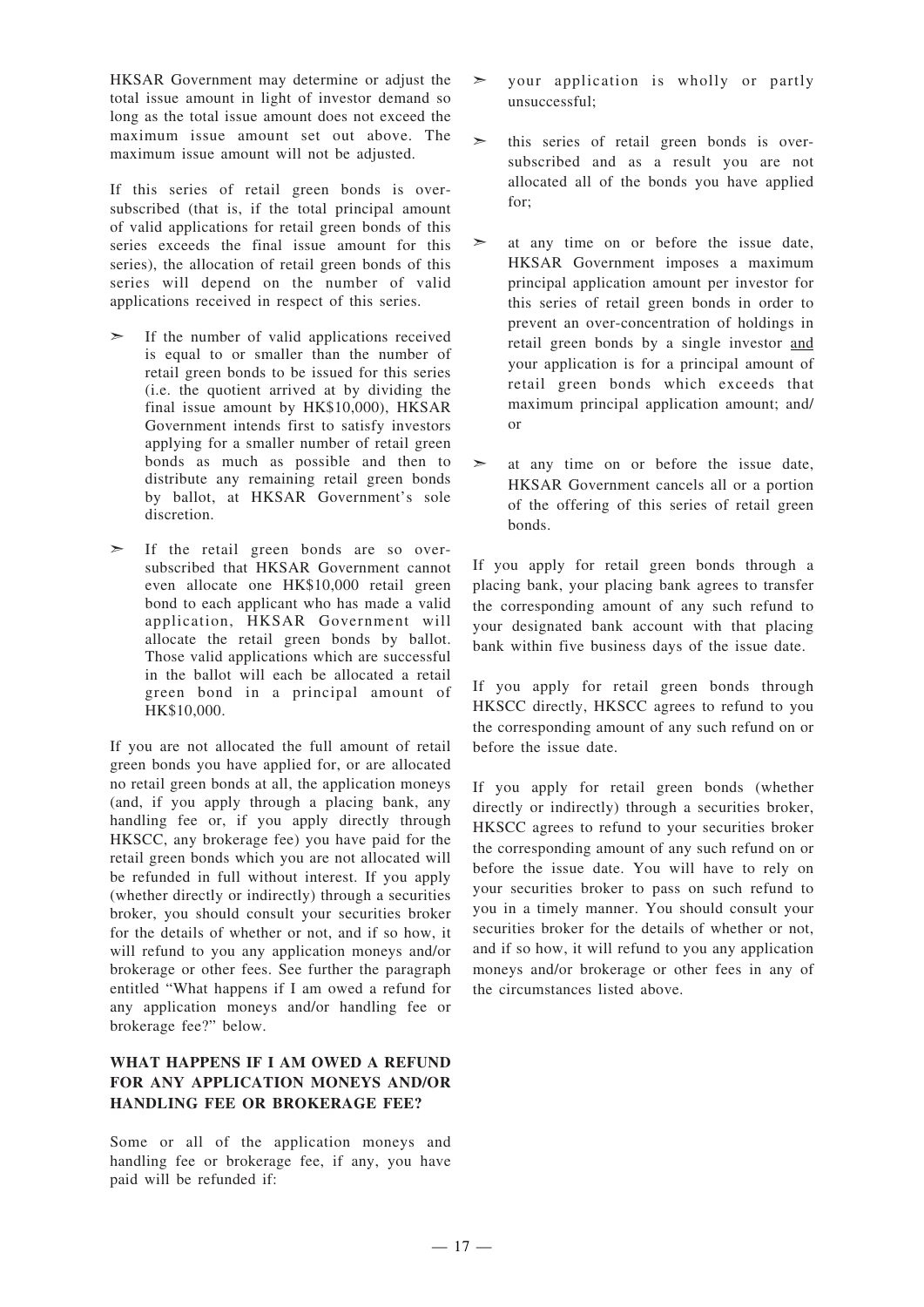## **HOLDING RETAIL GREEN BONDS**

#### **HOW DO I HOLD MY RETAIL GREEN BONDS?**

Retail green bonds are issued in the form of computerised book entries in CMU accounts of recognized dealers. This means that the retail green bonds are registered securities. HKSAR Government will not issue certificates for any retail green bonds.

Individual investors cannot open a personal account with the CMU. You can therefore only hold retail green bonds through a recognized dealer or through a securities broker holding through HKSCC as a recognized dealer.

Because legal title to retail green bonds is held by the recognized dealer who is the holder of the CMU account to which the retail green bonds are credited, you cannot hold retail green bonds directly. References in this issue circular or the programme circular to you "holding" retail green bonds mean your holding of an indirect interest in retail green bonds, the legal title to which is held by a recognized dealer.

Securities or investment accounts and other services provided to you by your recognized dealer or securities broker are provided on its terms and conditions. HKSAR Government is not responsible for the way your recognized dealer or securities broker handles your account or the nature or quality of the services it provides.

Discuss this with your recognized dealer or securities broker and shop around if you wish: placing banks and securities brokers charge varying fees for their services and have different arrangements for processing applications. Ensure you are familiar with the terms and conditions which your recognized dealer or securities broker will apply to your account. Ask your recognized dealer or securities broker to explain if you are not familiar with these arrangements.

Your total return on an investment in retail green bonds will be affected by charges levied by your recognized dealer and/or securities broker.

#### **WHO ARE THE RECOGNIZED DEALERS?**

A **recognized dealer** is an institution which is appointed by the Monetary Authority as a recognized dealer to hold and deal in government

bonds through the CMU. Recognized dealers are HKSCC and the placing banks, as well as any other institutions appointed by the Monetary Authority as recognized dealers (**additional recognized dealers**). Additional recognized dealers can hold and deal in retail green bonds, but cannot apply for them. This means that you cannot apply for retail green bonds through an additional recognized dealer, but after you have been allocated your retail green bonds you may transfer your holding in the retail green bonds to your investment or securities account with an additional recognized dealer.

- ➣ If you hold retail green bonds through a placing bank, then your recognized dealer is that placing bank.
- ➣ If you hold retail green bonds through an additional recognized dealer, then your recognized dealer is that additional recognized dealer.
- ➣ If you hold retail green bonds through an investor account with HKSCC, then your recognized dealer is HKSCC.
- $\geq$  If you hold retail green bonds (whether directly or indirectly) through a securities broker, then your recognized dealer is HKSCC.

HKSCC accepts no responsibility for the services provided by any securities brokers or for any losses arising from the application by any person for retail green bonds (whether directly or indirectly) through the securities brokers. HKSCC provides CCASS services to participants of CCASS subject to its rules and procedures. In rendering its services to the CCASS participants, HKSCC will not recognise any right or interest which any person may have or claim to have in relation to any eligible securities deposited into CCASS (including the retail green bonds) by your securities brokers.

A list of the recognized dealers appointed by the Monetary Authority is available from the HKSAR Government Bonds website at www.hkgb.gov.hk.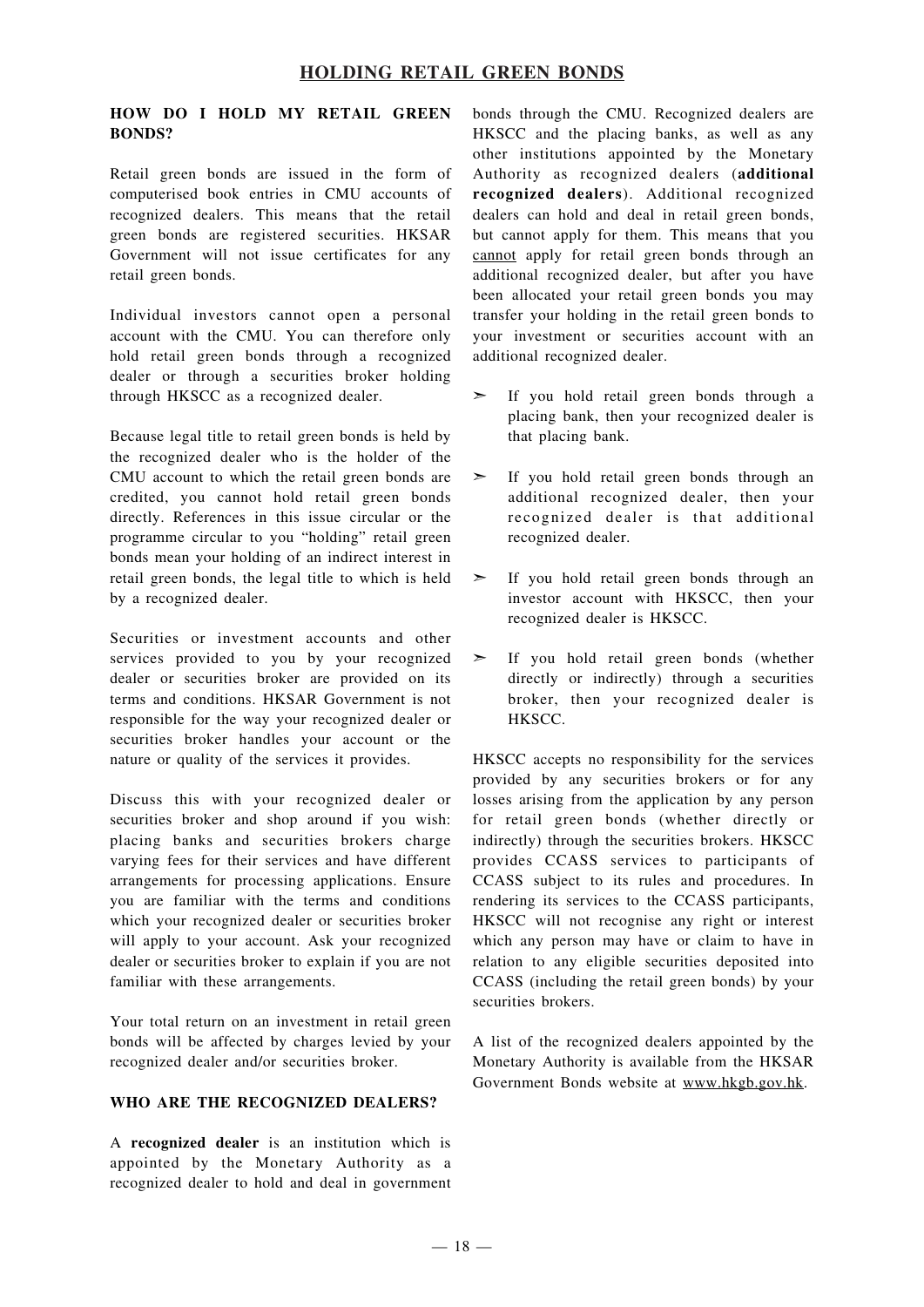#### **WHAT MUST I RELY ON MY RECOGNIZED DEALER AND/OR SECURITIES BROKER TO DO FOR ME?**

For all purposes in respect of your retail green bonds, HKSAR Government will treat your recognized dealer as the holder of your retail green bonds.

- If you hold retail green bonds through:
- (i) a recognized dealer which is a placing bank;
- (ii) an additional recognized dealer; or
- (iii) an investor account with HKSCC (which will be your recognized dealer),

your recognized dealer will hold your retail green bonds for you (and any other investors who hold retail green bonds through that recognized dealer) in a CMU account. HKSAR Government will pay interest on and principal amounts of your retail green bonds to your recognized dealer and you will have to rely on your recognized dealer to ensure that payments on your retail green bonds are credited to your account with your recognized dealer in a timely manner and, if necessary, prove your interest in the retail green bonds and make claims for any sums due under the retail green bonds which HKSAR Government has not paid. Any notices HKSAR Government gives to holders of retail green bonds after your retail green bonds are issued will be given to your recognized dealer and you will have to rely on your recognized dealer to ensure that HKSAR Government's notices reach you in a timely manner. Similarly, you will have to rely on your recognized dealer to forward any notices from you to HKSAR Government in a timely manner.

If you hold retail green bonds (whether directly or indirectly) through a securities broker, your securities broker will arrange to hold your retail green bonds for you (together with any retail green bonds it holds on behalf of any other investors) in its CCASS account maintained with HKSCC, which will arrange to hold your retail green bonds (together with any retail green bonds it holds on behalf of any other investors) in HKSCC's CMU account. HKSAR Government will pay interest on and principal amounts of your retail green bonds to HKSCC for payment to your securities broker and you will have to rely on both HKSCC and your securities broker to ensure that payments on your retail green bonds are

credited to your account with your securities broker in a timely fashion and, if necessary, prove your interest in the retail green bonds and make claims for any sums due under the retail green bonds which HKSAR Government has not paid. Any notices HKSAR Government gives after your retail green bonds are issued will be given to HKSCC for forwarding to your securities broker and you will have to rely on HKSCC and your securities broker to ensure that HKSAR Government's notices reach you in a timely manner. Similarly, you will have to rely on your securities broker and HKSCC to forward any notices from you to HKSAR Government in a timely manner.

HKSAR Government does not accept any responsibility for any account or service provided to you (whether directly or indirectly) by any recognized dealer or securities broker.

## **HOW DO I PROVE MY HOLDING OF RETAIL GREEN BONDS?**

Legal title to retail green bonds is held by the recognized dealer to whose CMU account the retail green bonds are credited.

If you hold retail green bonds through a recognized dealer which is a placing bank, you must rely on the records and account statements provided by your placing bank to prove your interest in the retail green bonds.

If you hold retail green bonds through an additional recognized dealer, you must rely on the records and account statements provided to you by your additional recognized dealer to prove your interest in the retail green bonds.

If you hold retail green bonds through an investor account held by you with HKSCC, you must rely on the records and account statements provided to you by HKSCC through CCASS to prove your interest in the retail green bonds.

If you hold retail green bonds (whether directly or indirectly) through a securities broker, you must rely on both the records and account statements provided to you by your securities broker (whether directly or indirectly) and the records and account statements provided to your securities broker by HKSCC through CCASS to prove your interest in the retail green bonds.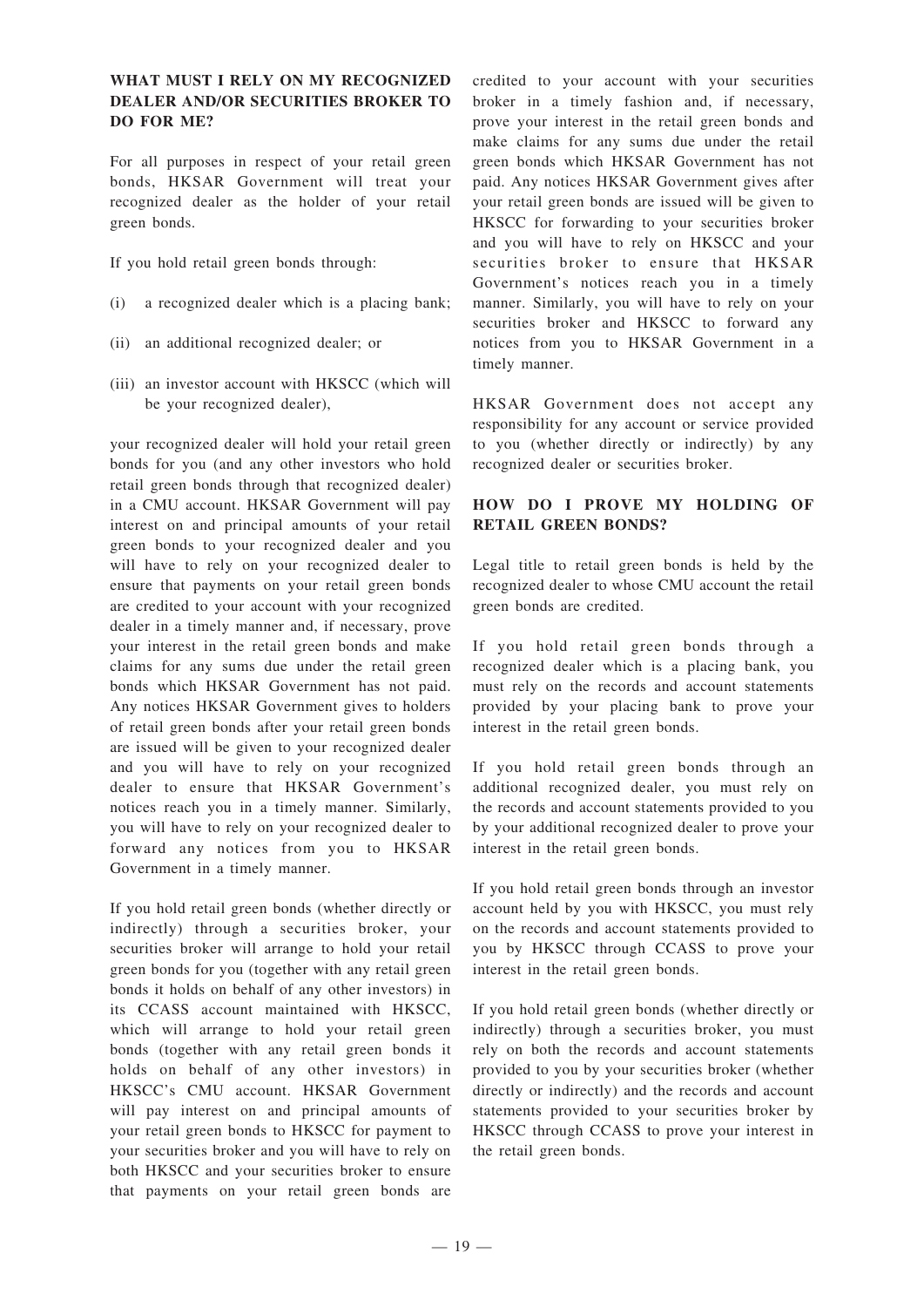In all cases, your recognized dealer must rely on the computerised records of the CMU to prove its holdings of the retail green bonds in the CMU. The CMU will from time to time issue a statement of your recognized dealer's holding of retail green bonds in the CMU. This statement will be conclusive evidence of your recognized dealer's holding of retail green bonds in the CMU – you will still need to prove your interest in the retail green bonds held by your recognized dealer, as described above.

#### **HOW DOES HKSAR GOVERNMENT MAKE PAYMENTS AND SEND NOTICES?**

HKSAR Government makes payments of principal of and interest on retail green bonds to your recognized dealers through the Monetary Authority who is acting as the paying representative of HKSAR Government. Once HKSAR Government has so made a payment, it will be under no further obligation to anyone in relation to that payment, even if your recognized dealer or securities broker fails to transmit to you your share of the payment or transmits it late.

HKSAR Government issues notices in relation to retail green bonds to your recognized dealers through the CMU. You will have to rely on your recognized dealer and, where applicable, your securities broker, to pass these notices to you.

## **HOW D O I ISSUE NOTICES AND INSTRUCTIONS TO MY RECOGNIZED DEALER OR SECURITIES BROKER?**

- ➣ If your recognized dealer is a placing bank, you can issue notices and instructions as specified in the terms and conditions applicable to your account with your placing bank.
- $\geq$  If your recognized dealer is an additional recognized dealer, you can issue notices and instructions as specified in the terms and conditions applicable to your account with that additional recognized dealer.
- ➣ If you hold retail green bonds through an investor account with HKSCC, you can issue notices and instructions through CCASS.
- ➣ If you hold retail green bonds through a securities broker, you can issue notices and instructions as specified in the terms and conditions applicable to your account held (whether directly or indirectly) with your securities broker, which can be passed on by your securities broker through CCASS.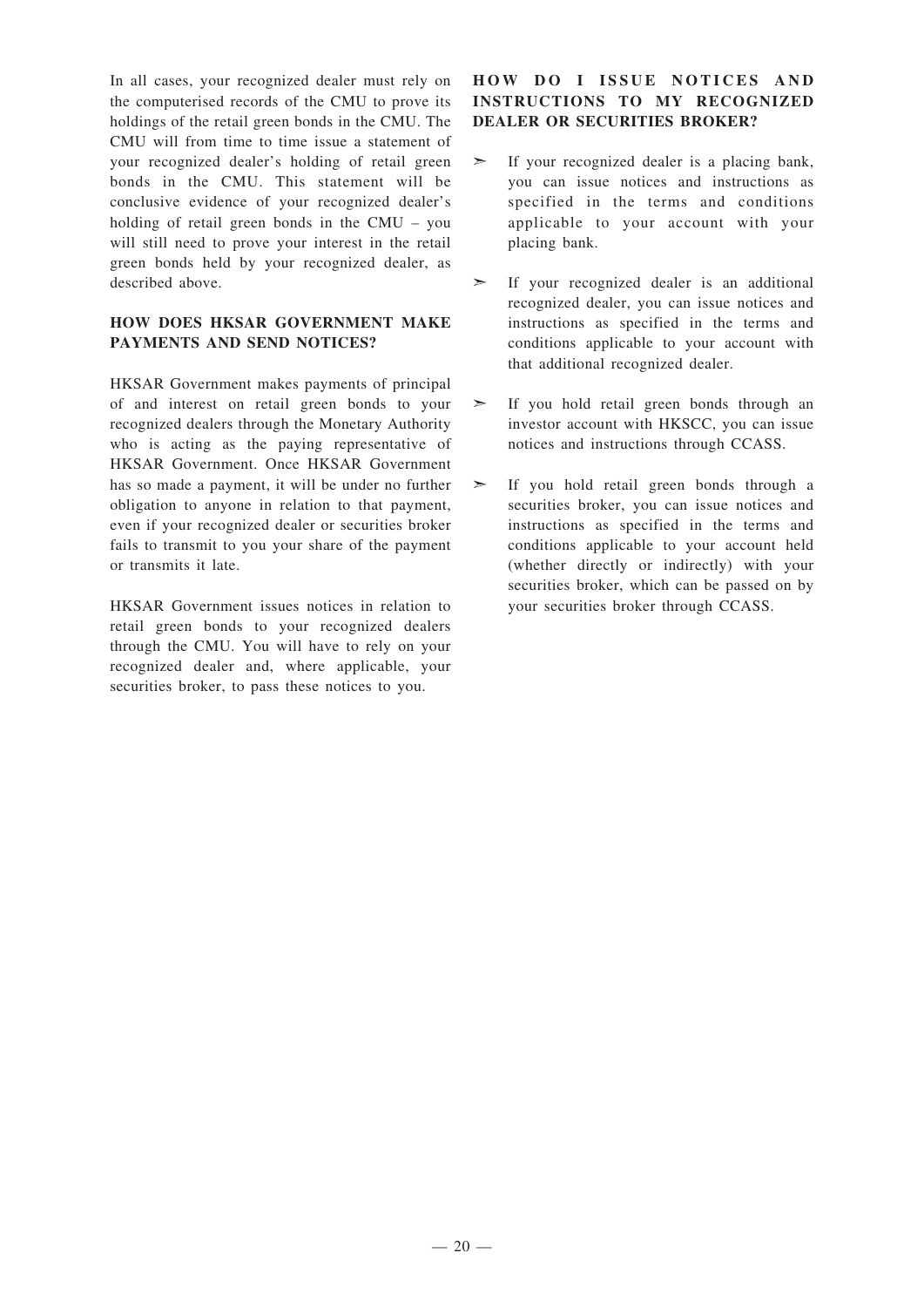## **DEALING IN RETAIL GREEN BONDS AND LISTING OF RETAIL GREEN BONDS**

### **HOW DO I SELL MY RETAIL GREEN BONDS?**

Retail green bonds can be sold:

- ➣ through the Hong Kong Stock Exchange; or
- $\geq$  over-the-counter, including to market makers appointed by HKSAR Government in relation to the retail green bonds. (You may also sell them over-the-counter to a placing bank, a recognized dealer or any other person who is willing to buy them from you. Any such sale will be subject to your agreement with the relevant placing bank, recognized dealer or such other person.)

## **You can sell retail green bonds through the Hong Kong Stock Exchange if you hold them through HKSCC directly or through your securities broker.**

If you hold retail green bonds through HKSCC directly or (whether directly or indirectly) through a securities broker, as well as being able to sell retail green bonds through the Hong Kong Stock Exchange, you can also sell retail green bonds to a market maker. If you sell any retail green bonds to a market maker, you can instruct HKSCC or your securities broker to transfer the retail green bonds to that market maker. The relevant market maker, HKSCC and/or your securities broker may charge you fees for this transfer.

See further the paragraph entitled "What are the market making arrangements for retail green bonds?" below.

**If you do not hold retail green bonds through HKSCC directly or through your securities broker (for example, if you hold retail green bonds through a placing bank or an additional recognized dealer), then you have the following options for selling retail green bonds.**

If you hold retail green bonds through a placing bank, you can contact a market maker to ask for a price at which it will buy the retail green bonds. See further the paragraph entitled "What are the market making arrangements for retail green bonds?" below.

If you hold retail green bonds through a placing bank and wish to trade any of the retail green bonds through the Hong Kong Stock Exchange, you will need to instruct your placing bank to transfer the retail green bonds from your securities or investment account with that placing bank to your investor account with HKSCC or your securities or custody account with your securities broker beforehand. Your placing bank, HKSCC and/or your securities broker may charge you fees for this transfer. If you do not have an investor account with HKSCC or a securities or custody account with a securities broker, you will need to open one for this purpose. In that case, HKSCC or your securities broker may require you to undergo an assessment to satisfy its regulatory and internal requirements.

Alternatively, your placing bank may be able to transfer the retail green bonds to a stock account it holds with HKSCC through the CMU and CCASS (in other words your placing bank may be able to perform the role of a securities broker). Your placing bank and/or HKSCC may charge you fees for this transfer.

## **HOW DO I TRANSFER MY RETAIL GREEN BONDS?**

To transfer retail green bonds, you must give a transfer instruction to your recognized dealer or securities broker in accordance with the terms and conditions applicable to your account with them.

Retail green bonds can be transferred from one recognized dealer's CMU account to another's through book entries. You can therefore only transfer your retail green bonds to a person who:

- $\geq$  is a recognized dealer;
- $\geq$  holds an investment or securities account with a recognized dealer;
- $\geq$  holds an investor account with HKSCC;
- ➣ is a securities broker; or
- $\geq$  holds a securities or custody account with a securities broker.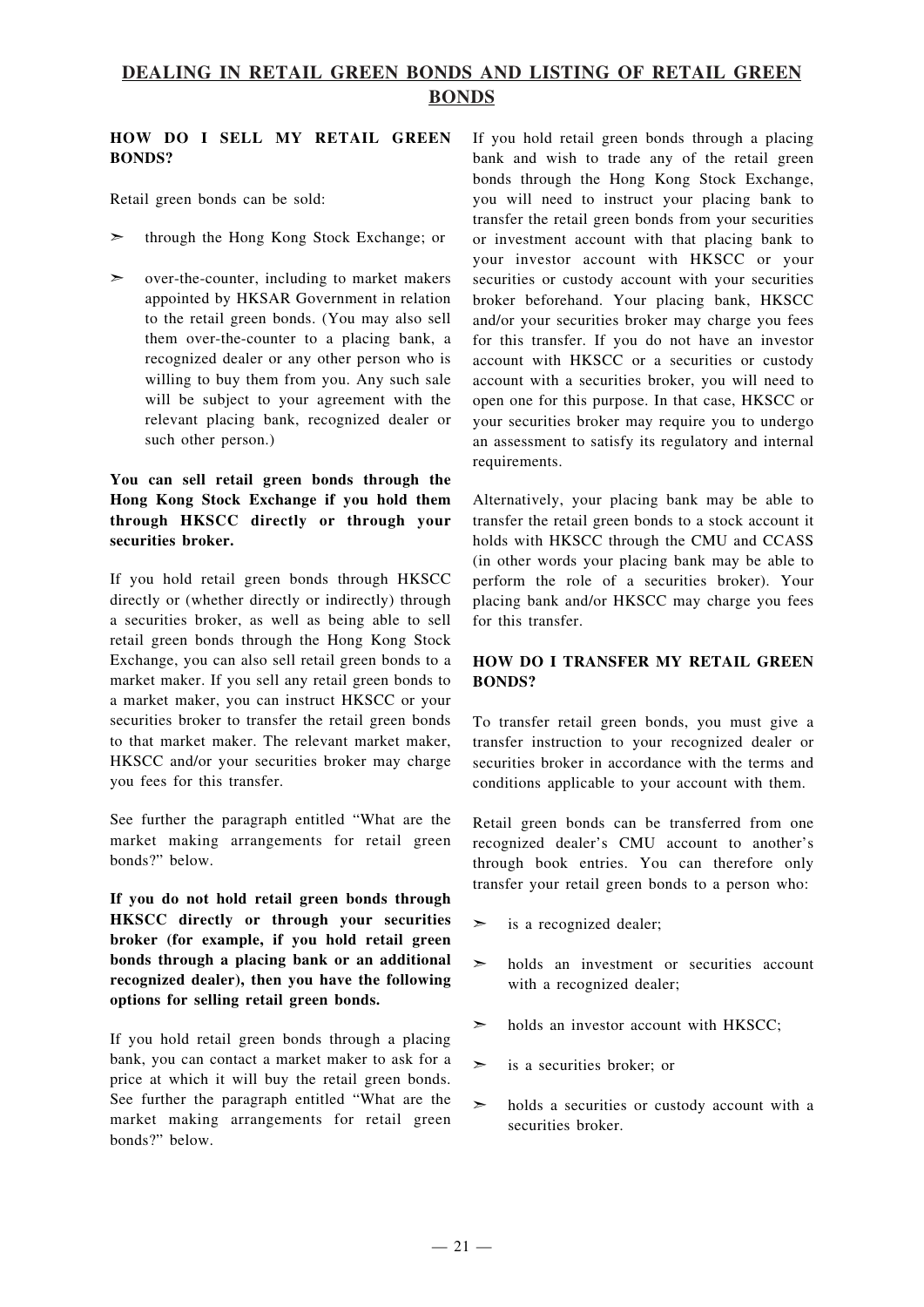Settlement and clearing of transfers are performed through the CMU in accordance with the rules applicable to the CMU.

#### **WHAT ARE THE MARKET MAKING ARRANGEMENTS FOR RETAIL GREEN BONDS?**

HKSAR Government has appointed some of the placing banks listed on page 27 of this issue circular to act as the market makers in respect of this series of retail green bonds to use their best efforts to maintain a market in these retail green bonds in over-the-counter transactions. They will do this by quoting prices at which they are willing to purchase retail green bonds (bid prices) and prices at which they are willing to sell retail green bonds (offer prices) during normal banking hours on any business day.

Market makers will quote a firm bid price in respect of retail green bonds so long as this series of retail green bonds is outstanding. However, their ability to quote a firm bid price in respect of retail green bonds may be subject to any internal guidelines of that market maker on exposures to any single entity. Market makers can only quote a firm offer price in respect of retail green bonds if they are holding retail green bonds for their own account as market makers.

Market makers may have the right to apply for retail green bonds. In that case, market makers may be exempted from any maximum amount or subject to a different maximum amount in respect of this series of retail green bonds if HKSAR Government considers it necessary for the performance of their obligations as market makers. However, HKSAR Government has decided not to issue any of the retail green bonds of this series to any market makers. As a result, they will not be able to quote offer prices unless they hold retail green bonds through purchases in the market.

Moreover, the market makers may discontinue their market making service. As a result, the market making arrangements do not assure an active secondary trading market for the retail green bonds or that you will have access to a firm bid price or a firm offer price for retail green bonds in a principal amount which you may wish to purchase or sell.

The prices quoted by market makers may be different from the last traded price of the retail green bonds on the Hong Kong Stock Exchange and the information which a market maker may rely on when quoting a price may be very limited. Prices quoted by different market makers may not be the same.

A market maker may require you to transfer your retail green bonds to a securities or investment account held with it in order for it to buy your retail green bonds from you or to open a securities or investment account with it in order for it to sell to you its retail green bonds. Fees may be charged for the transfer. Please note that if you need to open an account with a market maker for this purpose, that market maker may require you to undergo an assessment to satisfy its regulatory and internal requirements.

## **WHAT ARE THE ARRANGEMENTS FOR LISTING RETAIL GREEN BONDS ON THE HONG KONG STOCK EXCHANGE?**

Application has been made to the Hong Kong Stock Exchange for permission to deal in, and for listing of, the retail green bonds. The retail green bonds are expected to be admitted to listing on 19 May 2022. The retail green bonds will be accepted as eligible securities by HKSCC for deposit, clearance and settlement in CCASS with effect from the listing date or any other date HKSCC chooses. The retail green bonds will be quoted and traded on the basis of a price expressed as a percentage of their principal amount. For example, a price of "99.50" means 99.50% of the principal amount of a retail green bond.

Settlement of trades in retail green bonds listed on the Hong Kong Stock Exchange is required to take place in CCASS on the second settlement day after the trade date. The following fees and levies will be chargeable on both the buyer and the seller:

- ➣ a FRC Transaction Levy of 0.00015%;
- ➣ a SFC Transaction Levy of 0.0027%; and
- ➣ a Trading Fee of 0.005%,

in each case, of the consideration amount of the retail green bonds traded. An investor compensation levy of 0.002% administered by the SFC may also apply to the consideration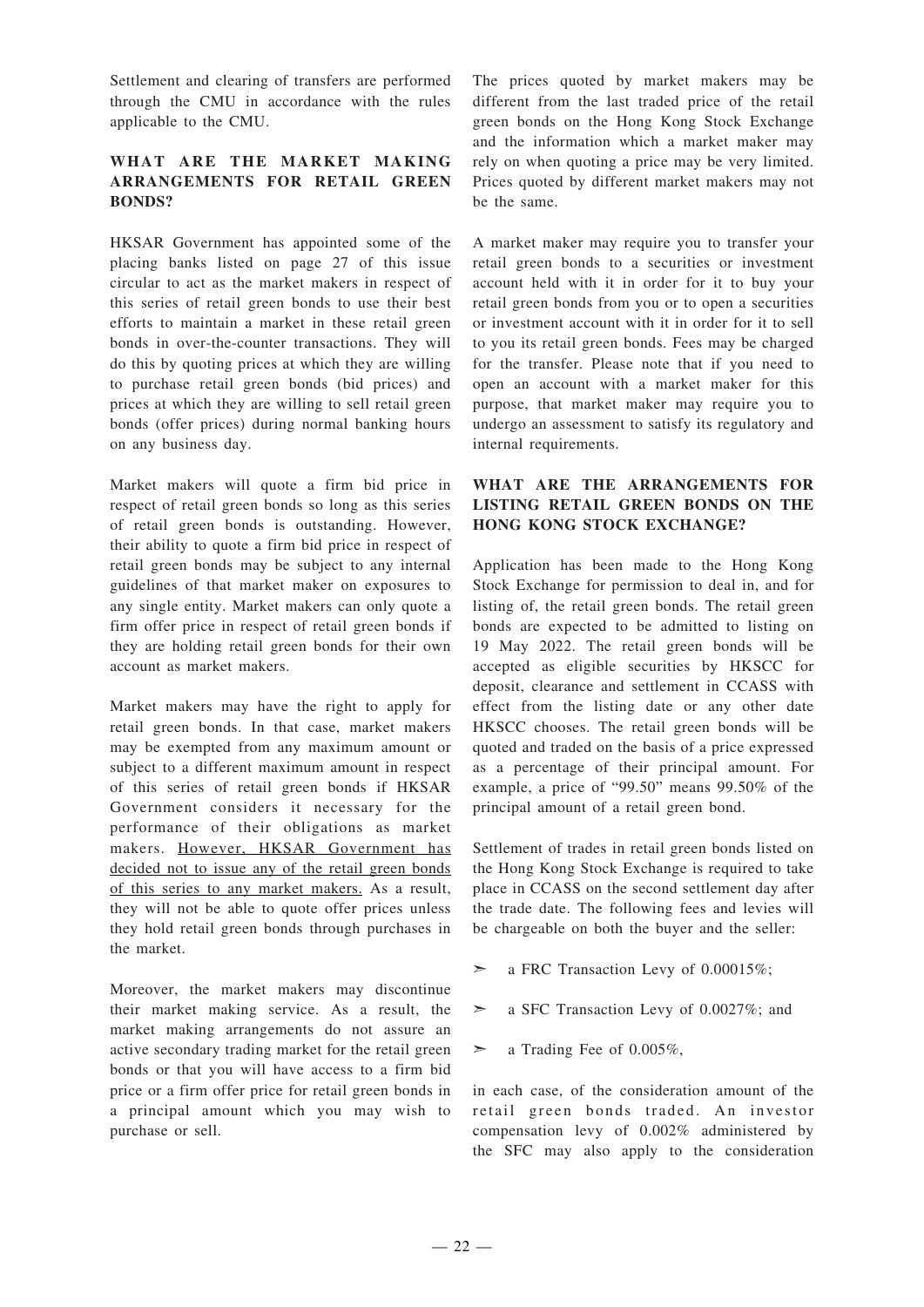amount of the retail green bonds traded although as at the date of this issue circular the SFC has temporarily suspended this levy.

All activities under CCASS are subject to the General Rules of CCASS and CCASS Operational Procedures in effect from time to time.

**Listing does not assure an active secondary trading market for the retail green bonds or that you will have access to a firm bid price or a firm offer price for retail green bonds in a principal amount which you wish to purchase or sell.**

If the Hong Kong Stock Exchange grants the listing of, and permission to deal in, the retail green bonds, your interest in retail green bonds and any transactions in retail green bonds you engage in may be protected by the investor compensation fund. Whether you are eligible for this protection will depend on whether you and the persons you are dealing with (including your placing bank, HKSCC and/or your securities broker) satisfy certain criteria set out in the Securities and Futures Ordinance and the investor compensation fund rules. If you wish to find out more about your eligibility for protection under the investor compensation fund in connection with the retail green bonds, you should seek independent advice and consult your placing bank or securities broker (as appropriate).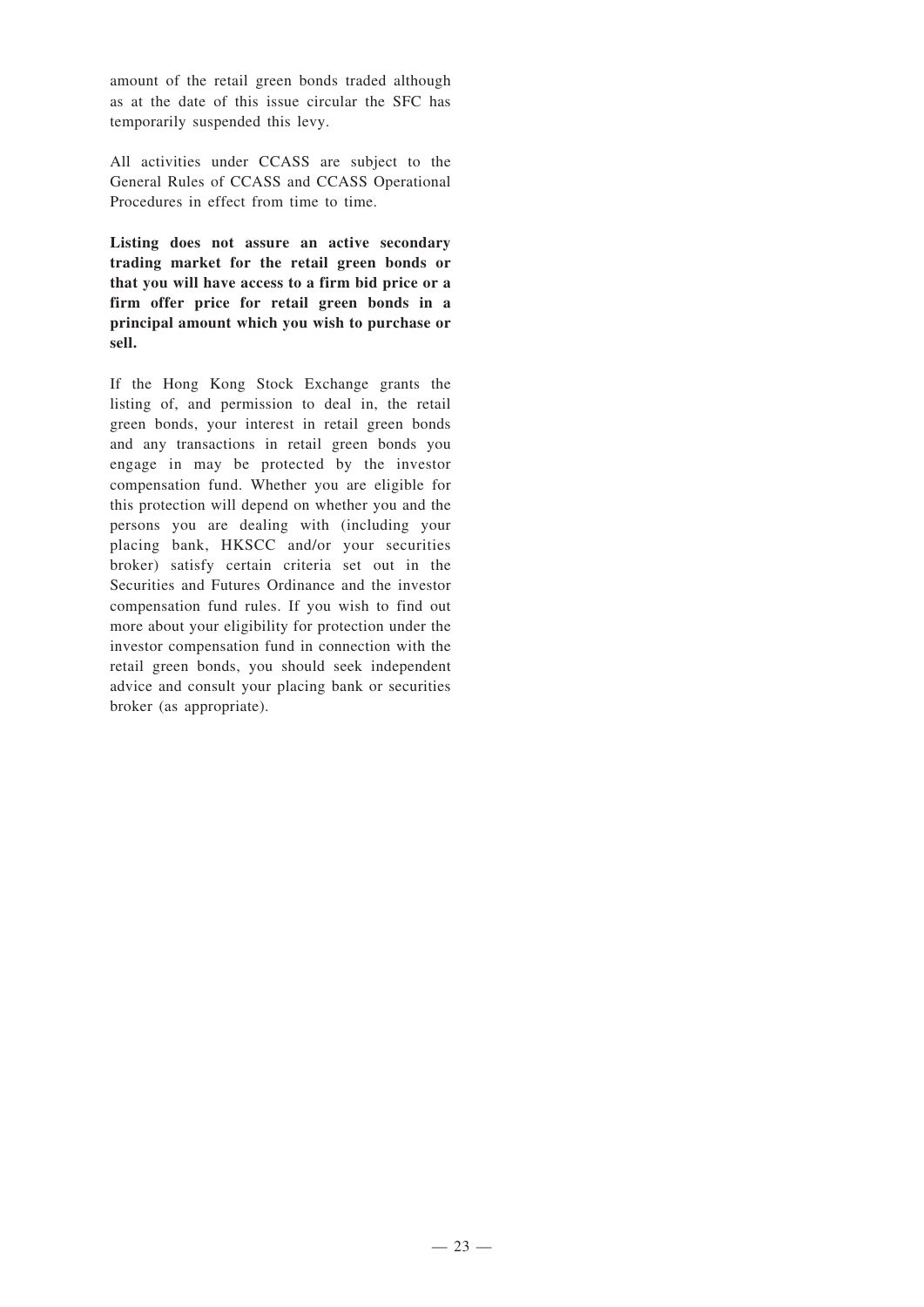## **A. GENERAL INFORMATION**

## **WHAT ARE RETAIL GREEN BONDS?**

HKSAR Government has set up the GGBP to issue green bonds to demonstrate HKSAR Government's support for sustainable development and determination to combat climate change, and to promote the development of green finance. Retail green bonds are green bonds issued to the Hong Kong public under the GGBP. For a detailed description of the GGBP and the background to the retail green bonds, see the section entitled "Retail green bond issuances under the Government Green Bond Programme" in the programme circular.

The interest payment mechanism for this series of retail green bonds is further described in the paragraph entitled "What will be my investment return from retail green bonds?" below.

## **WHAT WILL THE PROCEEDS OF THIS SERIES OF RETAIL GREEN BONDS BE USED FOR?**

The proceeds of this series of retail green bonds will be used for funding projects that fall under one or more of the "Eligible Categories" as defined under the Green Bond Framework. Details on the allocation of the proceeds and expected environmental benefits of the projects funded will be provided via a green bond report annually.

#### **WHAT ARE THE RATINGS OF RETAIL GREEN BONDS?**

This series of retail green bonds has not been given a credit rating specific to it. HKSAR Government has been assigned specific credit ratings by a number of credit rating agencies as set out in the programme circular, which should be read together with the information presented in the section entitled "The Hong Kong Special Administrative Region" in the programme circular. Such credit ratings may change from time to time, including during the subscription period for this series of retail green bonds and at any time on or before the issue date. You should refer to the latest credit rating information published on the HKSAR Government Bonds website at www.hkgb.gov.hk.

**Like investments in any other fixed income instruments, your investment in retail green bonds is also subject to credit risk of default on any repayment of principal or any payment of interest. This credit risk can be assessed by referring, among other things, to the credit rating of the issuer of the fixed income instruments or to the credit rating of such instruments themselves if available, but you should not rely solely on such credit ratings.**

#### **B. INVESTMENT RETURN**

#### **WHAT ARE THE KEY BENEFITS OF INVESTING IN RETAIL GREEN BONDS?**

This series of retail green bonds:

- $\geq$  is issued by HKSAR Government, which has a strong "investment grade" credit rating;
- $\geq$  may offer higher interest rates than Hong Kong dollar time deposits of similar maturities; and
- ➣ offers half-yearly interest payments that are linked to inflation, subject to a pre-specified minimum interest rate, for the entire term of your investment.

#### **WHAT WILL BE MY INVESTMENT RETURN FROM RETAIL GREEN BONDS?**

HKSAR Government will repay 100% of the principal amount of the retail green bonds at maturity.

In addition, HKSAR Government will pay interest on the scheduled interest payment date at the end of every 6 months. The annual interest rate to be used for each interest payment date will be determined on the relevant interest determination date as the higher of:

 $\geq$  the <u>floating rate</u>, being the arithmetic average of the year-on-year rates of change in the Composite Consumer Price Index compiled and published by the Census and Statistics Department of HKSAR Government based on the results of the most recent Household Expenditure Survey at the relevant interest determination date (currently being the 2019/ 20-based Composite Consumer Price Index)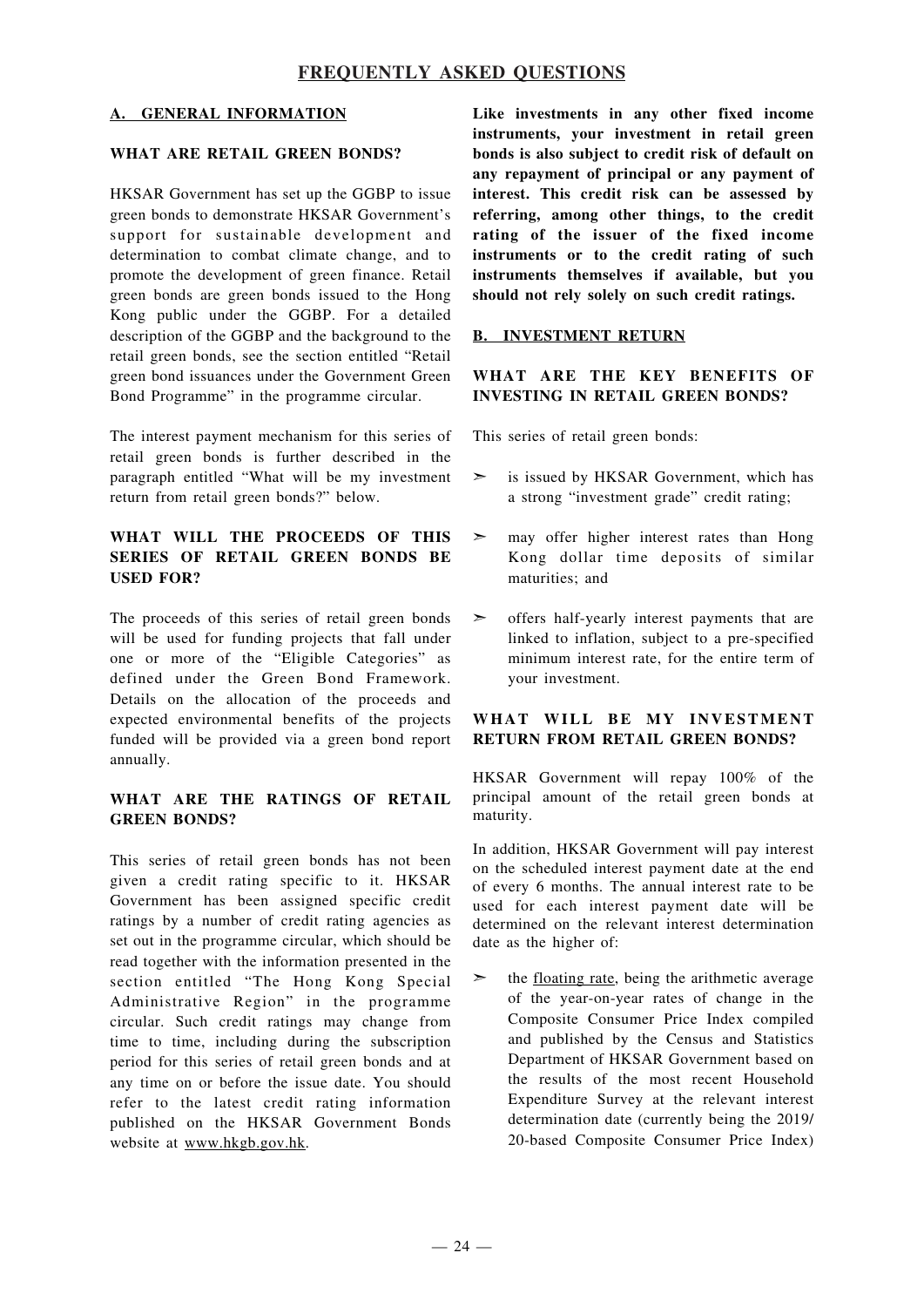for the 6 most recent preceding months, rounded to the nearest two decimal places; and

the fixed rate of 2.50%.

If the floating rate is greater than or equal to the fixed rate, the annual interest rate will be set as the floating rate.

If the fixed rate is greater than the floating rate, the annual interest rate will be set as the fixed rate.

Interest rates will be determined and announced on the relevant interest determination dates. The interest rates will be announced on the HKSAR Government Bonds website at www.hkgb.gov.hk.

In calculating your return, you should also remember to take into account the fees you will incur in applying for the retail green bonds and in setting up and maintaining a securities or investment account with a placing bank, your securities broker (whether directly or indirectly) and/or HKSCC to hold the retail green bonds and any other costs you may incur.

#### **WHAT IS THE MINIMUM INTEREST RATE PAYABLE ON RETAIL GREEN BONDS?**

It is 2.50% per annum.

#### **CAN I RE-INVEST INTEREST RECEIVED INTO RETAIL GREEN BONDS?**

The interest payments received cannot be reinvested into retail green bonds.

#### **C. CONSUMER PRICE INDEX**

## **WHICH CONSUMER PRICE INDEX SERIES WILL BE USED IN DETERMINING THE ANNUAL INTEREST RATE O N THE RETAIL GREEN BONDS?**

The Composite Consumer Price Index compiled and published by the Census and Statistics Department of HKSAR Government (**C&SD**) based on the results of the most recent Household Expenditure Survey (**HES**) at the relevant interest determination date (currently being the 2019/20-based Composite Consumer Price Index) will be used in determining the annual interest rate of this series of retail green bonds every 6 months.

## **HOW IS INFLATION MEASURED UNDER THE CONSUMER PRICE INDEX AND WHAT IS THE COMPOSITE CONSUMER PRICE INDEX?**

The Consumer Price Index (**CPI**) is compiled and published by the C&SD. It measures the changes during a specified period in the price level of consumer goods and services generally purchased by households. The year-on-year rate of change in the CPI is widely used as an indicator of the level of inflation affecting consumers over the year in question. Different series of CPIs are compiled to reflect the impact of consumer price changes on households in different expenditure ranges. The CPI(A), CPI(B) and CPI(C) are compiled based on the expenditure patterns of households in the relatively low, medium and relatively high expenditure ranges respectively. The Composite Consumer Price Index is compiled based on the overall expenditure pattern of all the above households taken together to reflect the impact of consumer price changes on the household sector as a whole.

Different expenditure weightings are used to compile the different CPI series. These weightings are determined every 5 years based on the results of a new HES. The period in which a HES is conducted forms the "base" of a CPI series. The most recent HES was conducted in 2019/20, based on which the CPI series are now being compiled and published as the 2019/20-based CPI series. CPI series based on the results of a more recent HES may be available during the term of the retail green bonds.

Further information on the different CPI series is available from the C&SD's official website at www.censtatd.gov.hk.

#### **D. OTHERS**

## **DO I HAVE TO HOLD A VALID HONG KONG IDENTITY CARD TO BUY RETAIL GREEN BONDS IN THE SECONDARY MARKET?**

There is no Hong Kong identity card requirement for participants in the secondary market of this series of retail green bonds.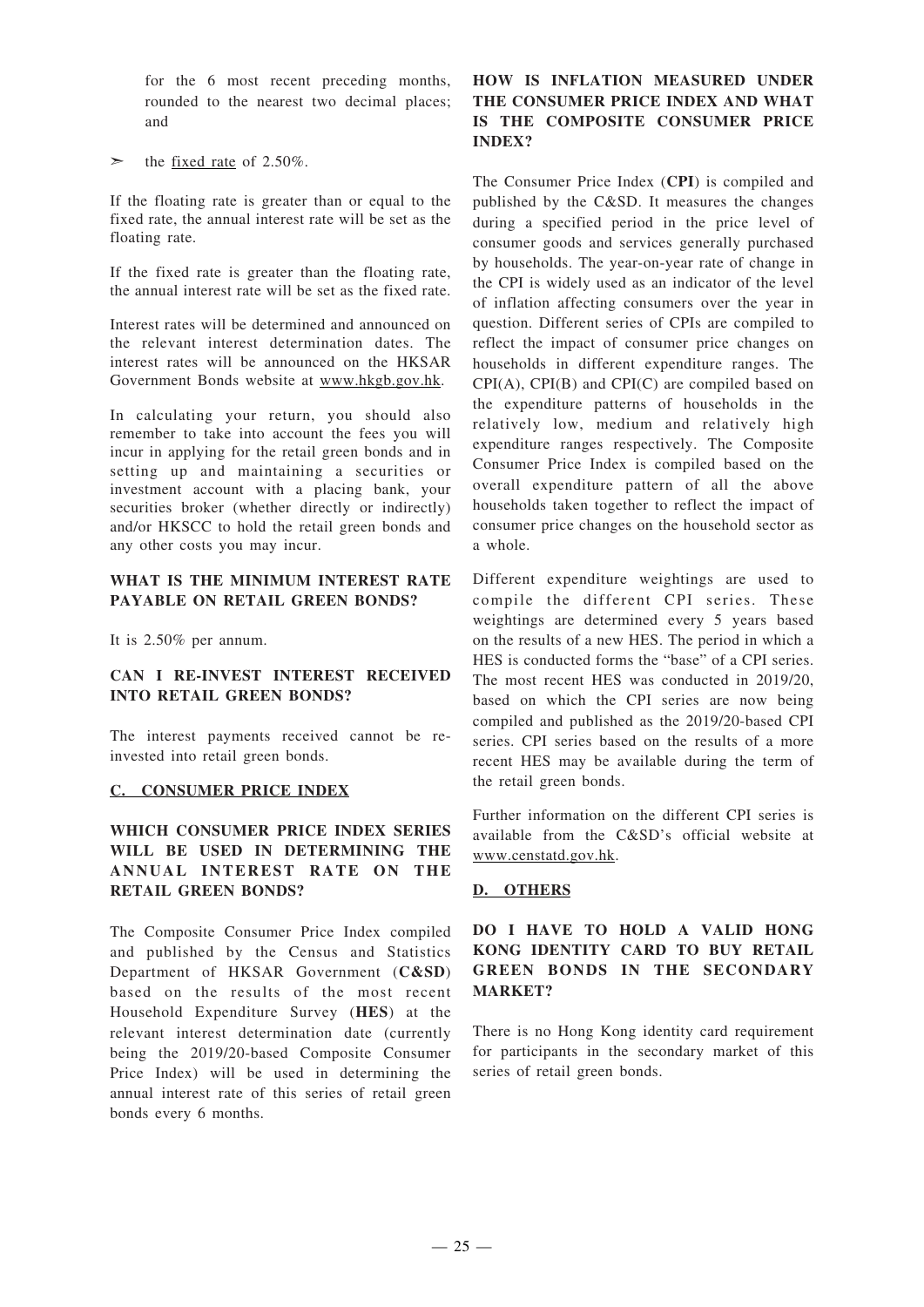### **HOW IS INTEREST ALLOCATED ON A SECONDARY MARKET TRADE OF RETAIL GREEN BONDS?**

The current market convention for the allocation of interest on a secondary market trade of retail green bonds (and related information) is described on the HKSAR Government Bonds website at www.hkgb.gov.hk/en/greenbond. Please note that the market convention may change from time to time. You should obtain independent professional advice if you are in doubt.

### **WHO IS RESPONSIBLE FOR THIS ISSUE CIRCULAR?**

HKSAR Government accepts responsibility for the information contained in this issue circular and confirms, having made all reasonable enquiries, that this issue circular contains no untrue statement (including any statement which is misleading in the form and context in which it is included and including any material omission).

None of Bank of China (Hong Kong) Limited and The Hongkong and Shanghai Banking Corporation Limited (the **joint lead managers**), the placing banks, HKSCC or any additional recognized dealers or the securities brokers is responsible in any way to ensure the accuracy of this issue circular.

### **IS THIS ISSUE CIRCULAR AVAILABLE IN CHINESE?**

This issue circular is available in English and Chinese.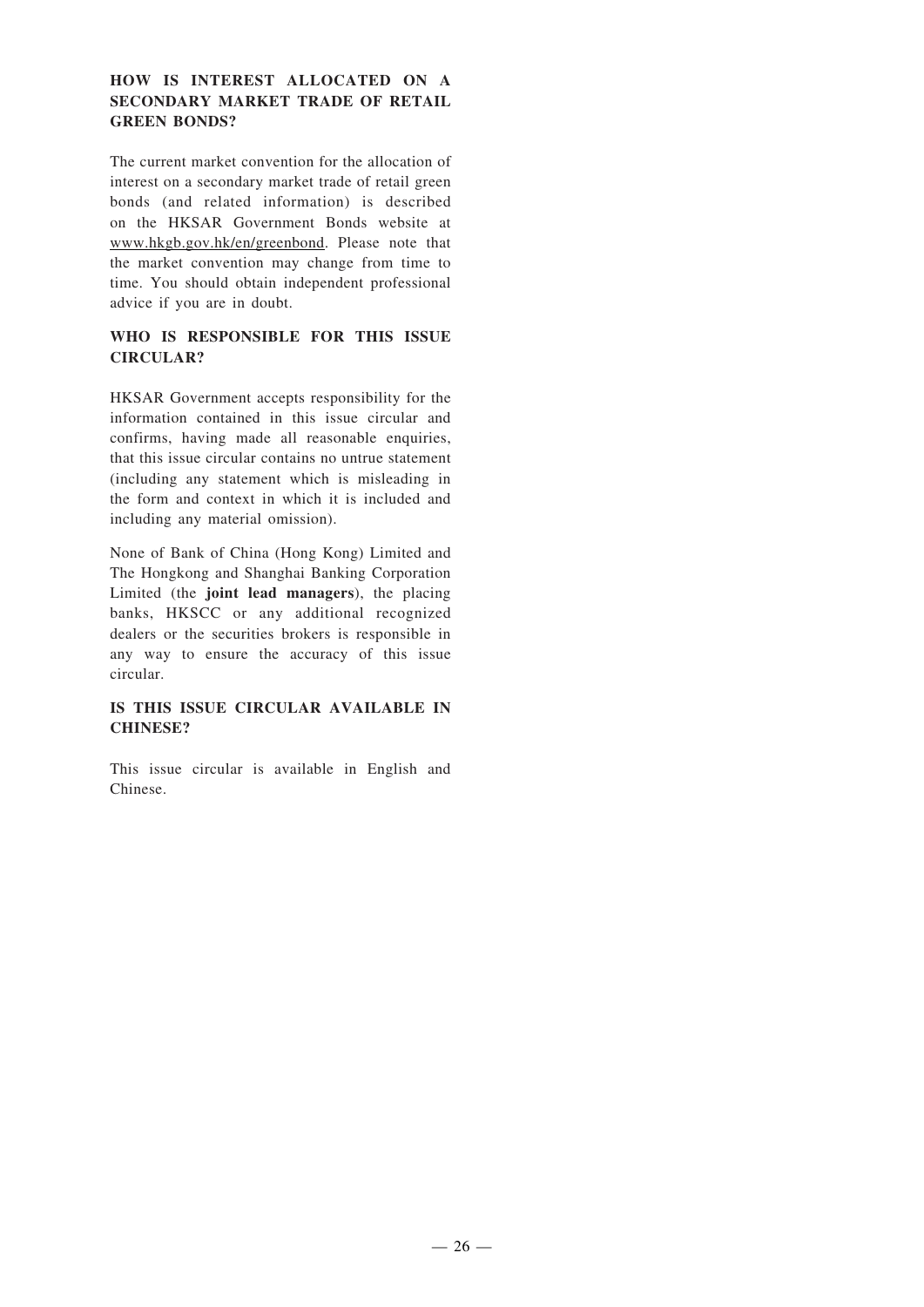## **APPLICATION CHANNELS**

### **Placing banks**

Please contact one of the following placing banks if you wish to find out how to apply for this series of retail green bonds through the placing banks. As at the date of this issue circular, the banks listed below have been appointed as placing banks for the retail green bonds and the telephone numbers provided are the hotlines of each of the placing banks for enquiries in relation to how to give application instructions for the retail green bonds.

You can give instructions to apply for this series of retail green bonds through a placing bank at its designated branches or through the placing bank's internet, telephone or mobile banking service as specified below.

|                                                           |                           | <b>Applications</b> |                            |                      |                   |                        |
|-----------------------------------------------------------|---------------------------|---------------------|----------------------------|----------------------|-------------------|------------------------|
|                                                           | <b>Enquiry</b><br>hotline | <b>Branch</b>       | <b>Internet</b><br>banking | Telephone<br>banking | Mobile<br>banking | Market<br><b>Maker</b> |
| Bank of China (Hong Kong) Limited                         | 3669 3668                 | $\checkmark$        | $\checkmark$               | $\checkmark$         | $\checkmark$      | $\checkmark$           |
| Bank of Communications (Hong Kong)<br>Limited             | 2239 5559                 | ✓                   | ✓                          |                      | $\checkmark$      | ✓                      |
| The Bank of East Asia, Limited                            | 2211 1311                 | $\checkmark$        | $\checkmark$               |                      |                   | $\checkmark$           |
| China CITIC Bank International Limited                    | 2287 6767                 | $\checkmark$        |                            |                      |                   | $\checkmark$           |
| China Construction Bank (Asia)<br>Corporation Limited     | 2903 8343                 | ✓                   |                            | $\checkmark$         |                   | ✓                      |
| Chiyu Banking Corporation Limited                         | 2232 3633                 | $\checkmark$        | $\checkmark$               | $\checkmark$         |                   | $\checkmark$           |
| Chong Hing Bank Limited                                   | 3768 6888                 | $\checkmark$        |                            |                      | $\checkmark$      | $\checkmark$           |
| Citibank (Hong Kong) Limited                              | 2860 0222                 | $\checkmark$        |                            |                      |                   |                        |
| CMB Wing Lung Bank Limited                                | 2309 5555                 | $\checkmark$        | $\checkmark$               |                      | $\checkmark$      |                        |
| Dah Sing Bank, Limited                                    | 2828 8001                 | $\checkmark$        | ✓                          |                      |                   | $\checkmark$           |
| DBS Bank (Hong Kong) Limited                              | 2290 8888                 | $\checkmark$        |                            | $\checkmark$         |                   |                        |
| Fubon Bank (Hong Kong) Limited                            | 2566 8181                 | $\checkmark$        |                            | $\checkmark$         |                   | $\checkmark$           |
| Hang Seng Bank Limited                                    | 2826 8866                 | $\checkmark$        | ✓                          | $\checkmark$         |                   |                        |
| The Hongkong and Shanghai Banking<br>Corporation Limited  | 2269 2121                 | ✓                   | ✓                          | $\checkmark$         | $\checkmark$      | $\checkmark$           |
| Industrial and Commercial Bank of China<br>(Asia) Limited | 2189 5588                 | $\checkmark$        | ✓                          |                      |                   | ✓                      |
| Nanyang Commercial Bank, Limited                          | 2622 2633                 | $\checkmark$        | ✓                          | $\checkmark$         |                   | $\checkmark$           |
| OCBC Wing Hang Bank Limited                               | 2815 9919                 | $\checkmark$        | $\checkmark$               |                      |                   | $\checkmark$           |
| Shanghai Commercial Bank Limited                          | 2818 0282                 | $\checkmark$        |                            |                      |                   |                        |
| Standard Chartered Bank (Hong Kong)<br>Limited            | 2886 8868                 | ✓                   |                            |                      |                   |                        |

• In person: You may go to any designated branch of a placing bank to give instructions in person to apply for retail green bonds. The list of designated branches for each placing bank can be obtained by calling the relevant enquiry hotline above.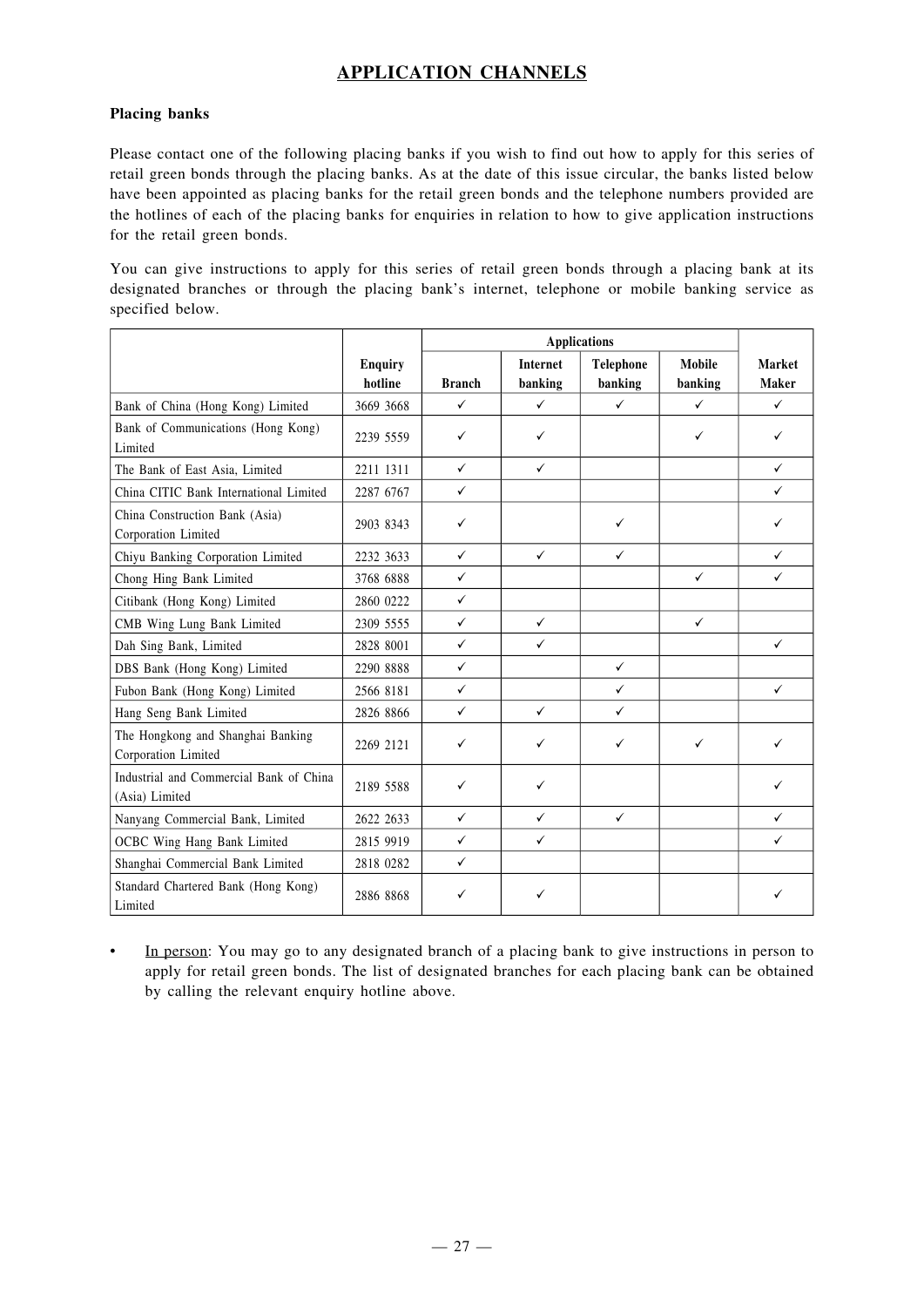• By internet: The websites of the placing banks that offer internet banking services through which you can apply for retail green bonds are set out below:

| Bank of China (Hong Kong) Limited                      | www.bochk.com           |
|--------------------------------------------------------|-------------------------|
| Bank of Communications (Hong Kong) Limited             | www.hk.bankcomm.com     |
| The Bank of East Asia, Limited                         | www.hkbea.com           |
| Chiyu Banking Corporation Limited                      | www.chiyubank.com       |
| CMB Wing Lung Bank Limited                             | www.cmbwinglungbank.com |
| Dah Sing Bank, Limited                                 | www.dahsing.com         |
| Hang Seng Bank Limited                                 | www.hangseng.com        |
| The Hongkong and Shanghai Banking Corporation Limited  | www.hsbc.com.hk/ipo     |
| Industrial and Commercial Bank of China (Asia) Limited | www.icbcasia.com        |
| Nanyang Commercial Bank, Limited                       | www.ncb.com.hk          |
| <b>OCBC</b> Wing Hang Bank Limited                     | www.ocbcwhhk.com        |
| Standard Chartered Bank (Hong Kong) Limited            | www.sc.com/hk           |
|                                                        |                         |

• By telephone: The telephone banking numbers for the placing banks that offer telephone banking services through which you can apply for retail green bonds are set out below:

|                                                                 | Phone banking number                                                                                                                                                                                                                          | <b>Service hours</b>                                                    |
|-----------------------------------------------------------------|-----------------------------------------------------------------------------------------------------------------------------------------------------------------------------------------------------------------------------------------------|-------------------------------------------------------------------------|
| Bank of China (Hong Kong)<br>Limited                            | Investment Service Hotline:<br>3988 2688<br>(Press 3 after selecting language)<br>Wealth Management Hotline:<br>3988 2888<br>(Press 6 after selecting language)<br>Enrich Banking Hotline:<br>3988 2988<br>(Press 6 after selecting language) | Monday to Friday: 8:00 am to 8:00 pm<br>Saturday:<br>8:00 am to 3:00 pm |
| China Construction Bank (Asia)<br>Corporation Limited           | 2903 8343                                                                                                                                                                                                                                     | Monday to Friday: 9:00 am to 6:00 pm                                    |
| Chiyu Banking Corporation<br>Limited                            | Cantonese: 2232 3882<br>English:<br>2232 3887<br>Putonghua: 2232 3883<br>Wealth Management/Enrich<br>Banking Hotline: 2232 3638<br>(Press 4, then 2 after selecting<br>language)                                                              | Monday to Friday: 8:00 am to 8:00 pm<br>Saturday:<br>8:00 am to 3:00 pm |
| DBS Bank (Hong Kong)                                            | 2290 8888                                                                                                                                                                                                                                     | Monday to Friday: 9:00 am to 6:00 pm                                    |
| Limited                                                         | (Press 3 after selecting language)                                                                                                                                                                                                            | Saturday:<br>9:00 am to 1:00 pm                                         |
| Fubon Bank (Hong Kong)<br>Limited                               | 2806 4303                                                                                                                                                                                                                                     | Monday to Friday: 9:00 am to 5:00 pm<br>Saturday:<br>9:00 am to 1:00 pm |
| Hang Seng Bank Limited                                          | 2826 8866                                                                                                                                                                                                                                     | Monday to Friday: 8:45 am to 5:40 pm<br>Saturday:<br>9:00 am to 1:00 pm |
| The Hongkong and Shanghai<br><b>Banking Corporation Limited</b> | 2269 2121                                                                                                                                                                                                                                     | Monday to Friday: 8:00 am to 7:00 pm<br>Saturday:<br>8:00 am to 1:00 pm |
| Nanyang Commercial Bank,<br>Limited                             | Cantonese: 2850 1228<br>English:<br>2850 1227<br>Putonghua: 2850 1229<br>NCB Wealth Management/Enrich<br>Banking: 2616 6166<br>(Press 4, then 3 after selecting<br>language)                                                                  | Monday to Friday: 8:00 am to 8:00 pm<br>Saturday:<br>8:00 am to 3:00 pm |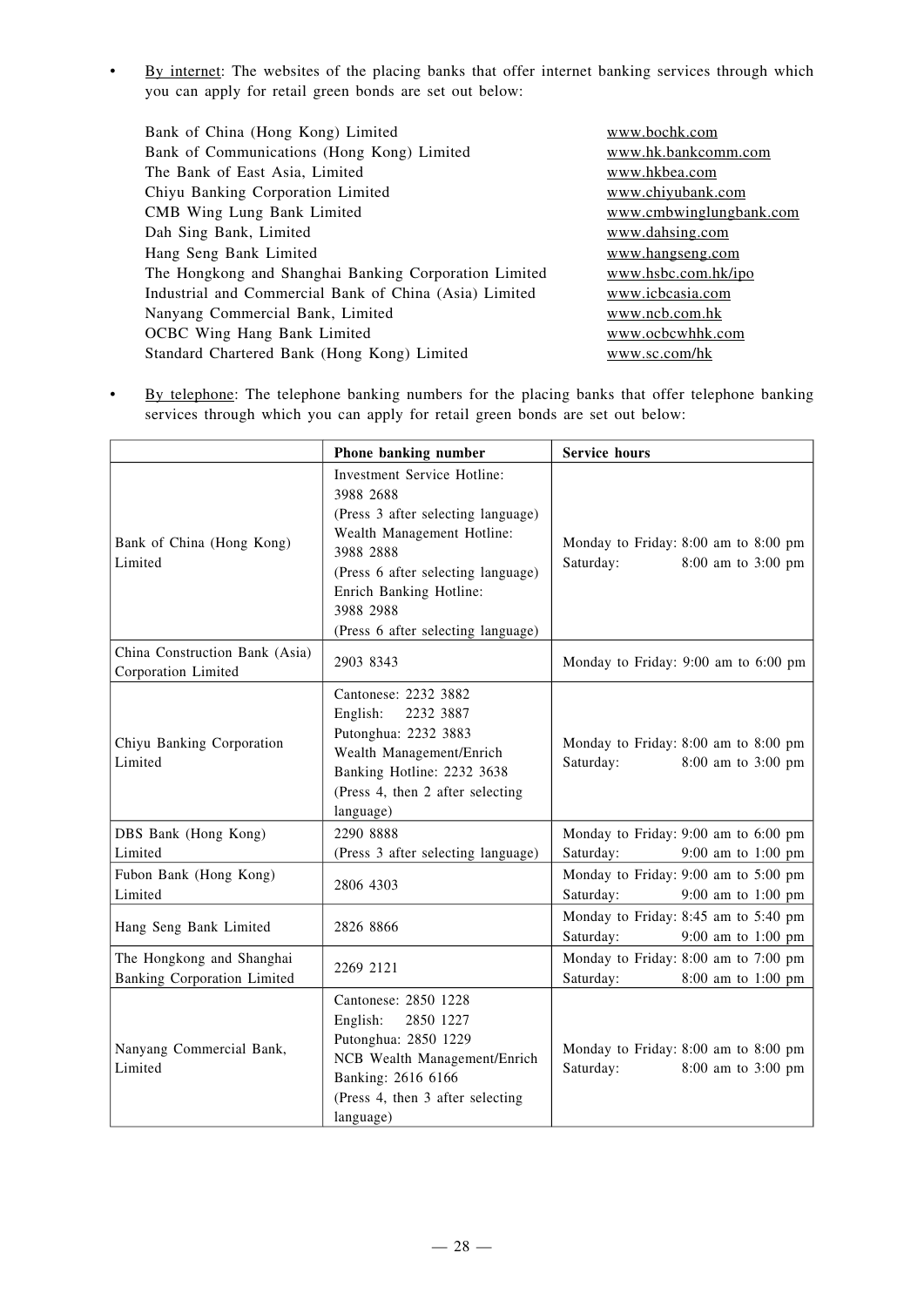• By mobile banking: The placing banks that offer mobile banking services through which you can apply for retail green bonds are set out above. Enquiries on how to make an application through the mobile banking channel of such placing bank can be made by calling the relevant enquiry hotline above.

By making an application through the internet, telephone or mobile banking channel, you are required to comply with the terms and conditions in respect of the internet, telephone or mobile banking facilities, as the case may be, provided by such placing bank.

### **HKSCC and securities brokers**

Please contact HKSCC at telephone number 2979 7888 if you hold an investor account with HKSCC and wish to find out how to apply for this series of retail green bonds directly through HKSCC. Otherwise, you may contact your securities broker to find out the procedures for applying for this series of retail green bonds through a securities broker who is willing and able to apply (whether directly or indirectly) on your behalf through HKSCC.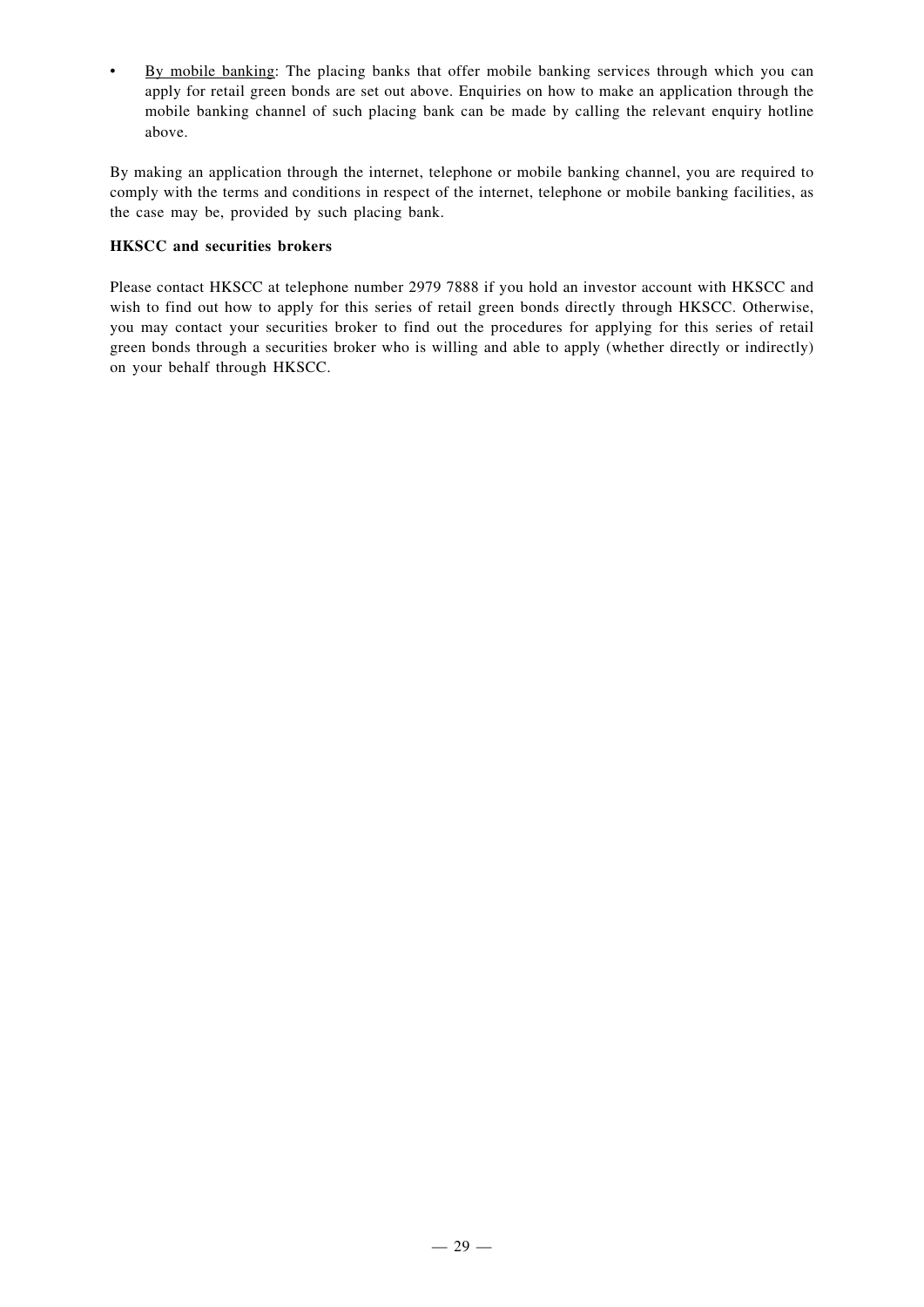## **DEFINED TERMS USED IN THIS ISSUE CIRCULAR**

Many of the words and expressions used in this issue circular have a specific meaning. Words and expressions used in this issue circular have the meanings given in the section entitled "Defined terms used in this programme circular" in the programme circular and the following table unless the particular context in which a word or expression is used requires that it must have a different meaning. References in this issue circular to an individual investor or securities broker "holding" retail green bonds mean the holding by that individual investor or securities broker of an indirect interest in retail green bonds held by a recognized dealer.

| additional recognized dealer     | a recognized dealer who is not a placing bank or HKSCC                                                                                                                                                                                                                                                                                                                    |
|----------------------------------|---------------------------------------------------------------------------------------------------------------------------------------------------------------------------------------------------------------------------------------------------------------------------------------------------------------------------------------------------------------------------|
| application moneys               | the amount paid by an applicant at the time of his application<br>for retail green bonds in respect of the retail green bonds<br>themselves excluding any fees. You can read more about<br>application moneys on page 15 of this issue circular, in the<br>paragraph entitled "What are "application moneys"? How are<br>"subscription moneys" different?"                |
| <b>CCASS</b>                     | the Central Clearing and Settlement System operated by<br><b>HKSCC</b>                                                                                                                                                                                                                                                                                                    |
| eligibility criteria             | the criteria set out on page 1 of this issue circular                                                                                                                                                                                                                                                                                                                     |
| investor account                 | an account maintained with HKSCC by an investor participant<br>admitted to participate in CCASS                                                                                                                                                                                                                                                                           |
| investor compensation fund       | the investor compensation fund established under section 236<br>of the Securities and Futures Ordinance                                                                                                                                                                                                                                                                   |
| investor compensation fund rules | the Securities and Futures (Investor Compensation - Claims)<br>Rules (Chapter 571T of the Laws of Hong Kong) made by the<br>SFC under section 244(2) of the Securities and Futures<br>Ordinance                                                                                                                                                                           |
| Securities and Futures Ordinance | the Securities and Futures Ordinance (Chapter 571 of the<br>Laws of Hong Kong)                                                                                                                                                                                                                                                                                            |
| <b>SFC</b>                       | the Securities and Futures Commission established under<br>section 3 of the Securities and Futures Commission Ordinance<br>(Chapter 24 of the Laws of Hong Kong) (now repealed) and<br>continuing in existence under section 3 of the Securities and<br>Futures Ordinance                                                                                                 |
| subscription moneys              | the amount actually paid by an applicant for retail green bonds<br>on the issue date in respect of the retail green bonds allocated<br>to the applicant (excluding any fees). You can read more<br>about subscription moneys on page 15 of this issue circular, in<br>the paragraph entitled "What are "application moneys"? How<br>are "subscription moneys" different?" |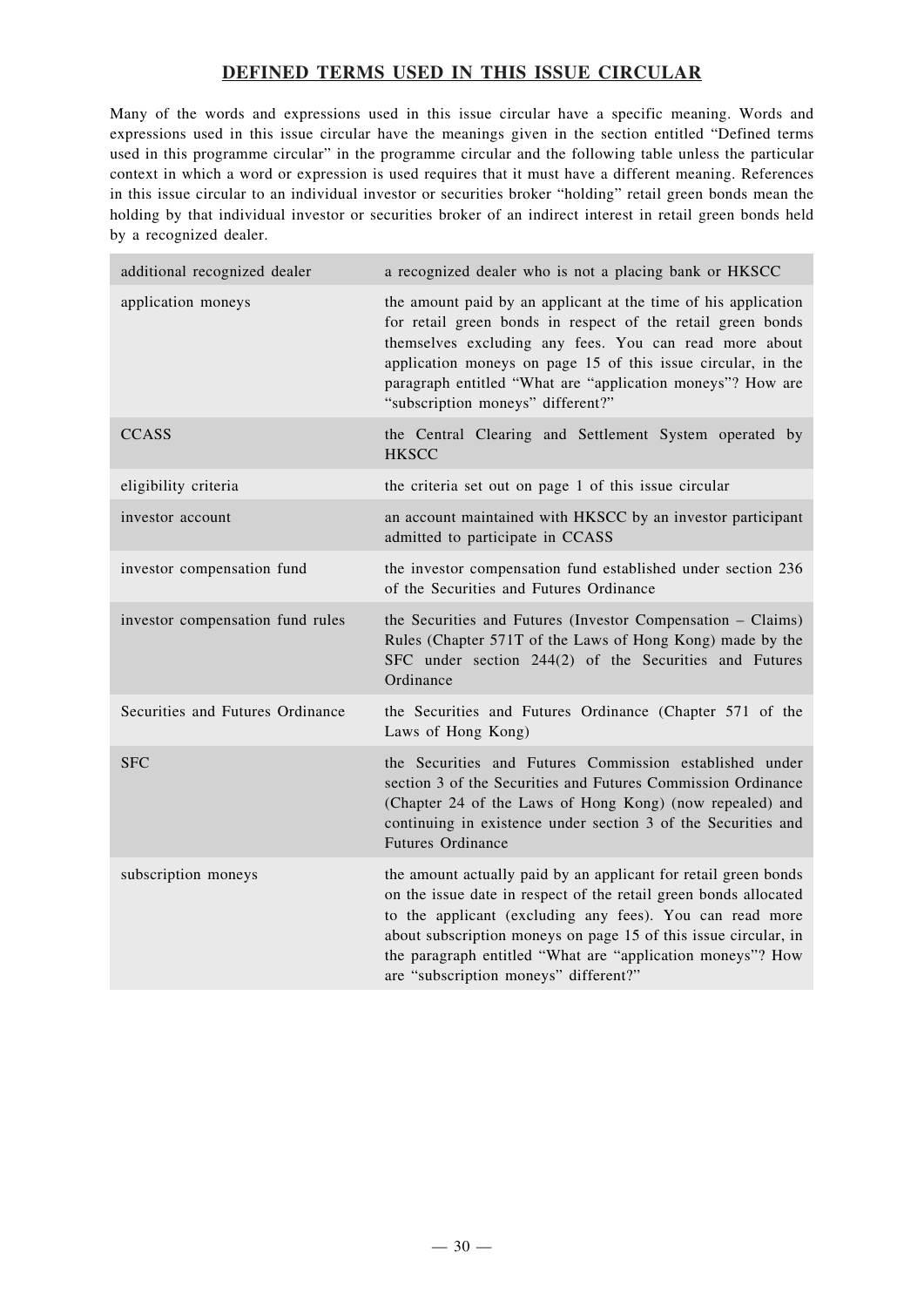## **PERSONAL INFORMATION COLLECTION STATEMENT**

#### **for Applications for the retail green bonds issued under the Government Green Bond Programme (retail green bonds)**

This Personal Information Collection Statement is made in accordance with the Personal Data (Privacy) Ordinance, Cap. 486 (the **PDPO**). It sets out the purposes for which your personal data<sup>1</sup> provided by you as an applicant for retail green bonds may be used after collection as well as what you are agreeing to in respect of the use, disclosure, transfer and retention of your personal data by the Government of the Hong Kong Special Administrative Region of the People's Republic of China (**HKSAR Government**) as the issuer of retail green bonds and your rights under the PDPO.

#### **Purposes of Collection of Personal Data**

It is necessary for you as an applicant for retail green bonds, when applying for retail green bonds, to provide your personal data to HKSAR Government and any agents or parties duly authorised by it in connection with the retail green bond issuance.

Failure to provide your personal data may result in your application for retail green bonds being rejected, delay or an inability to process your application. It may also result in delay to the allocation of retail green bonds to you if your application is successful or to any refund being made to you if you are owed a partial or full refund of your application moneys.

It is important that you inform the person or party to whom you provided your personal data immediately upon becoming aware of any inaccuracy in or change to your personal data so provided.

Your personal data provided in your application for retail green bonds will be used for one or more of the following purposes:

- (a) processing your application;
- (b) verifying the validity of your application;
- (c) enabling compliance with the terms and application procedures set out in the relevant application form and this issue circular;
- (d) conducting identity and signature verifications;
- (e) enabling exchange of information directly or indirectly between HKSAR Government as the issuer of retail green bonds and you;
- (f) statistical purposes;
- (g) enabling compliance with all applicable laws, rules and regulations, codes and practices binding on or applicable to HKSAR Government or any agents or parties duly authorised by it in connection with the retail green bond issuance, or an order of a court of any competent jurisdiction (including making required disclosures);
- (h) any other incidental or associated purposes relating to any of the above purposes; and
- (i) for any other purposes in connection with the retail green bond issuance as permitted by law.

<sup>1</sup> The term **personal data** means personal data as defined in the PDPO.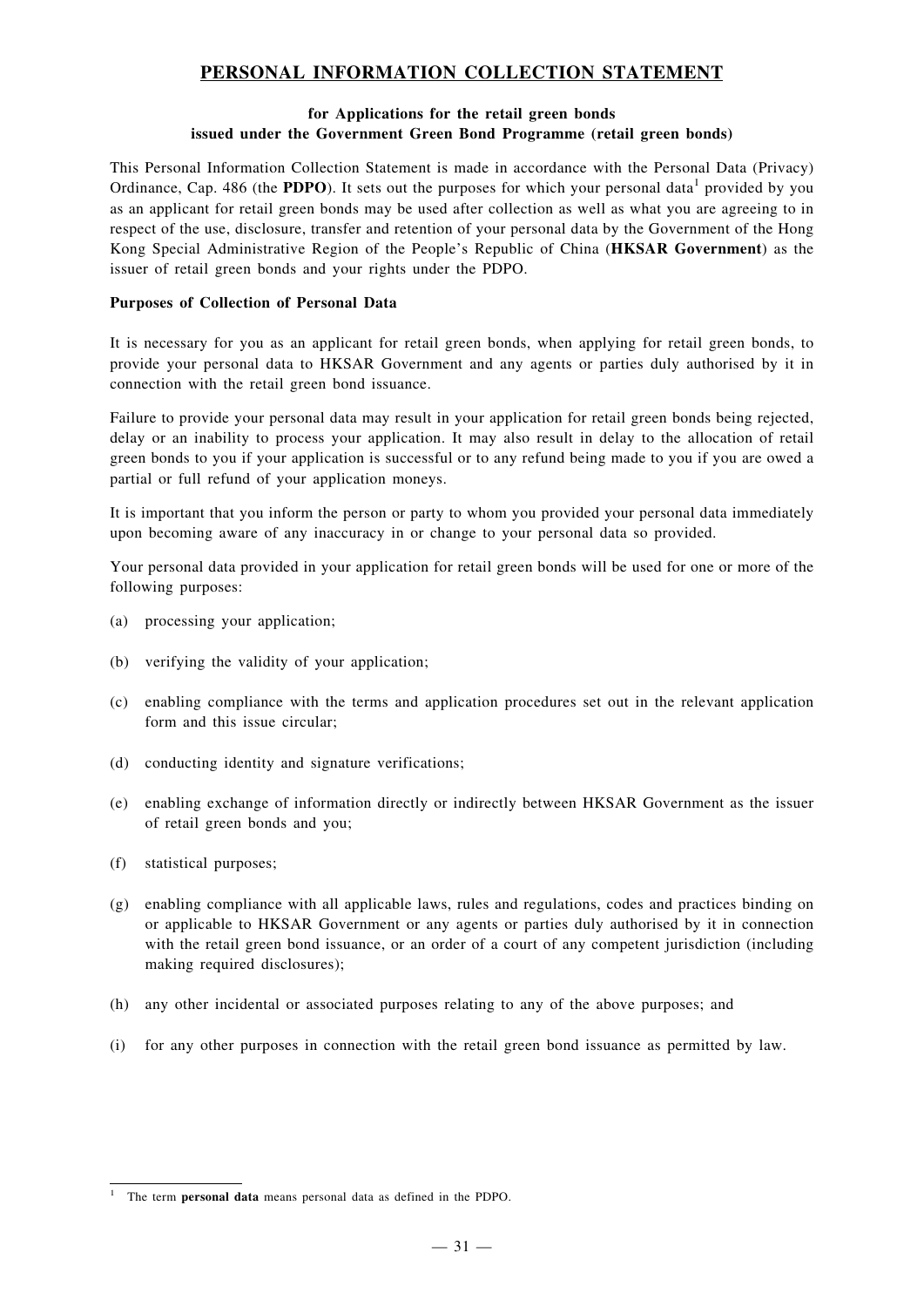#### **Transfer of Personal Data**

Your personal data will be kept confidential but may, for any of the above purposes, be disclosed or transferred to any of the following parties (whether within or outside Hong Kong):

- (a) Hong Kong Monetary Authority, HKSCC and recognized dealers, placing banks, and securities brokers (as defined in this issue circular);
- (b) any agents, contractors or third-party service providers who offer administrative, telecommunications, computer, payment, data processing, matching, storage, research, statistical or other services to HKSAR Government for the purposes mentioned above, or to any of the parties mentioned in (a) above in connection with the operation of such party's activity or business for purposes relating to retail green bonds;
- (c) any government or regulatory bodies;
- (d) any legal adviser, accountant, other financial or professional adviser to HKSAR Government; and
- (e) any other persons with whom, or institutions with which, you as a holder of retail green bonds have or propose to have dealings for purposes relating to your retail green bonds, including but without limitation your bankers, legal advisers, accountants or stockbrokers.

#### **Access to and Correction of Personal Data**

Under the PDPO, you have:

- (a) the right to check whether HKSAR Government and/or any of the agents or parties duly authorised by it in connection with the retail green bond issuance holds personal data about you and the right of access to such personal data;
- (b) the right to require HKSAR Government and/or any of the agents or parties duly authorised by it in connection with the retail green bond issuance to correct any personal data relating to you which is inaccurate; and
- (c) the right, as far as practicable, to ascertain the policies and practices of HKSAR Government and/or any of the agents or parties duly authorised by it in connection with the retail green bond issuance in relation to personal data for purposes relating to retail green bonds.

In accordance with the PDPO, HKSAR Government and/or any of the agents or parties duly authorised by it in connection with the retail green bond issuance have the right to charge a reasonable fee for processing of any data access request. All requests for access to or correction of personal data held by HKSAR Government and/or any of the agents or parties duly authorised by it in connection with the retail green bond issuance, or for information regarding the policies and practices of such parties in relation to the personal data for purposes relating to retail green bonds should be addressed to:

Hong Kong Monetary Authority Attention: The Data Protection Officer Address: 55/F, Two International Finance Centre 8 Finance Street, Central, Hong Kong Fax Number: 2878 8262 Email: hkgbenquiry@hkma.gov.hk